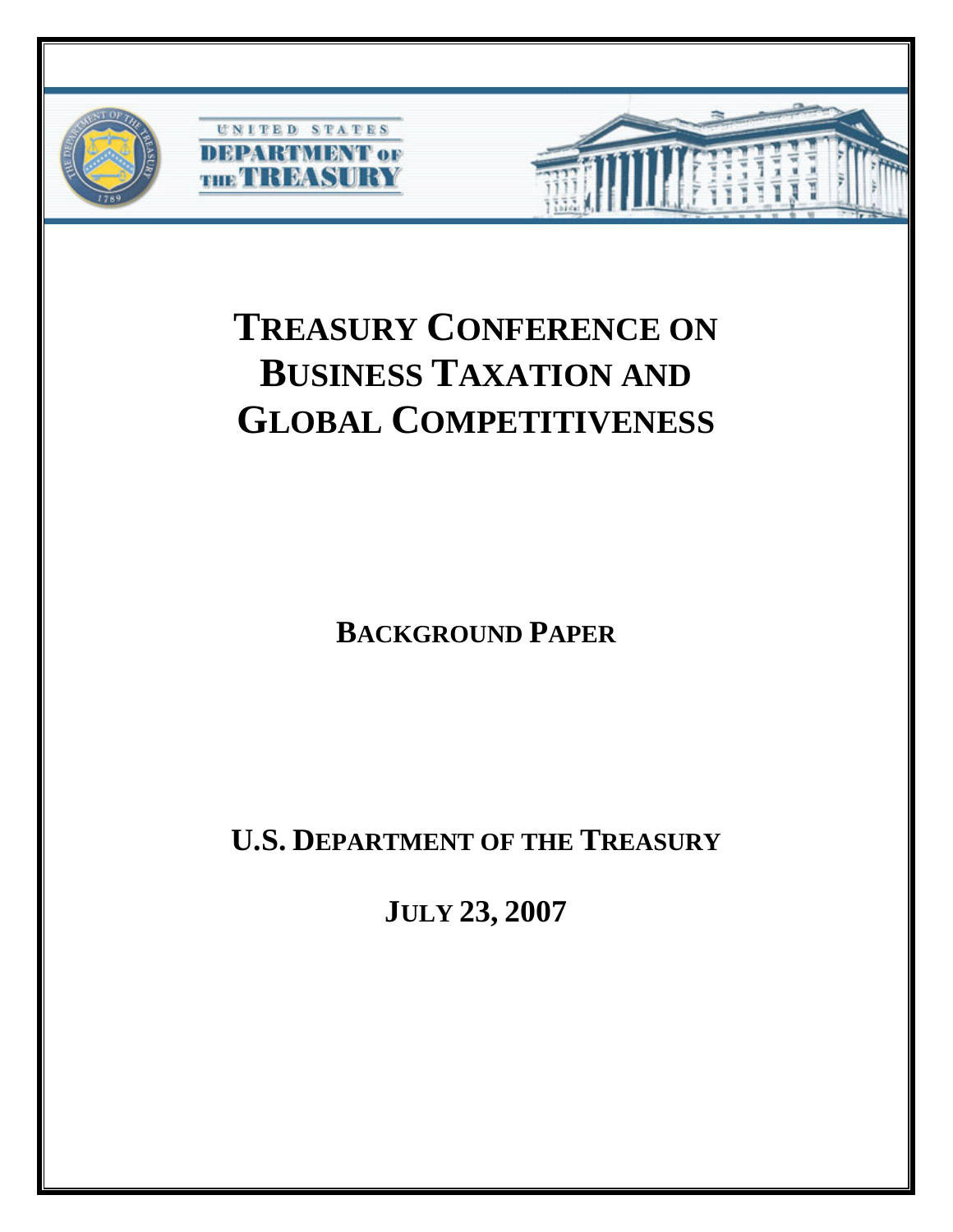# **TABLE OF CONTENTS**

| <b>EXECUTIVE SUMMARY</b>                                                                                                |    |
|-------------------------------------------------------------------------------------------------------------------------|----|
| <b>CHAPTER 1: OVERVIEW OF THE TAXATION OF BUSINESS INCOME IN THE UNITED</b><br><b>STATES</b>                            |    |
| <b>CHAPTER 2: SPECIAL CORPORATE TAX PROVISIONS AND POTENTIAL GAINS FROM</b><br><b>BROADENING THE CORPORATE TAX BASE</b> |    |
| <b>CHAPTER 3: TAXATION OF THE NON-CORPORATE BUSINESS SECTOR: FLOW-</b><br><b>THROUGH BUSINESS IN THE UNITED STATES</b>  | 12 |
| <b>CHAPTER 4: MAJOR ECONOMIC DISTORTIONS CAUSED BY THE CURRENT SYSTEM FOR</b>                                           |    |
| <b>TAXING CAPITAL INCOME</b>                                                                                            | 22 |
| <b>CHAPTER 5: HOW DOES BUSINESS TAXATION IN THE UNITED STATES COMPARE WITH</b><br><b>ITS MAJOR TRADING PARTNERS?</b>    | 34 |
| <b>APPENDIX: THE U.S. SYSTEM FOR TAXING INTERNATIONAL INCOME</b>                                                        | 45 |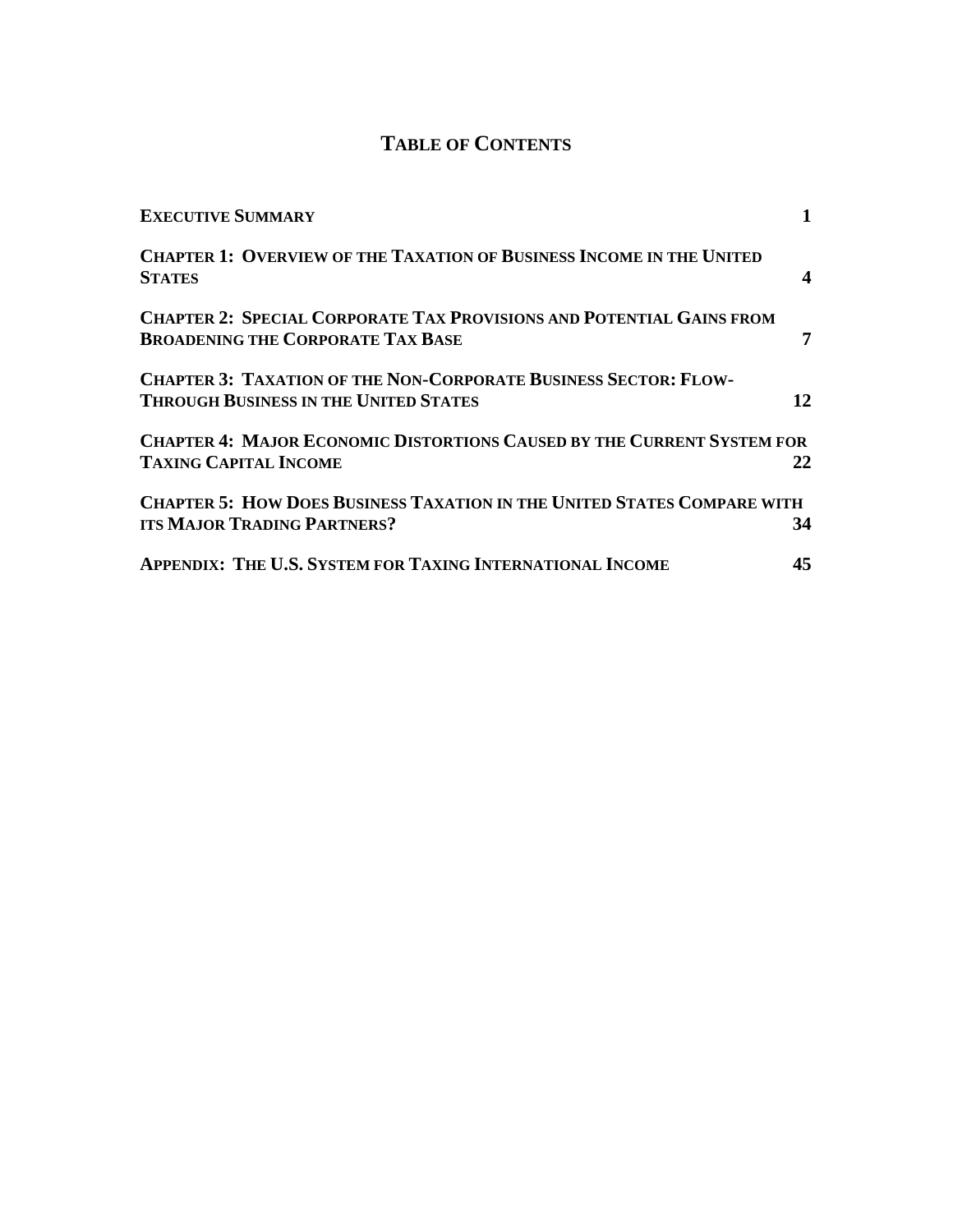#### **EXECUTIVE SUMMARY**

The United States is increasingly linked to the world economy through trade and investment. Capital now flows more freely across the globe. Businesses start up and operate more freely across borders, and business location and investment decisions are more sensitive to tax and regulatory structures than in the past.

Maintaining the competitiveness of the U.S. economy requires that we carefully consider how our business tax environment can be designed to ensure that the United States continues to attract and generate the investment and innovation necessary to further advance living standards and real wages of the U.S. worker. The *Treasury Conference on Business Taxation and Global Competitiveness Background Paper* presents a broad overview of the business tax system with a focus on the following elements:

- the extent to which special provisions narrow the business tax base;
- the importance of the non-corporate sector generally subject to the individual tax rather than the corporate tax;
- the various ways the tax system distorts economic decisions; and
- how the level of U.S. tax compares with our major trading partners (G7, OECD, and emerging market countries).

Since 1980, the United States has gone from a high corporate tax-rate country to a lowrate country (following the Tax Reform Act of 1986) and, based on some measures, back again to a high-rate country today because other countries recently have reduced their corporate tax rates. Within the OECD, the United States now has the second highest statutory corporate tax rate (including state corporate taxes) – 39 percent – compared with the average OECD statutory tax rate of 31 percent.

Other countries continue to reduce their corporate tax rates, leaving the United States still further behind. Germany is expected to reduce its total tax rate from 38 percent to 30 percent in 2008. China has recently passed legislation that will unify its domestic and foreign corporate tax rate at 25 percent, substantially below the OECD average. France, Japan, and the United Kingdom all have signaled they may also lower their corporate rates.

Maximizing economic growth requires that a tax system raise a given amount of revenue with the least possible interference in economic decisions. Our current system for taxing businesses and multinational companies has developed in a patchwork fashion spanning decades, resulting in a web of tax rules that can harm the competitiveness of U.S. companies.

Fundamentally, businesses offer a convenient and efficient mechanism to combine the efforts of workers with capital and organize economic activity. However, our tax system disrupts and distorts a vast array of business and investment decisions, leading to an inefficient level and allocation of capital through the economy. A smaller and poorly allocated stock of capital lowers the productive capacity of the economy and reduces living standards. Importantly, workers share in these economic losses because they have less productive capital with which to work, and so earn lower wages.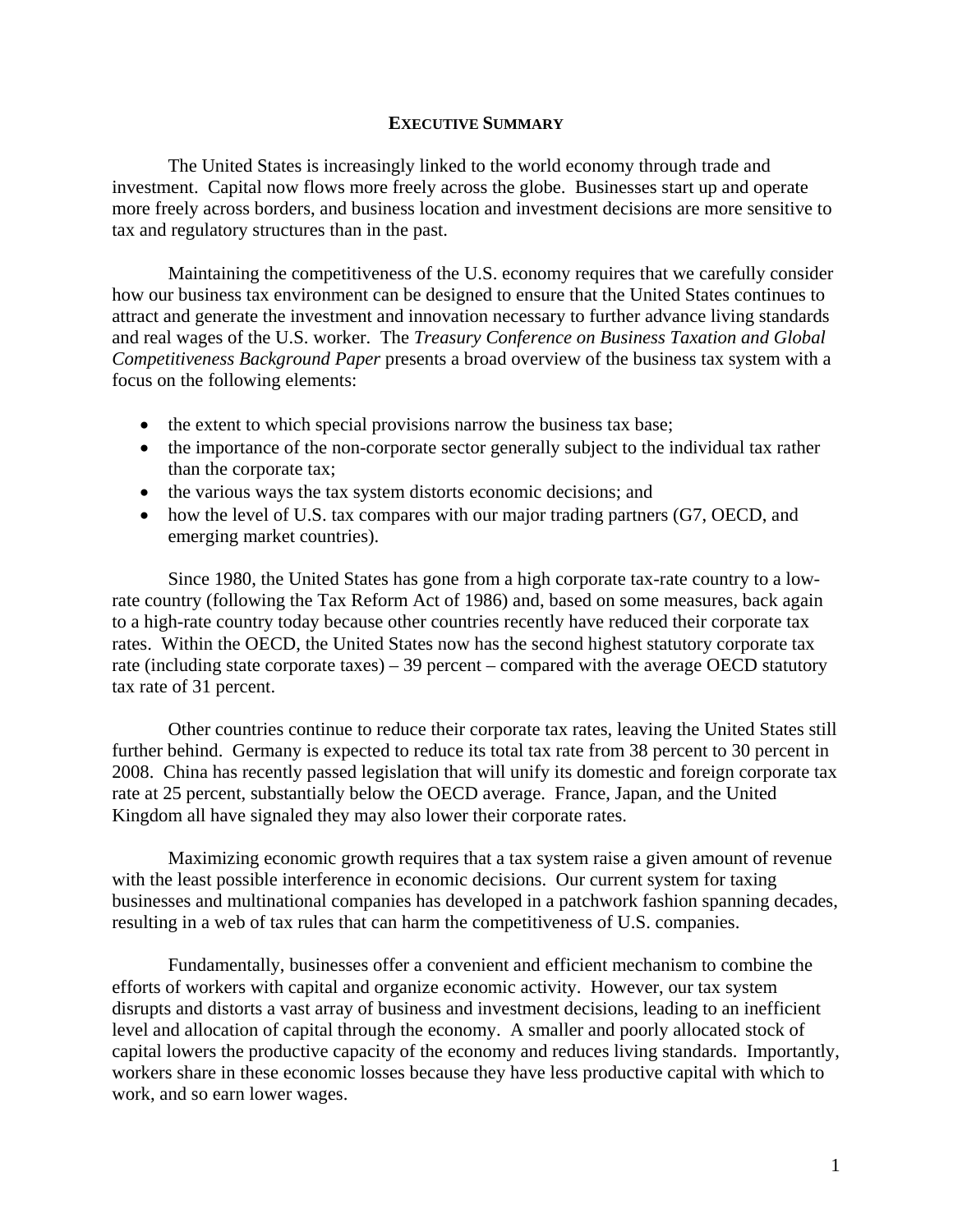A key policy question is the appropriate level of tax on the return to saving and investment. Taxes on capital income discourage saving and capital formation. Reduced capital formation gives labor less capital with which to work, which lowers labor productivity and reduces living standards. Moreover, with the continuing decline in corporate taxes abroad, the United States may become a relatively less attractive location in which to invest, further reducing U.S. labor productivity and living standards.

The U.S. tax system also taxes investment income very unevenly across sectors, industries, asset types, and financing. Uneven taxation causes investment decisions to be based in part on tax considerations rather than on the fundamental economic merit of investment projects. For example, profits from an equity-financed investment in the corporate sector are taxed more heavily than is the return earned on other investments. Corporate profits are subject to as many as three layers of tax: the corporate income tax, investor level taxes on capital gains and dividends, and the estate tax.

The double or triple taxation of corporate profits distorts a number of economic decisions important to a healthy economy. It distorts corporate financing choices by taxing interest earned on corporate bonds less heavily than corporate profits. As a result, corporations are induced to use more debt than they otherwise would. It distorts corporate distribution policy by taxing corporate earnings distributed as dividends more heavily than corporate earnings that are retained and later realized as capital gains. As a result, it confounds market signals of a company's financial health and may have important implications for corporate governance. It penalizes investment in the corporate form of business organization by taxing corporate income more heavily than other capital income. As a result, it discourages investment in and through corporations in favor of investment in other less heavily taxed forms of business (e.g., partnerships) or in non-business assets (e.g., owner-occupied housing). Of course, the double tax on corporate profits was reduced in 2003 with the enactment of lower tax rates on dividends and capital gains, but this relief, which was focused primarily on equity-financed investment, did not completely remove the double tax.

In contrast to corporate profits, the U.S. tax system taxes the returns to many other important investments very lightly, if at all. The return earned on investment in residential housing, for example, typically is not taxed at all. Furthermore, some business investment is eligible for various special tax provisions. In some cases, these special tax breaks actually subsidize the investment in the sense that they are sufficiently generous to make the net tax burden negative. These special tax provisions can encourage over-investment in the tax-favored activity. Even where they do not encourage over-investment, they substantially narrow the tax base and drive other tax rates higher, which may distort choices elsewhere in the economy. In addition, special tax breaks and preferences add complexity to the tax system and contribute to a substantial business tax compliance burden on the economy – estimated at \$40 billion annually for business taxpayers.

The United States taxes income from foreign investment at the same rate as it taxes domestic income under the notion that investment abroad is a substitute for investment domestically. This system was developed at a time when the United States was the primary source of capital investment and dominated world markets. It might not suit a global landscape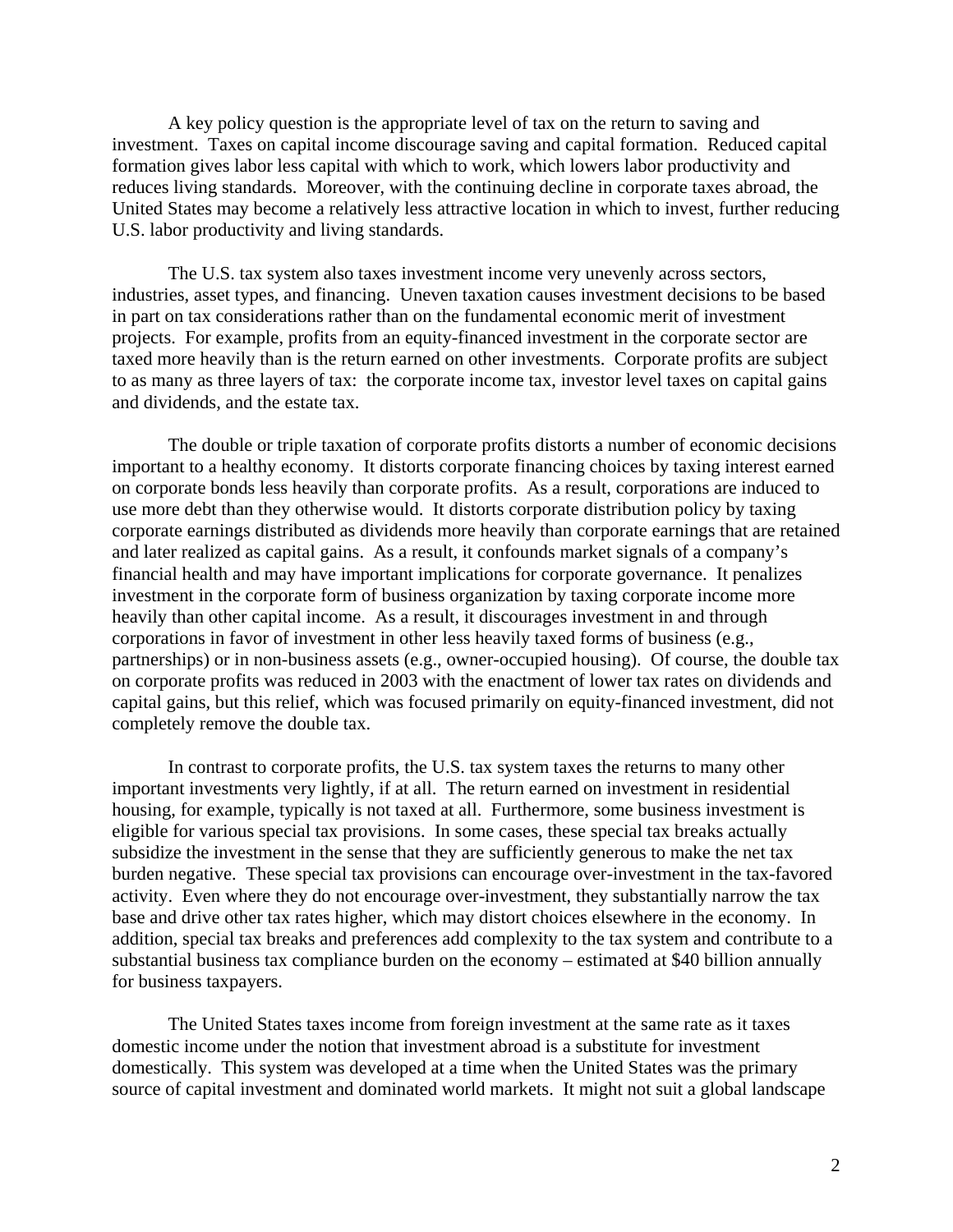that has shifted considerably over the past several decades, with other countries challenging the U.S. position of economic preeminence. For example, the United States is now a net recipient of foreign investment, rather than the largest source. In addition, there is some evidence that U.S. investment abroad may complement domestic investment and employment rather than compete with them, thereby challenging a key premise underlying our current tax system.

The individual income tax is also important to the taxation of businesses. The noncorporate business sector is subject to the individual income tax on the business income distributed to owners of flow-through entities – partnerships, S corporations, and sole proprietorships, many of which are small and an important source of innovation and risk-taking to our economy. These businesses also benefited from the 2001 income on tax rate deductions. According to Treasury Department estimates, roughly one-third of business taxes are paid through the individual income tax on business income distributed to the owners of these flowthrough entities. The importance of the non-corporate business sector has grown substantially over time. This sector has more than doubled its share of all business receipts since the early 1980s, and plays an unusually important role in the U.S. economy as compared to other OECD countries. Flow-through businesses account for one-third of salaries and wages and claim 27 percent of depreciation deductions. Moreover, flow-through income is concentrated in the top tax brackets, with this group receiving over 70 percent of flow-through income and paying more than 80 percent of the taxes on this income.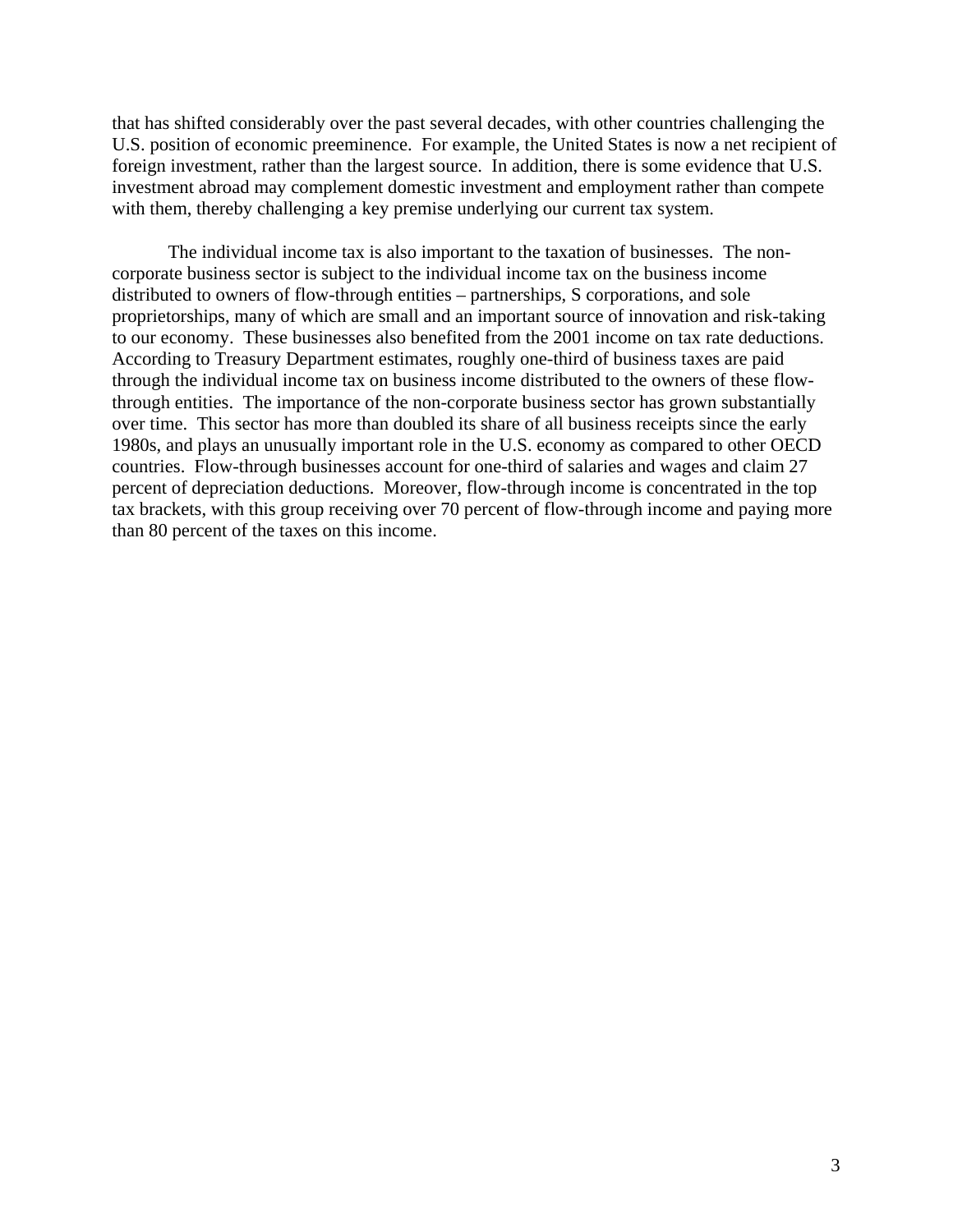## **CHAPTER 1: OVERVIEW OF THE TAXATION OF BUSINESS INCOME IN THE UNITED STATES**

### **A. Introduction**

 Under current law, income earned by a corporation generally is taxed at the corporate level. When the corporation distributes earnings to shareholders in the form of dividends, the income generally is taxed again at the shareholder level. If the corporation retains earnings, the value of its stock reflects those earnings and the shareholder is taxed on realized capital gains. Thus, corporate income on equity-financed investments is taxed twice. In contrast, investors who conduct business activity in a flow-through business entity, such as a partnership or sole proprietorship, are taxed once on their earnings at their individual income tax rate.

### **B. Corporate income tax**

 Corporations are generally subject to tax on their receipts less the cost of doing business. To compute taxable income, a corporation deducts expenses paid or incurred during the taxable year from gross business income. These expenses include wages, state and local taxes, depreciation, interest expense, and other expenses. Expenditures that produce benefits in future taxable years, such as expenditures on plant and equipment, are capitalized and recovered over time through depreciation, amortization, or depletion allowances. When deductions exceed income, a corporation has a net operating loss. Net operating losses can be carried back 2 years and carried forward for 20 years to offset taxable income. Deductions are also allowed for certain amounts for which the corporation did not make expenditures. For example, a deduction is allowed for a portion of income attributable to certain manufacturing activities. Certain other payments by corporations, such as dividends paid to shareholders, are not deductible.

U.S. corporations are subject to tax on foreign source as well as domestic source income. Although a U.S. corporation is required to pay U.S. tax currently on foreign income earned through a foreign branch, U.S. tax generally is not imposed on the active earnings of a foreign subsidiary until the subsidiary distributes the income to the parent corporation as a dividend (i.e., until income earned abroad is repatriated back to the United States). However, certain passive income, such as portfolio income, is taxed when earned regardless of whether it is repatriated to the United States. In computing U.S. tax liability, U.S. taxpayers (including corporations) are allowed a credit for foreign taxes paid.

In addition to these general rules, special rules apply to specific types of business that conduct activity in corporate form, such as insurance companies. Other special rules apply to specific types of activities, such as exploration and development of natural resources. Certain types of corporations are granted full or partial relief from corporate level tax.

 Corporations are taxed at the rate of 15 percent on the first \$50,000 of taxable income, 25 percent on taxable income from \$50,001 to \$75,000, 34 percent on taxable income from \$75,001 to \$10 million, and 35 percent on taxable income above \$10 million. The first two graduated rates are phased out for corporations with taxable income between \$100,000 and \$335,000 and the 34-percent rate is phased out between \$15,000,000 and \$18,333,333 in taxable income.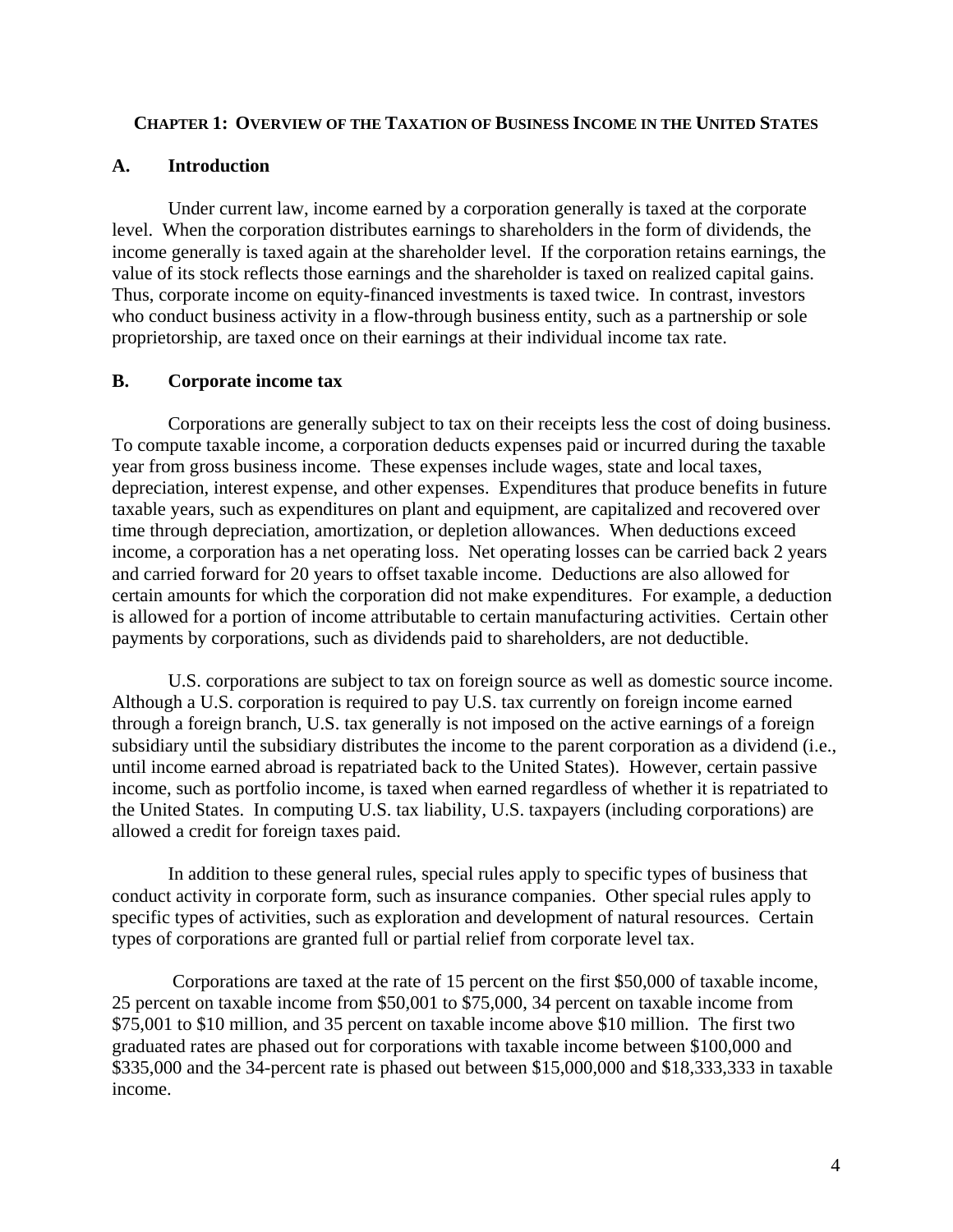Under the corporate income tax, there is no separate rate structure for capital gains. Thus, the maximum rate on net capital gains is 35 percent. Capital losses in excess of capital gains are not deductible, but may be carried back 3 years or carried forward 5 years.

Corporations are taxed at lower rates on income from certain production activities through the allowance of a special deduction. For taxable years beginning in 2007, 2008, and 2009, the deduction for domestic production activities is 6 percent of the income from manufacturing, construction, and certain other specified activities. Beginning in 2010, the deduction is increased to 9 percent. The 9-percent deduction is (approximately) equivalent to taxing income at a tax rate of 31.85 percent (i.e., 91 percent of income is taxed at a 35-percent rate, or 31.85 percent).

Corporations are also eligible to claim tax credits related to certain activities, such as the tax credit for research and experimentation, the low income housing tax credit, the enhanced oil recovery credit, and others.

A corporation is also subject to an alternative minimum tax, which is payable to the extent that it exceeds the corporation's regular tax liability. The alternative minimum tax is imposed at the rate of 20 percent on a base that is broader than the regular tax base. The exemption amount for the corporate alternative minimum tax is \$40,000. If a corporation pays the alternative minimum tax, the amount of tax paid is allowed as a credit against the regular tax in future years.

 A corporation generally is treated as distinct from its shareholders. Distributions to shareholders in the form of dividends generally are taxable to the shareholders. Corporate earnings that are retained and reflected in stock value are taxed as capital gains on disposition of the stock. Thus, corporate profits on equity-investments are generally taxed twice – once at the corporate level when the income is earned, and again at the individual level when received by the shareholder as a dividend or capital gain. Amounts paid as interest to debt holders are only taxed at the recipient level because they are allowed as a deduction by the corporation.

#### **C. Taxation of flow-through businesses**

1

 Flow-through businesses include sole proprietorships, partnerships, and S corporations. Sole proprietorships are businesses owned by a single individual taxpayer. Partnerships are unincorporated organizations formed by two or more entities or persons, with no limitations on their size or types of partners.<sup>1</sup> S corporations (or small business corporations) are domestic corporations meeting certain conditions that elect not to be subject to the corporate income tax. Those conditions include having no more than 100 shareholders, no ineligible shareholders, and only one class of stock.2

Flow-through businesses are generally not treated as taxable entities, but rather income and expenses are passed through to their owners – hence the name, "pass-through entities."

 $<sup>1</sup>$  Limited liability companies (LLCs) are entities that generally choose to be taxed as partnerships.</sup>

 $2^2$  Generally only individuals may be shareholders, with exceptions for certain trusts, estates, and non-profit organizations. Nonresident aliens may not be shareholders.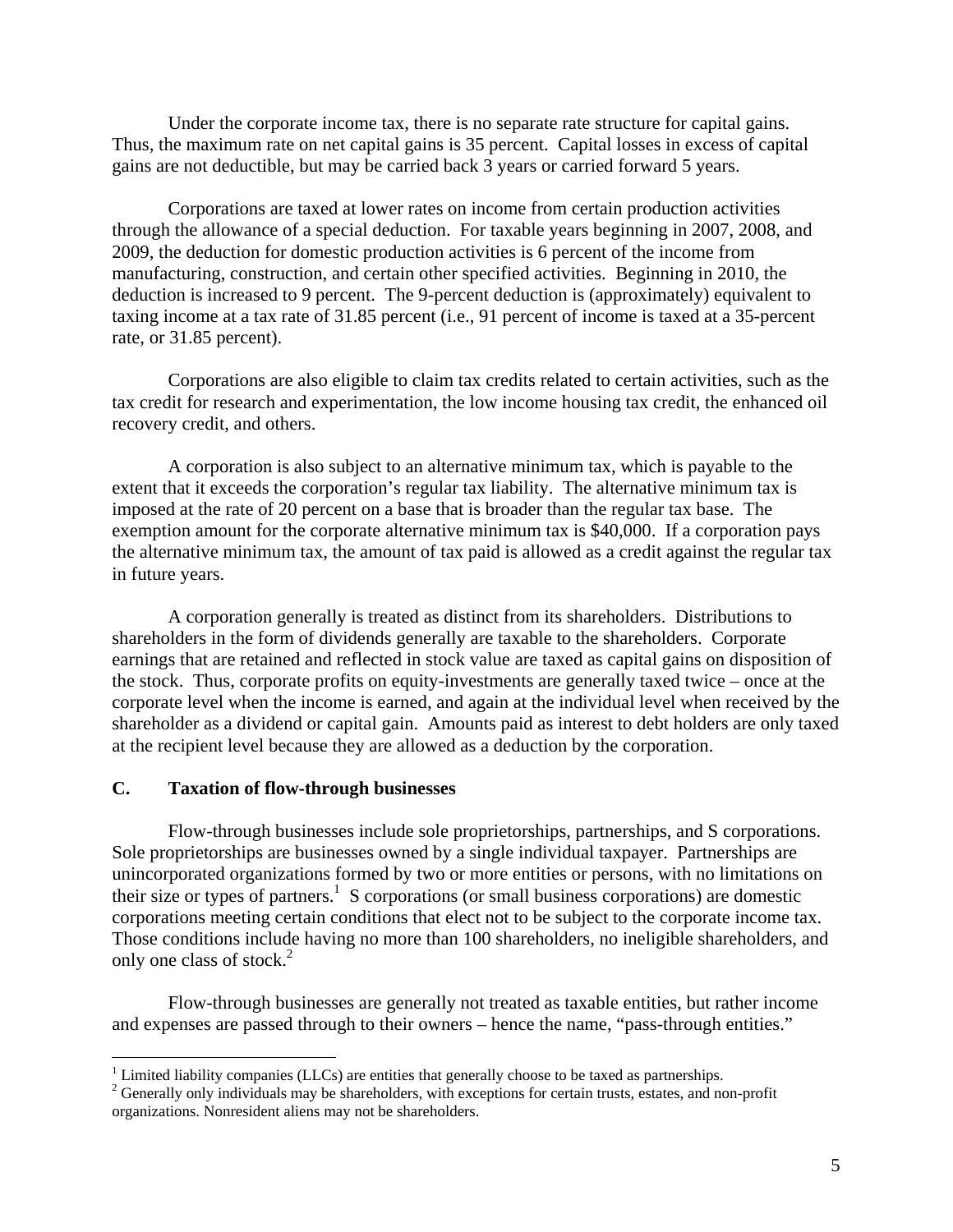Income earned (whether distributed or not) is taxed to the owners at their own tax rates along with income they may receive from other sources. Losses, rather than accumulated as net operating losses at the entity level, are also passed through to the owner. For the owner, losses may be used to offset positive income from other sources unless the losses are subject to limitations, such as the "at risk rules" or "passive activity loss" rules.

Income is measured largely as it is for corporations, with flow-through businesses deducting the same items of expense as a corporation and eligible for the same credits against tax. The character of items of income, expense, and credits passes through to the owners. For example, S corporations and partnerships separate capital gains from ordinary income in their reporting to their owners because capital gains may be taxed at lower rates than ordinary income of individuals.

There is no minimum tax levied on flow-through businesses themselves. Items of income, expense, and credit pass through to the owners, where they may be subject to individual or corporate alternative minimum tax.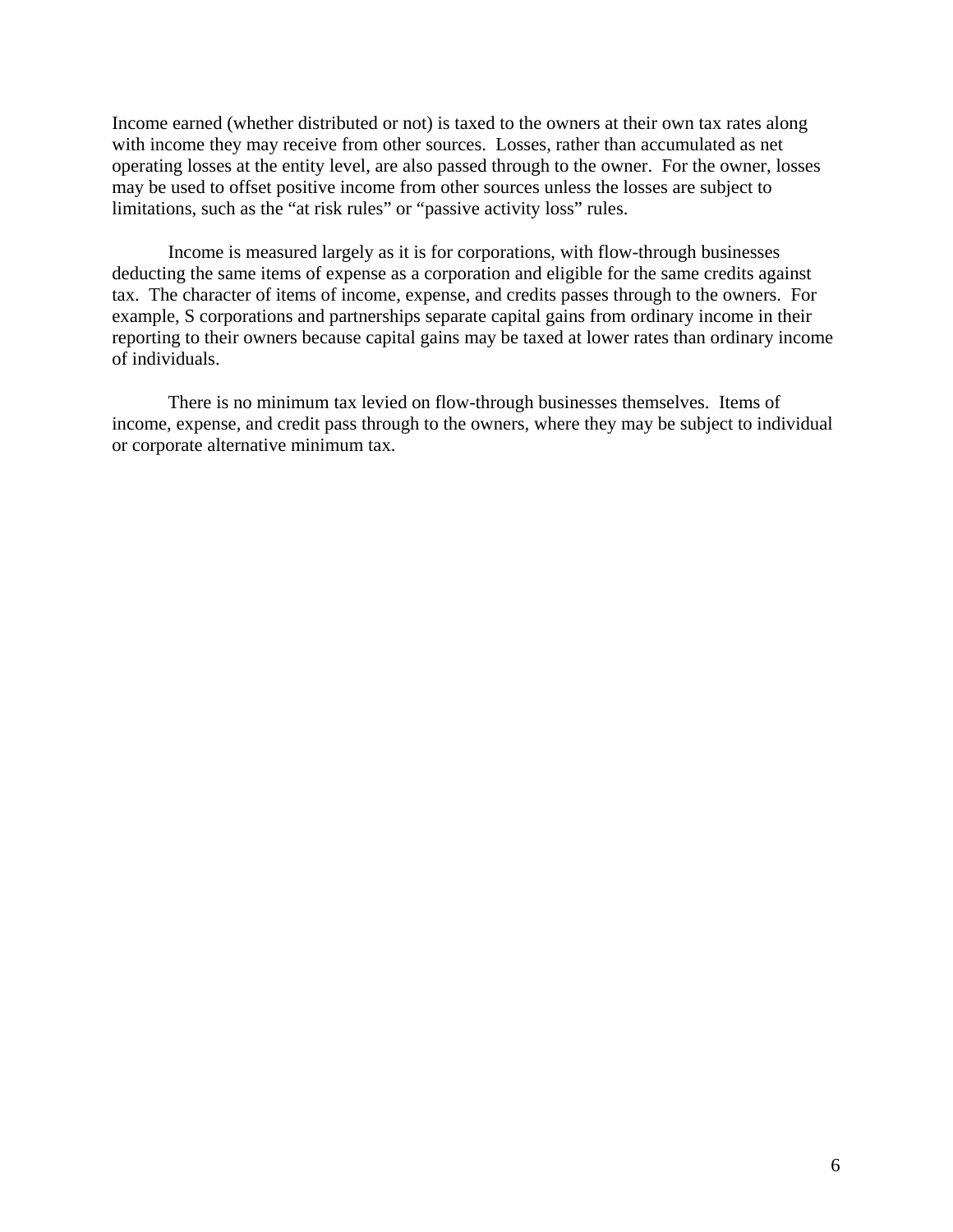## **CHAPTER 2: SPECIAL CORPORATE TAX PROVISIONS AND POTENTIAL GAINS FROM BROADENING THE CORPORATE TAX BASE**

#### **A. Introduction**

The current business tax base includes an array of special provisions that reduce taxes for particular types of activities, industries, and businesses. These provisions take the form of exclusions from income, deductions allowed or enhanced from what otherwise would be allowed, preferential tax rates, income deferral, and tax credits. Some of these provisions are intended to ease tax compliance and administration, such as allowing cash accounting for small corporations, but others were intended by Congress to encourage particular types of activity. The premise underlying many of the special provisions is that they promote activities that have spillover effects, or address various externalities or market failures. Unwarranted tax subsidies may lead to the misallocation of capital, as they encourage investment decisions based on tax characteristics rather than economic fundamentals, and generally reduce economic growth.

Together, these provisions substantially narrow the corporate tax base, which requires that tax rates be higher in order to raise the same tax revenue. For example, it is estimated that these special corporate tax provisions narrow the corporate tax base by roughly 25 percent. If the tax base were broadened by removing these special provisions, the top corporate tax rate of 35 percent could be reduced to 27 percent, or, as an alternative, about 40 percent of investment costs could be written off immediately (i.e., expensed) by all businesses.

Under a comprehensive business income tax, businesses would include all sources of income and subtract all expenses incurred to earn income. While it is simple to measure and subtract the cost of inputs that are used up during the year in which they are purchased, it is much more difficult to properly account for the cost of durable inputs like machinery and buildings, which last for more than one year. A consistent measurement of income would require that businesses be allowed to subtract the decrease in economic value of such durable assets (including intangible assets, such as advertising and copyrights) to account for their decrease in value (i.e., economic depreciation), which represents an economic cost to a firm. A comprehensive income tax base also would not include unwarranted tax subsidies because they distort economic decisions.

#### **B. Distortions caused by tax incentives**

 A primary effect of targeted tax incentives is to further encourage the activities that benefit from the favorable taxation. This expansion may occur at the expense of other economic activities, and the value of what is lost can exceed the value of what is gained, reducing the overall value of society's output of goods and services.

For example, consider an investment incentive targeted to widget production. Without the investment incentive, an investment in widgets would yield the same pre-tax rate of return as other investments, say 10 percent per year. The 10-percent rate of return is sufficient to cover taxes and provide investors their required after-tax rate of return, say 7 percent.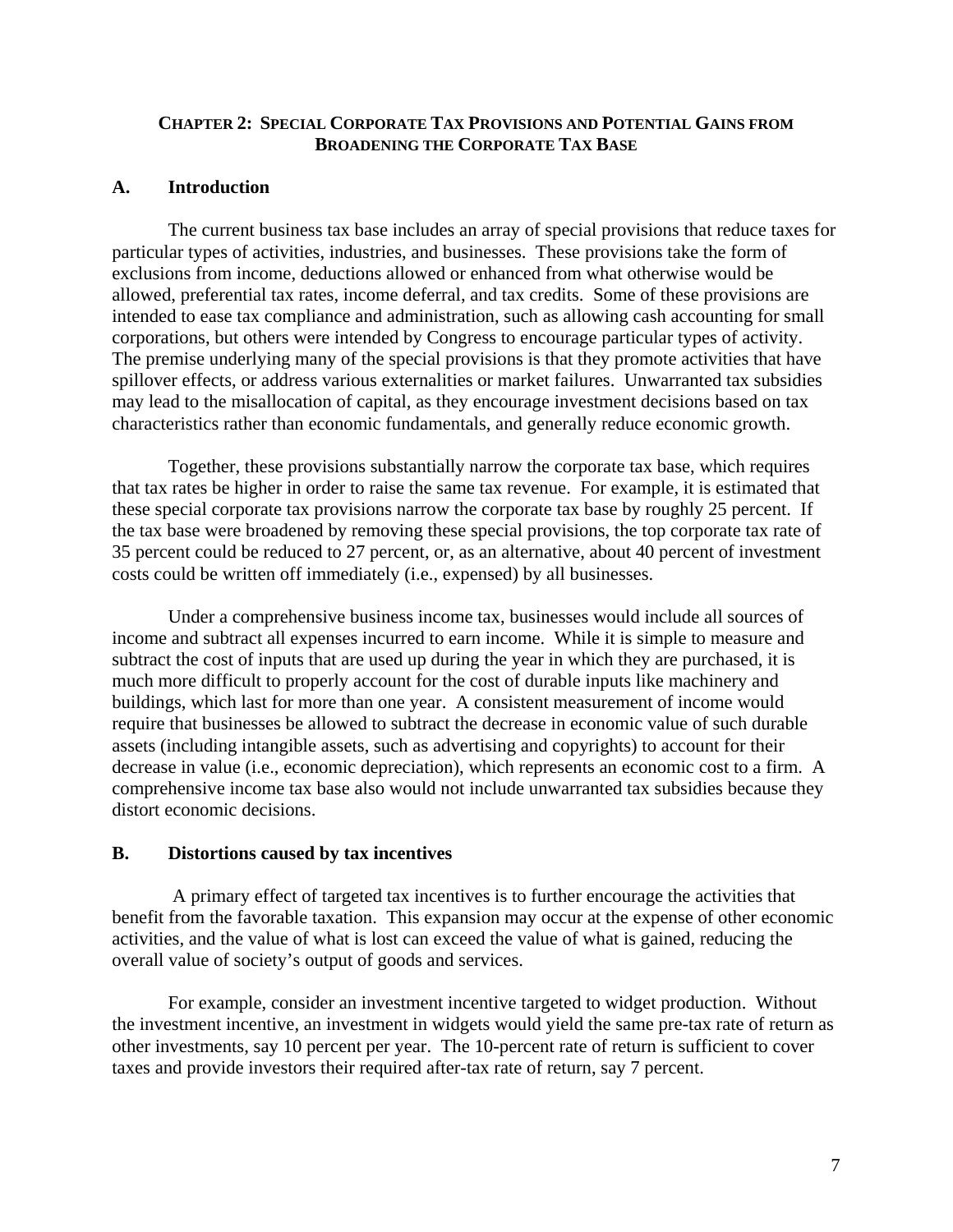Now consider the effects of an investment incentive that cuts taxes on widget investments so that a 10 percent pre-tax return now yields 8 percent after taxes. Since other investments yield only 7 percent after taxes, investment funds will flow into widget production and out of other activities. Indeed, this presumably is the intention of the tax incentive. The expansion of the widget industry will reduce the pre-tax return available on widget investments as, for example, investments expand into less productive technologies. The declining pre-tax return will lower the after-tax return, and eventually expansion into widget investments will stop when the aftertax return falls to 7 percent, the same return as available elsewhere in the economy. However, when the expansion stops, widget investments will yield a pre-tax return that is below the 10 percent pre-tax return provided by other investments. Say the pre-tax return on widgets falls to 8 percent. In that case, society will have given up investments that earn 10 percent in exchange for investments that earn only 8 percent, for a net loss of 2 percent. If the additional economic activity encouraged by the special tax treatment is not warranted by, for example, spillover effects or externality considerations, the tax incentive would have reduced the productivity of the nation's stock of capital.

Tax incentives also may impose costs on society even when the tax incentive is unsuccessful in expanding the tax favored activity. If other taxes are raised to offset the revenue needed to cover the tax incentives, these other taxes introduce distortions of their own. In addition, taxpayers expend resources attempting to win favorable tax breaks. Such lobbying expenditures are a pure loss to society because their only effect is to transfer economic resources from one group to another.

Targeted tax incentives also add to the complexity of the tax system. Rules and regulations have to be established to ensure that the incentives are limited to their intended beneficiaries. Taxpayers have to spend time and money learning about tax incentives. The Internal Revenue Service (IRS) has to spend resources monitoring and enforcing the rules. Disputes invariably will arise between the taxing authority and taxpayers, and society will expend resources adjudicating these disputes.

The recently enacted domestic production activities deduction and the research and experimentation (R&E) credit serve as examples of the types of complexity that can be created by targeted tax incentives. The production deduction allows firms to claim a special additional deduction in computing taxable income. Once fully phased in, the deduction is 9 percent of qualified income. The deduction is structured to be similar in effect to a reduction in the statutory tax rate, e.g., from 35 percent to 32 percent once fully phased in.

The production deduction, however, is not universally available and is much more complicated than a simple, across-the-board cut in the tax rate. The deduction is subject to a number of limitations and restrictions and is only available for certain qualified activities of a business. As a result, the tax code and accompanying tax regulations must specify which activities of a business qualify for the deduction. For taxpayers, this requires a completely new set of accounting distinctions so that all revenue and expense can be attributed to qualified domestic production activities on an item-by-item basis. Property is typically includable while services are not; domestic activities are includable while foreign activities are not. Many firms have no business reason to track their activities in these ways, but now are subject to a tax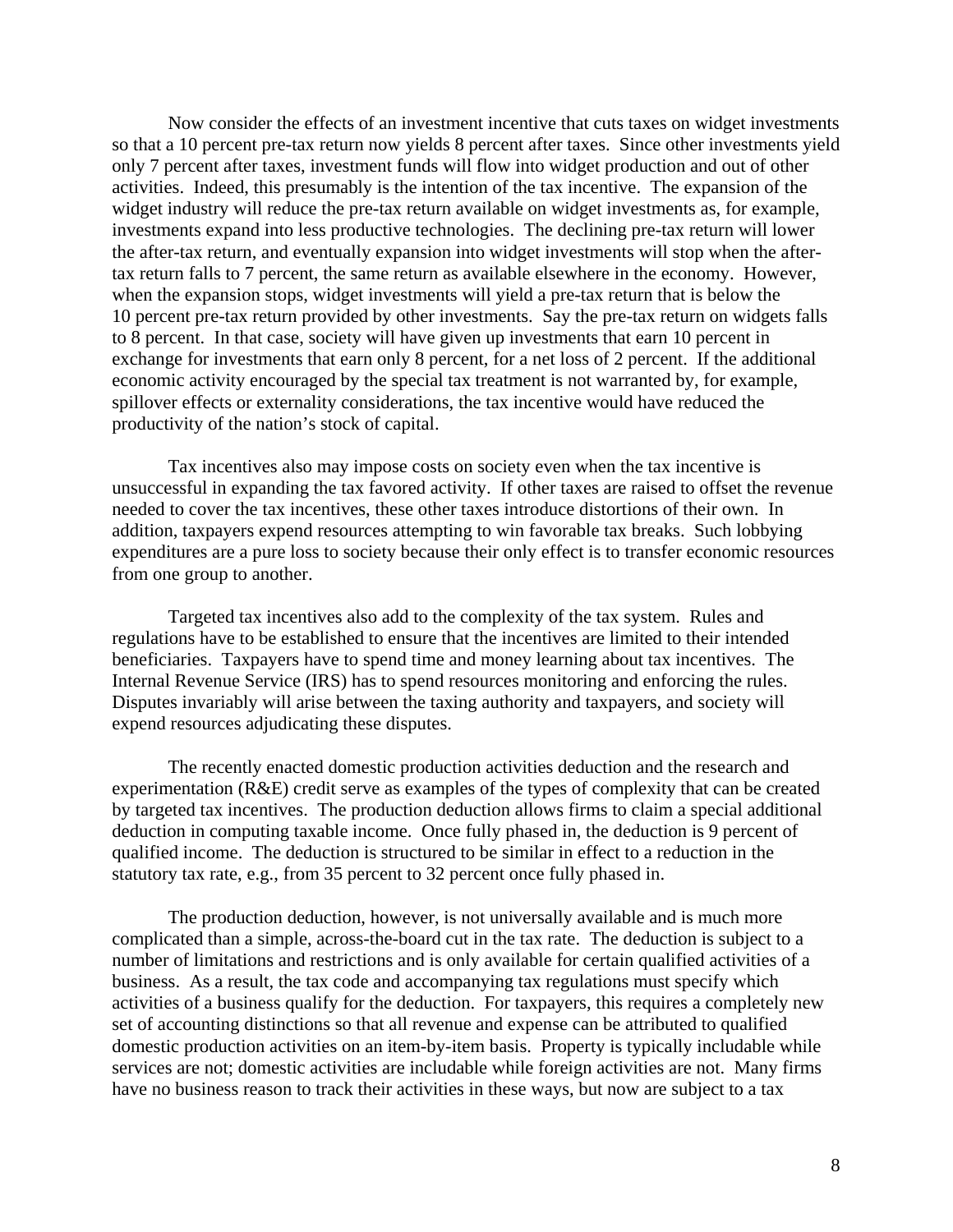requirement to do so. Furthermore, this deduction is subject to limits based on wage payments and taxable income calculated without this deduction. Extensive measurements and calculations are required, necessitating a significant amount of judgment. One example of the problem created by this provision is that now virtually all taxpayers will have to make transfer pricing determinations, rather than the relatively smaller number of multi-national firms who historically had transfer pricing issues. These complicated determinations are likely to lead to disputes between the taxpayer and the IRS regarding what qualifies for special treatment under this provision. As has been noted by several observers, provisions like the domestic production deduction are not unprecedented. Canada implemented a similar provision that was found to be complex and difficult to administer. As a result of those problems, the provision was repealed and replaced with a general tax rate cut.

While research and experimentation undoubtedly has positive externalities for the economy, the R&E credit has been one of the most controversial issues between taxpayers and the IRS. Much of this controversy arises from uncertainty over the interpretation of the statutory requirements for credit eligibility. The definition of eligible research is inherently difficult, and in audits of taxpayers the IRS is required to make technical judgments about whether an activity was directed to produce truly innovative products or processes. These audits create a burden for both the IRS and taxpayers. The credit also creates significant compliance costs. Businesses are required to maintain detailed records for the credit, which may differ from the types of records normally kept by its operational units. The design of the credit also creates complexity. Taxpayers have three alternative research credit structures to choose from and have to make multiple calculations to determine which credit structure provides the most favorable tax treatment. While a subsidy to encourage private-sector investment in research may be viewed as desirable, the administrative difficulties erode the positive incentives the provision provides.

In addition to being targeted, many tax incentives are temporary. Temporary tax provisions create a number of problems. If the provisions actually are temporary, they have no long-term effect on economic decisions, which calls into question their rationale. They might do little more than alter the timing of investments and serve as a give-away to the tax favored activity. Temporary tax provisions add uncertainty to the tax system, and make it difficult for businesses to plan their future activities and investments effectively. Temporary tax provisions also encourage relatively large amounts of lobbying expenditures, as taxpayers continually seek to extend purportedly temporary tax incentives. The R&E credit is an example of a (seemingly permanent) temporary tax provision. It has been scheduled to expire on a regular basis since its inception in 1981, but actually lapsed for only a single one-year period.

Although targeted tax incentives may create economic distortions, in some instances their intended purpose is to correct economic distortions caused by a market failure. The R&E credit is an example of a targeted tax incentive that attempts to correct a market failure. Without a subsidy, the private market might not allocate enough resources to research because private inventors cannot reap the full benefit of their inventions. It can be difficult for inventors to charge all those who use or benefit from their invention. For example, an invention might be copied by others, or it might pave the way for further improvements. Because the inventor might not be able to collect the invention's full return, he has an insufficient incentive to conduct research and develop innovations. He foregoes investments in research that produce social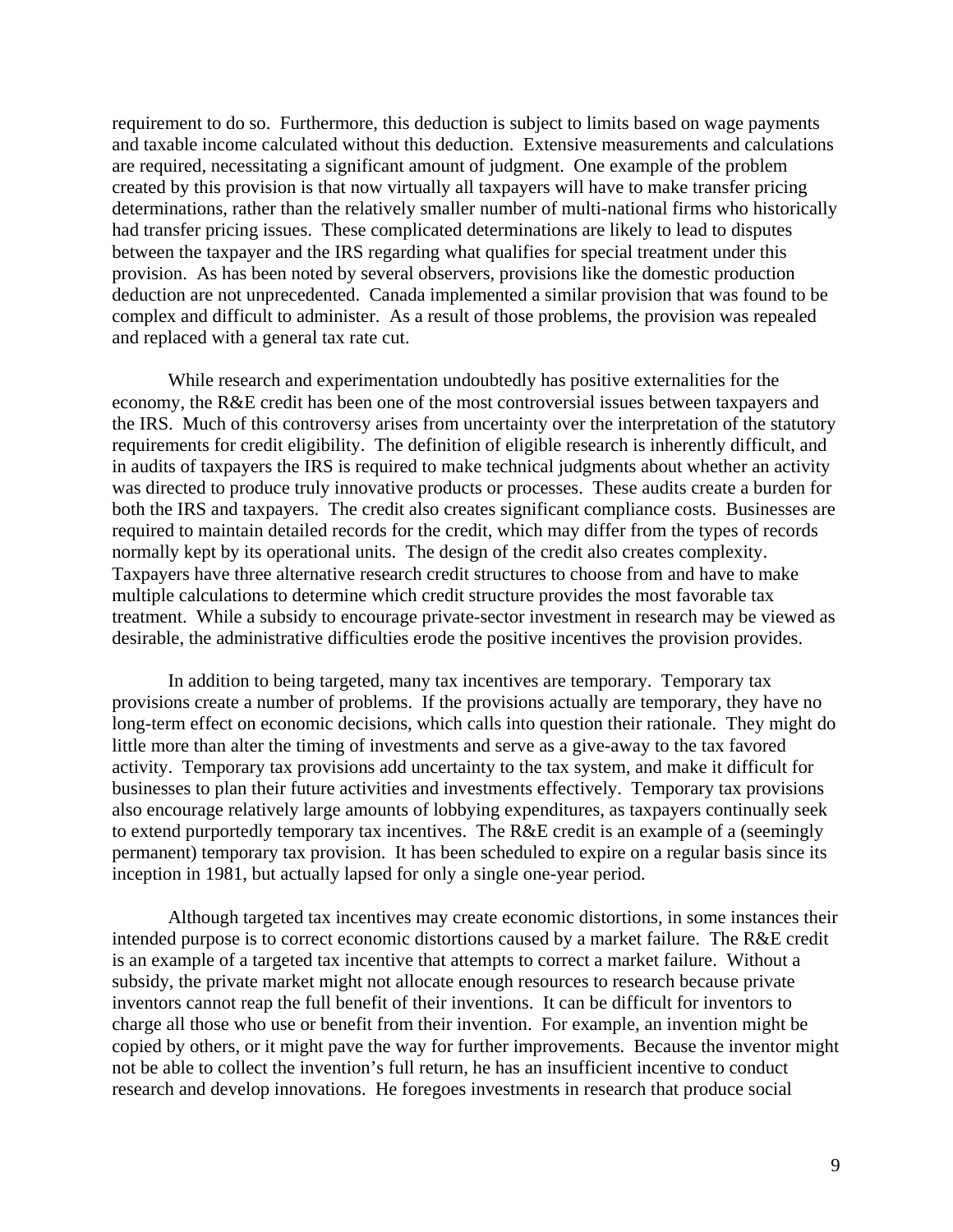benefits in excess of their private costs. A tax subsidy is one way to increase the return available to the private inventor, and correct for the failure of the private market to reward innovation sufficiently.

For purposes of addressing an externality like this, the tax system is a limited policy tool. The most significant limitation is that a substantial fraction of firms owe no corporate tax; the portion of corporations without annual tax liability has recently varied between 40 percent and 50 percent of the total number of corporations. Since tax preferences are non-refundable, they are of no immediate value to firms without taxable income.

It has been estimated that businesses spent approximately \$40 billion complying with the tax code in 2004. $3$  While this is the total cost of compliance, the existence of special targeted tax provisions greatly complicates the tasks of complying with and administering the tax code. Eliminating these special provisions would reduce these compliance costs as well as opening opportunities for additional simplifications.

# **C. Targeted tax preferences forgo government tax revenue and cause tax rates to be higher for all businesses**

The resources, in terms of revenue forgone, spent providing narrow targeted tax provisions could be used instead to provide sector-wide incentives for economic growth. Lowering the corporate tax rate or providing more rapid capital cost recovery (i.e., accelerated depreciation or expensing) would reduce the distortions caused by the corporate tax. This section discusses the revenue that could be raised by repealing various business tax preferences. It also shows the effect of using this revenue either to reduce the corporate tax rate or to provide partial expensing of capital investments.<sup>4</sup>

Table 2.1 shows the revenue that could be raised over a 10-year period by repealing all corporate tax preference items effective January 1, 2008. The table itemizes all the preferences that, if eliminated, would raise more than \$5 billion over a 10-year period, assuming the corporate tax would have a comprehensive income base with the same statutory tax rates as the current system. The estimates assume no transition rules except for accelerated depreciation, which is repealed only for investments made beginning in 2008.

<sup>&</sup>lt;sup>3</sup> Testimony of Dr. Joel Slemrod before the House Ways and Means Committee, June 15<sup>th</sup> 2004.

<sup>&</sup>lt;sup>4</sup> The estimates are measured relative to the FY 2008 Budget forecast of receipts. This forecast is for the Administration's proposed policies, which includes the permanent extension of the R&E tax credit. In measuring the revenue that could be raised from repealing all tax preferences, only income accruing to corporations is reported. However, it also is assumed that these tax preferences are repealed for individuals to foreclose the possibility that the revenue loss migrates to the individual sector. Furthermore, we hold the corporate sector constant and ignore the response to the incentives for business activity to migrate to or from the individual sector and the corporate sector in response to this hypothetical expansion of the corporate tax base.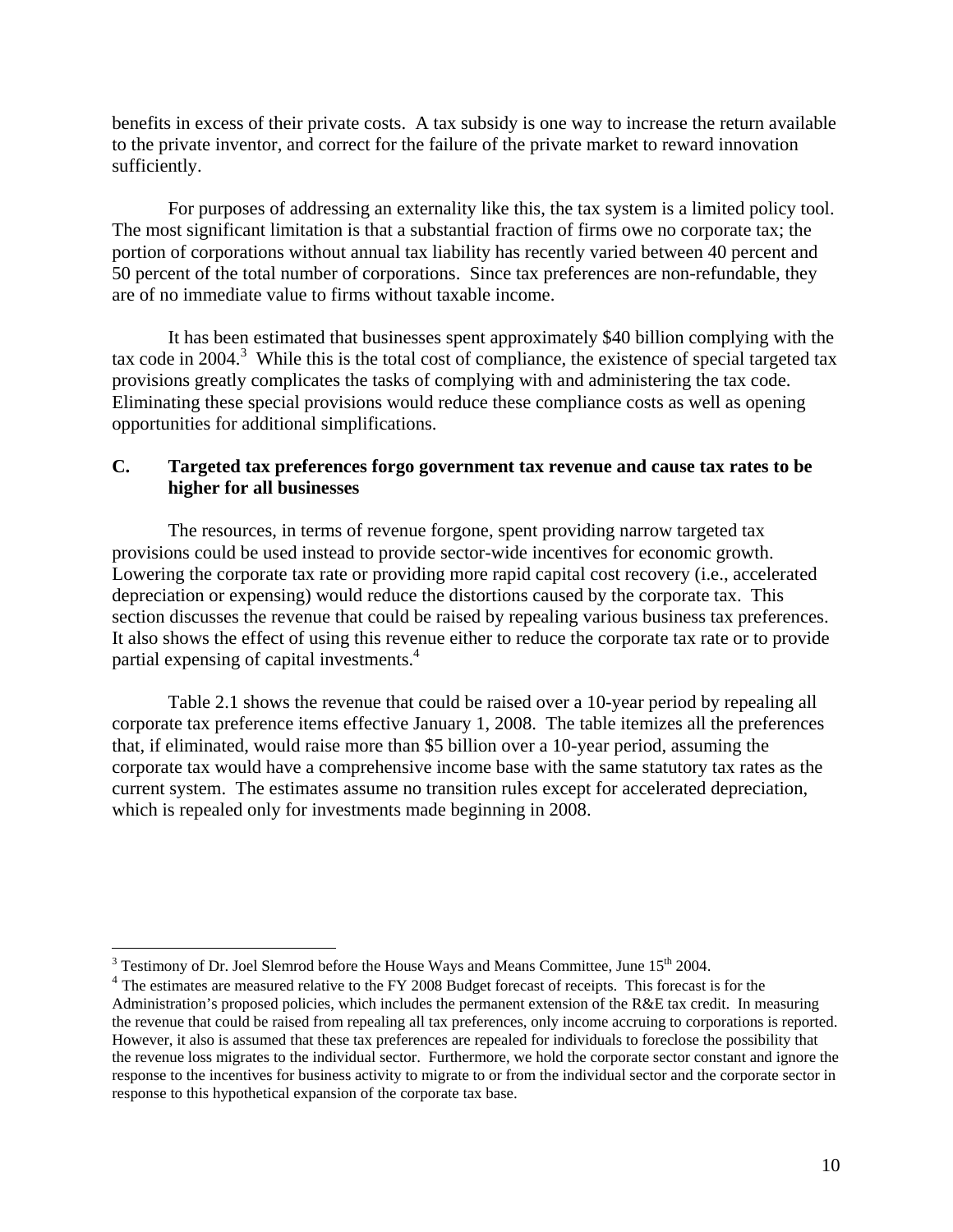|                                                                                                                                                                                                                                                                                                                                                                                                                                                                                                                                                                                                              | 2008-2017                                                                                      |
|--------------------------------------------------------------------------------------------------------------------------------------------------------------------------------------------------------------------------------------------------------------------------------------------------------------------------------------------------------------------------------------------------------------------------------------------------------------------------------------------------------------------------------------------------------------------------------------------------------------|------------------------------------------------------------------------------------------------|
|                                                                                                                                                                                                                                                                                                                                                                                                                                                                                                                                                                                                              | FY: \$Billions                                                                                 |
| Baseline Corporate Income Tax Revenues, FY2008 Budget                                                                                                                                                                                                                                                                                                                                                                                                                                                                                                                                                        | 3,711                                                                                          |
| Major Preferences Under the Current Corporate Income Tax                                                                                                                                                                                                                                                                                                                                                                                                                                                                                                                                                     |                                                                                                |
| Deduction for US production activities<br>Exclusion of interest on state and local bonds<br>Research and experimentation (R&E) tax credit<br>Deferral of income from controlled foreign corporations<br>Low income housing tax credit<br>Exclusion of interest on life insurance savings<br>Inventory property sales source rules exception<br>Deductibility of charitable contributions<br>Special ESOP rules<br>Exemption of credit union income<br>New technology credit<br>Special Blue Cross/Blue Shield deduction<br>Excess of percentage over cost depletion, fuels<br>Other corporate preferences 1/ | 210<br>135<br>132<br>120<br>55<br>30<br>29<br>28<br>23<br>19<br>8<br>8<br>$\overline{7}$<br>27 |
| Total                                                                                                                                                                                                                                                                                                                                                                                                                                                                                                                                                                                                        | 831                                                                                            |
| Additional Preference Under a Comprehensive Corporate Income Tax                                                                                                                                                                                                                                                                                                                                                                                                                                                                                                                                             |                                                                                                |
| Expensing and accelerated depreciation provisions                                                                                                                                                                                                                                                                                                                                                                                                                                                                                                                                                            | 410                                                                                            |
| <b>Total Revenue from Preferences</b>                                                                                                                                                                                                                                                                                                                                                                                                                                                                                                                                                                        | 1,241                                                                                          |

#### **Table 2.1: Special Provisions Reduce the Corporate Tax Base by up to 25 Percent**

1/ None of the corporate preferences listed in this category exceed \$5 billion over the 10-year budget window.

Source: U.S. Department of the Treasury, Office of Tax Analysis.

The revenue forgone from the existence of corporate tax preferences comes at a significant cost to economic efficiency. If the revenue from tax preferences were used to lower the corporate tax rate, the rate could be lowered from 35 percent to 27 percent while producing approximately the same revenue. Alternatively, partial expensing on new tangible investments (equipment and structures) could be provided. Viewing the corporate sector in isolation, first year expensing of 80 percent of the cost of new tangible investments could be provided on a revenue-neutral basis. About 40-percent expensing of the cost of new tangible investments could be provided on an economy wide basis (i.e., applying to both the corporate and non-corporate sectors). $5$ 

#### **D. Conclusion**

 $\overline{a}$ 

The presence of numerous special provisions that narrow the corporate tax base forgoes the opportunity for a more efficient and pro-growth tax system. If special provisions were eliminated, the top corporate tax rate could be lowered to 27 percent or more than 40 percent expensing could be provided to all businesses for new the cost of tangible investments, and the tax system would produce the same level of revenue.

 $<sup>5</sup>$  Almost 75 percent of non-residential structures are held outside the corporate sector of the economy. This estimate</sup> that business tax broadening could finance 40 percent expensing for new tangible investment also includes an additional \$320 billion in base broadening from repealing accelerated depreciation of tangible capital in the noncorporate sector.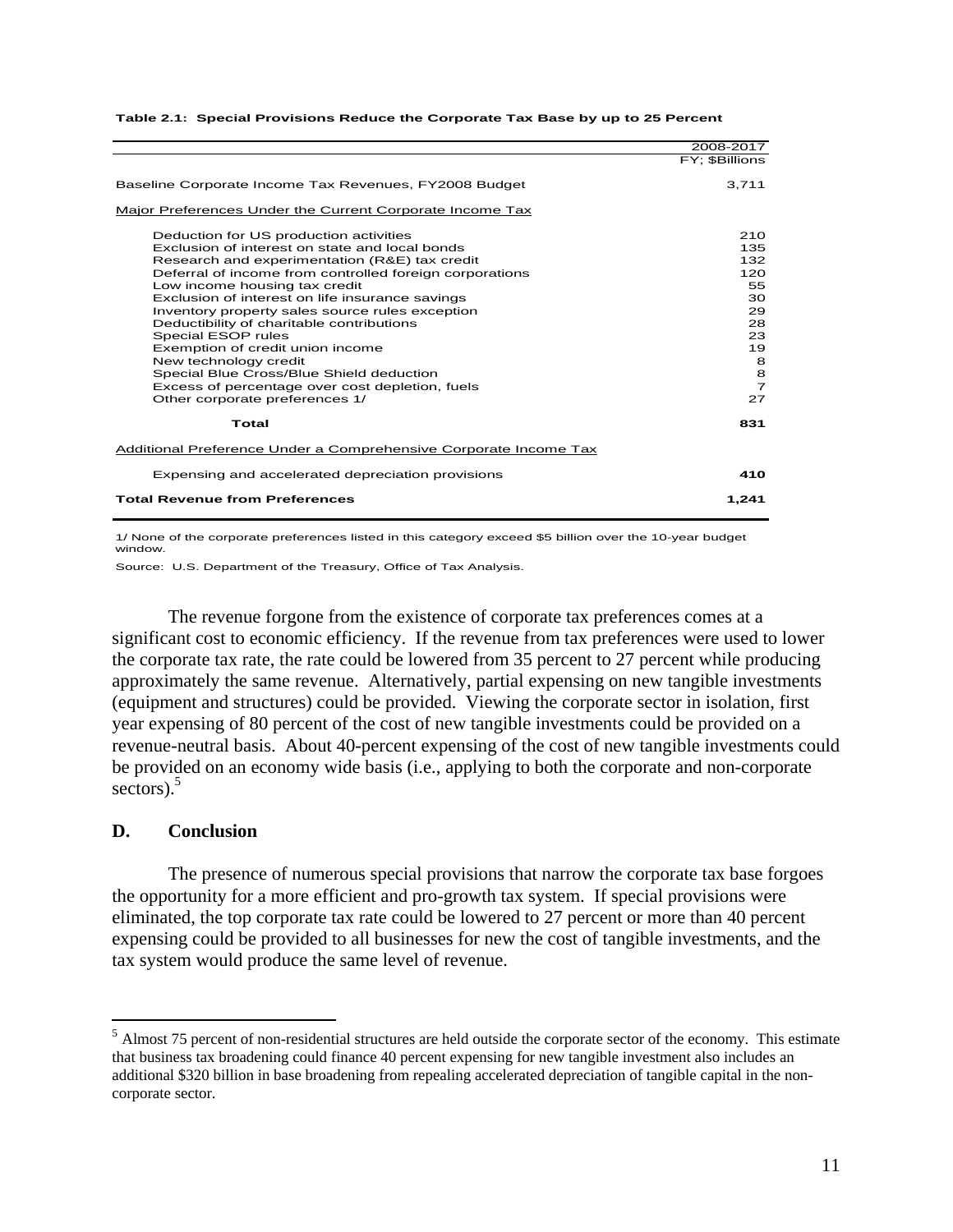## **CHAPTER 3: TAXATION OF THE NON-CORPORATE BUSINESS SECTOR: FLOW-THROUGH BUSINESS IN THE UNITED STATES**

# **A. Introduction**

 $\overline{a}$ 

 The individual income tax system plays an important role in the taxation of U.S. business income. A substantial share of business activity and income is generated by flow-through entities not subject to the corporate income tax but instead generally taxed to individual owners. It is the tax rates levied by the individual income tax system on this flow-through income that affect the growth and economic health of these smaller, more entrepreneurial businesses.

 This chapter first describes the relative size of the flow-through sector and its growing importance over time, and then examines the individual income taxes levied on flow-through income. Finally, it discusses recent research on the sensitivity of entrepreneurial activity to changes in individual income tax rates.

## **B. The importance of flow-through businesses in the U.S. economy**

 While major corporations contribute a disproportionate share of economic activity (the 17,500 largest C corporations produced over half of all business receipts, generated nearly half of net income, and paid 91 percent of all corporate income taxes in 2004), policy discussions often overlook the substantial and growing contribution of flow-through businesses, where income is primarily subject to tax at the level of the individual taxpayer<sup>6</sup>: 20.6 million sole proprietorships, 3.5 million S corporations, and 2.5 million partnerships. Although many of these 27 million businesses are small, in the aggregate they generate about one-third of business receipts and total deductions and one-third of salaries and wages, and claim 27 percent of depreciation deductions (Table 3.1, Column 1). In addition, flow-throughs produce half of business net income. As with C corporations, the few, very large pass-through businesses (with receipts exceeding \$50 million) contribute a disproportionate share of economic activity. As Column 2 shows, the 18,250 biggest flow-throughs are generally responsible for over one-third of all flow-through activity, or about 10 percent to 15 percent of activity from all types of businesses: 13 percent to17 percent of all receipts, deductions, and net income; and about 10 percent of specific expenses like wages and salaries and depreciation.

 $6$  Not all net income generated by flow-through businesses ends up on the tax returns of individuals for several reasons: about 36 percent of partnership total income goes to "corporate" partners with an unknown split between C and S corporations; some S corporation shareholders are Employee Stock Ownership Plans (ESOPS), IRAs, and certain trusts; and some flow-through income that should be reported on individual returns is simply underreported.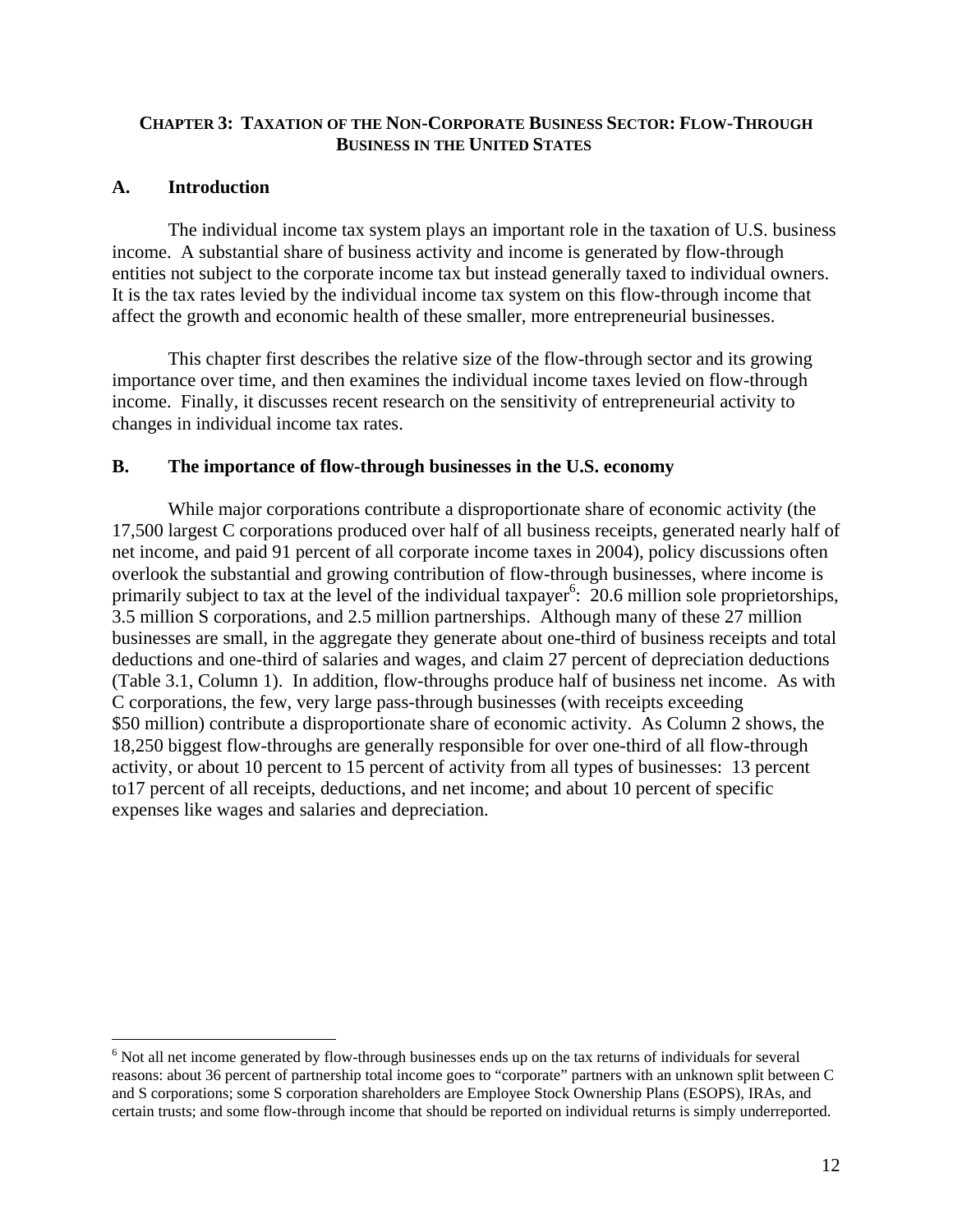| Selected items from       | All Flow- | Major Flow-<br>Throughs (Over     |              | Major C<br>All C Corporations (Over |
|---------------------------|-----------|-----------------------------------|--------------|-------------------------------------|
| tax returns               | Throughs  | \$50M receipts)                   | Corporations | \$50M receipts)                     |
|                           |           | (As percentage of all businesses) |              |                                     |
| Number of businesses      | 93%       |                                   | 7%           |                                     |
| Total receipts            | 33%       | 13%                               | 67%          | 57%                                 |
| Business receipts.        | 36%       | 14%                               | 64%          | 54%                                 |
| Total business deductions | 33%       | 13%                               | 68%          | 57%                                 |
| Costs of goods sold       | 34%       | 17%                               | 66%          | 57%                                 |
| Wages and salaries        | 34%       | 10%                               | 66%          | 53%                                 |
| Depreciation              | 27%       | 9%                                | 73%          | 65%                                 |
| Net income                | 50%       | 16%                               | 50%          | 48%                                 |
| Net income (positive)     | 51%       | 14%                               | 49%          | 41%                                 |
| Deficit                   | 53%       | 7%                                | 47%          | 17%                                 |
| Corporate income taxes    |           |                                   | 100%         | 91%                                 |

#### **Table 3.1: Contributions to Business Activity by Type of Entity, 2004**

Source: Internal Revenue Service, Statistics of Income, published and unpublished data.

The importance of flow-through businesses to the U.S. economy has been growing steadily over the last several decades. As Chart 3.1 shows, while the vast majority of businesses are consistently flow-throughs (predominantly sole proprietorships) rising from 83 percent in 1980 to 93 percent in 2004, the economic activity generated in this sector has increased considerably. The share of all receipts and net income generated by flow-through businesses has more than doubled since the early 1980s; the flow-through share of total receipts rose from 13 percent in 1980 to 33 percent by 2004, and the share of net income grew from 22 percent to 50 percent. S corporations and partnerships have been the source of this growing share, with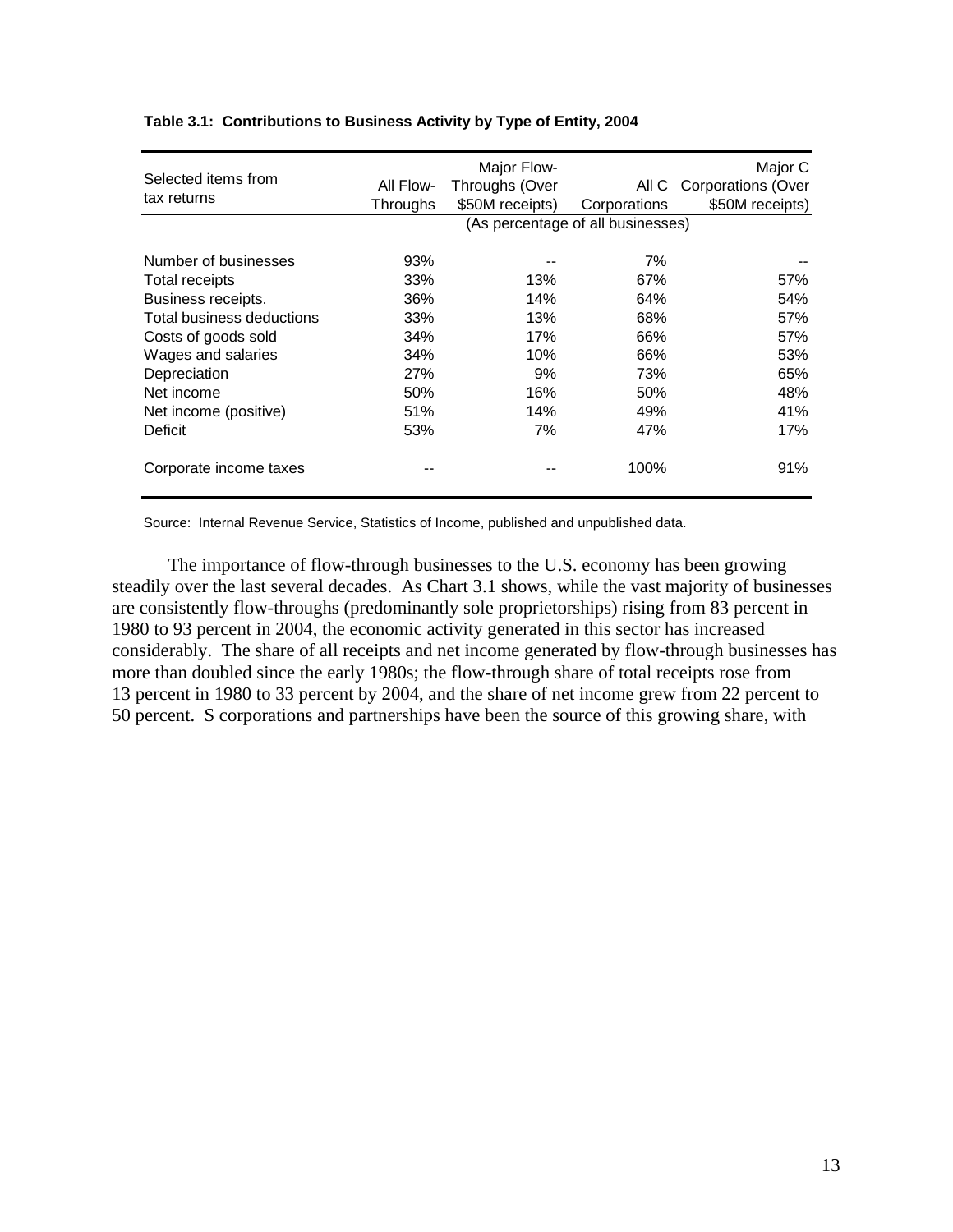

**Chart 3.1: Flow-through Shares of All Business Returns, Receipts, and Net Income, 1980-2004**

sole proprietorship contributions steady or declining (Table 3.2). S corporations were the main source for growth in receipts, with their share rising from 3 percent to 17.6 percent over this period, while partnerships saw their net income rise from 2.6 percent to 21.4 percent of the total from all businesses.

|                             | 1980 | 1985  | 1990 | 1995 | 2000 | 2004 |
|-----------------------------|------|-------|------|------|------|------|
| <b>S</b> Corporations       |      |       |      |      |      |      |
| Returns                     | 4%   | 4%    | 8%   | 10%  | 11%  | 12%  |
| <b>Total Receipts</b>       | 3%   | 5%    | 13%  | 15%  | 15%  | 18%  |
| Net Income (less Deficit)   | 1%   | 3%    | 8%   | 10%  | 14%  | 15%  |
| Partnerships 1/             |      |       |      |      |      |      |
| Returns                     | 11%  | 10%   | 8%   | 7%   | 8%   | 9%   |
| <b>Total Receipts</b>       | 4%   | 4%    | 4%   | 5%   | 9%   | 11%  |
| Net Income (less Deficit)   | 3%   | $-3%$ | 3%   | 11%  | 18%  | 21%  |
| <b>Sole Proprietorships</b> |      |       |      |      |      |      |
| Returns                     | 69%  | 71%   | 74%  | 73%  | 72%  | 72%  |
| <b>Total Receipts</b>       | 6%   | 6%    | 6%   | 5%   | 4%   | 4%   |
| Net Income (less Deficit)   | 17%  | 25%   | 26%  | 17%  | 15%  | 14%  |

**Table 3.2: Shares of Total Business Returns, Receipts and Net Income, 1980-2004**

1/ Includes LLCs & LLPs

Source: Internal Revenue Service, Statistics of Income, www.irs.gov/taxstats.

Small business also employs a substantial fraction of the labor force, although data are unavailable to distinguish employment by C corporations from employment by flow-through

Source: Internal Revenue Service, Statistics of Income, www.irs.gov/taxstats.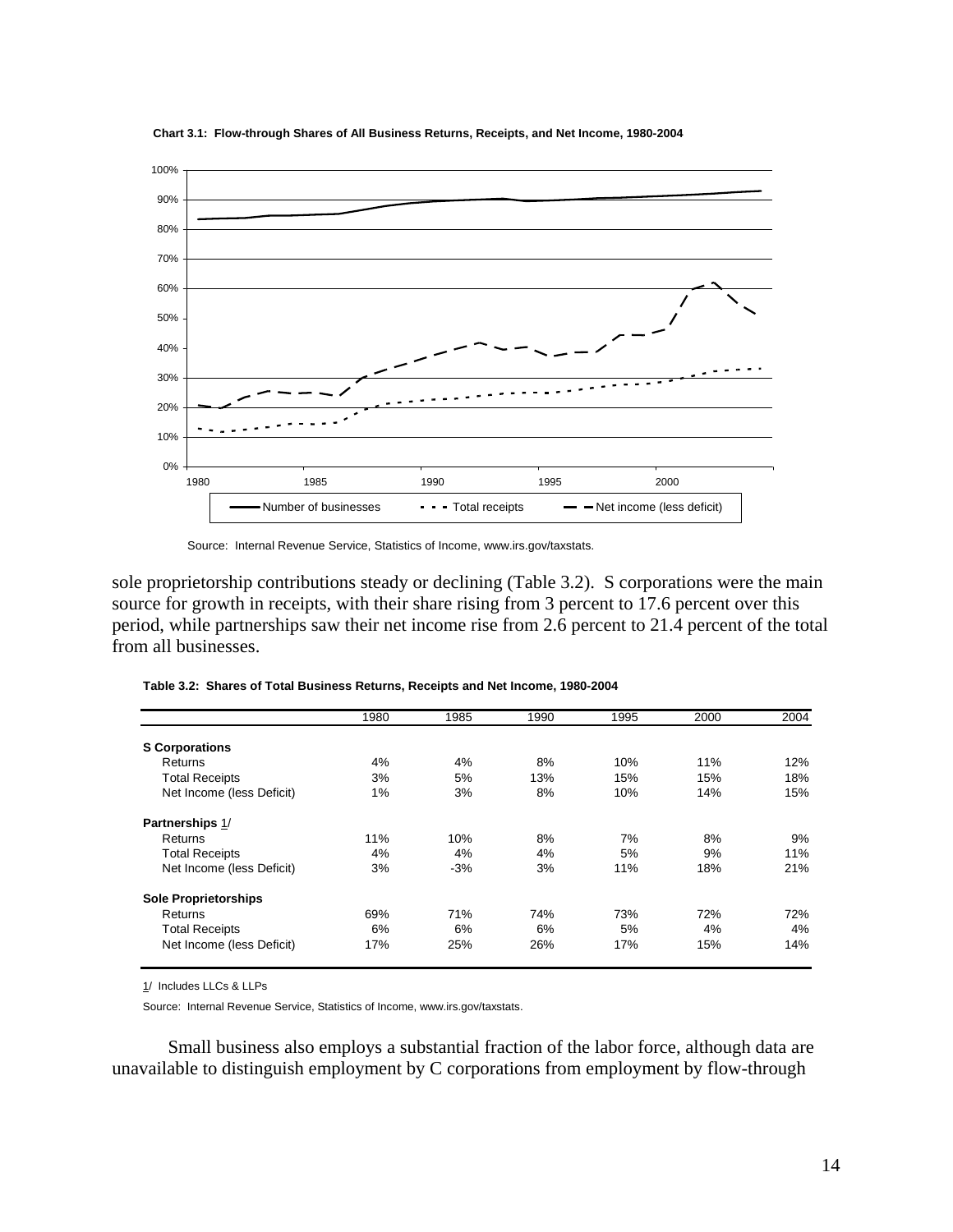businesses. In 2003, half of the private labor force worked for major employers (firms with 500 or more employees), while 36 percent worked for firms with fewer than 100 employees.<sup>7</sup>

## **C. Taxation of flow-through income at the individual level.**

 In 2006, 27 million individuals reported an estimated \$938 billion in income from sole proprietorships, S corporations, and partnerships on their tax returns (including capital gains passed through on Schedule D) and paid an estimated \$159 billion in income taxes (Table 3.3).<sup>8</sup> (For comparison, it is estimated that, C corporations in 2006 paid \$359 billion of corporate income tax, which implies net income of approximately  $$1,200$  billion.<sup>9</sup>)

|                                      | Taxpayers with Flow- |      | Flow-through      |      | Tax on Flow-through |      |
|--------------------------------------|----------------------|------|-------------------|------|---------------------|------|
|                                      | through Income/loss  |      | Income/Loss 1/    |      | Income/loss         |      |
|                                      | millions             | $\%$ | <b>\$billions</b> | $\%$ | \$billions          | %    |
| All Flow-through income              |                      |      |                   |      |                     |      |
| All taxpayers                        | 27.5                 | 100% | 938               | 100% | 159                 | 100% |
| Taxpayers in:                        |                      |      |                   |      |                     |      |
| Top 2 tax brackets                   | 2.1                  | 8%   | 671               | 72%  | 131                 | 82%  |
| Top tax bracket                      | 1                    | 4%   | 573               | 61%  | 113                 | 71%  |
| Active, positive flow-through income |                      |      |                   |      |                     |      |
| All taxpayers                        | 18.3                 | 100% | 762               | 100% | 145                 | 100% |
| Taxpayers in:                        |                      |      |                   |      |                     |      |
| Top 2 tax brackets                   | 1.4                  | 7%   | 433               | 57%  | 109                 | 75%  |
| Top tax bracket                      | 0.7                  | 4%   | 349               | 46%  | 92                  | 64%  |
| Flow-through income > 50% wages      |                      |      |                   |      |                     |      |
| All taxpayers                        | 11.9                 | 100% | 880               | 100% | 156                 | 100% |
| Taxpayers in:                        |                      |      |                   |      |                     |      |
| Top 2 tax brackets                   | 1.1                  | 9%   | 608               | 69%  | 127                 | 81%  |
| Top tax bracket                      | 0.6                  | 5%   | 527               | 60%  | 110                 | 70%  |

| Table 3.3: Flow-through Income and Individual Income Taxes, 2006 |  |  |  |
|------------------------------------------------------------------|--|--|--|
|                                                                  |  |  |  |

1/ "Flow-through income/loss" includes net ordinary income from sole proprietorships, S corporations, and partnerships plus net long-term and short-term gains from partnerships, S corporations, estates and trusts.

Source: U.S. Department of the Treasury, Office of Tax Analysis - analysis of unpublished IRS data.

Top bracket taxpayers received a disproportionate share of flow-through business income and paid an even larger share of the tax on it; taxpayers in the highest two tax brackets made up 8 percent of all taxpayers receiving any flow-through income or loss, but they received 72 percent of the net flow-through income and paid 82 percent of the taxes on this flow-through income (Table 3.3). Four percent of the taxpayers reporting flow-through income fell into the

1

<sup>&</sup>lt;sup>7</sup> U.S. Small Business Administration, Office of Advocacy, based on data provided by the U.S. Census Bureau, Statistics of U.S. Business and Nonemployer Statistics.

<sup>&</sup>lt;sup>8</sup> These taxes paid are estimated "stacked last," as if the income is viewed as the last income received and taxed at the taxpayer's top marginal tax rates. If the income is viewed as being received proportionately to the rest of the taxpayer's income, the results would be similar.

<sup>&</sup>lt;sup>9</sup> Source: Unpublished U.S. Treasury Department estimates.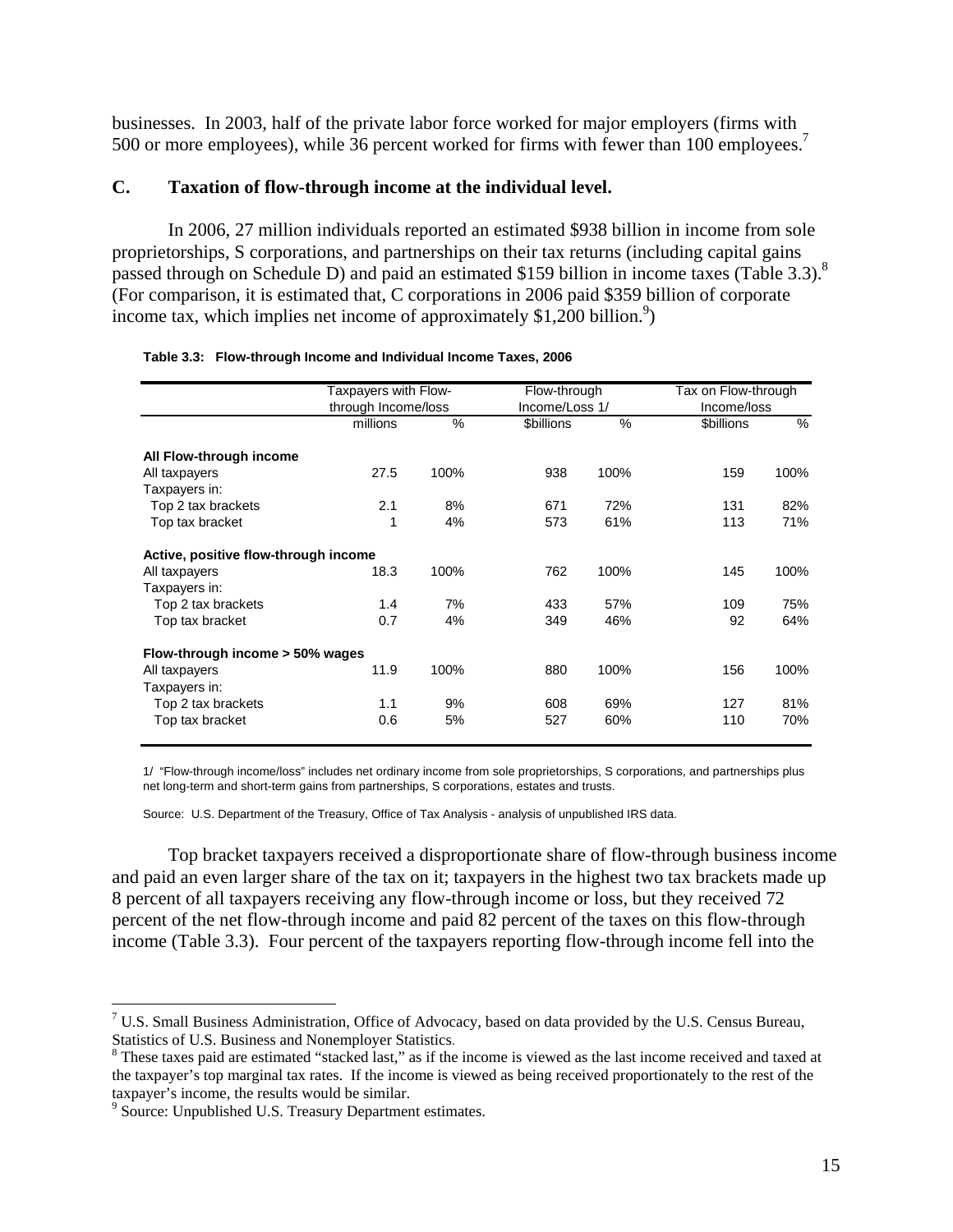highest tax bracket and accounted for 61 percent of the flow-through income and 71 percent of the taxes on that income.

 Similar conclusions are reached with narrower definitions of flow-through income as well. Considering only active, positive income, 7 percent of taxpayers fell in the top 2 brackets, receiving 57 percent of the income and paying 75 percent of the taxes. Among taxpayers whose flow-through income amounted to at least 50 percent of their wages, 9 percent were in the top brackets, receiving 69 percent of the income and paying 81 percent of the taxes.

Because flow-through income is concentrated in the top tax brackets, the reductions enacted in 2001 and 2003 in the highest two marginal income tax rates have important consequences for the recipients of this income – typically owners of small and entrepreneurial businesses. For 2007, the Treasury Department estimates that about 75 percent of the taxpayers who will benefit from lowering the top rate from 39.6 percent to 35 percent are flow-through business owners, and that 84 percent of the tax reduction from the top rate reduction will go to flow-through business owners.

## **D. International experience with non-corporate businesses**

 $\overline{a}$ 

Compared to other OECD countries, non-corporate businesses play an unusually important role in the U.S. economy. Of the 15 nations reporting in a recent OECD survey, only in Mexico did the unincorporated sector represent a larger share of the total number of businesses (88 percent) than in the United States (82 percent) (Chart 3.2).<sup>10</sup> More important for their influence on general economic activity is the size of U.S. non-corporate businesses; they are more heavily represented among large businesses than in other countries reporting to the OECD. Sixty-six percent of the U.S. businesses reporting profits of \$1 million or more were not incorporated, compared to 27 percent in Mexico, 26 percent in the United Kingdom, and 17 percent in New Zealand.

 $10$  Although they are flow-through businesses, S corporations are counted here with other corporations because they are incorporated.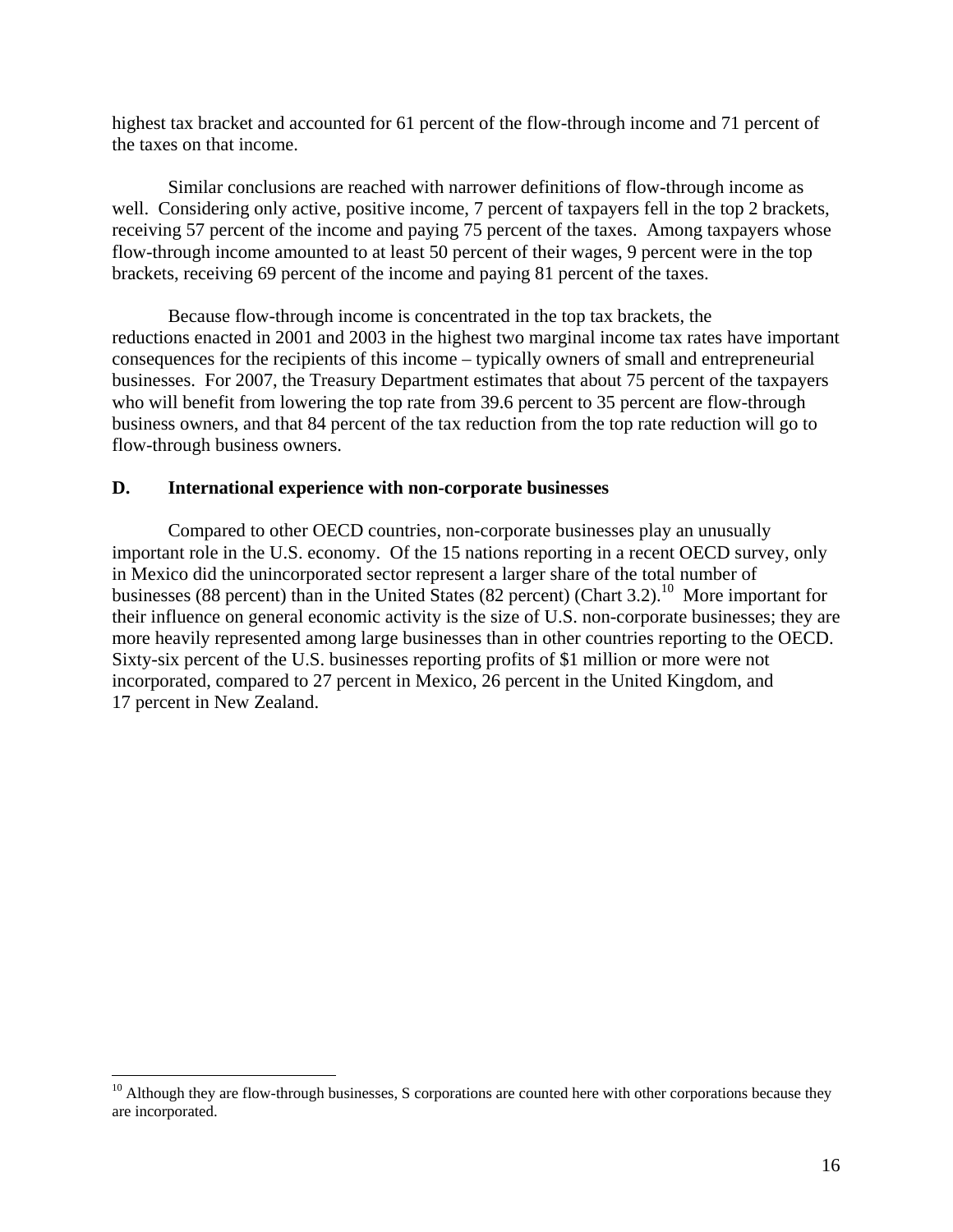

 The non-corporate sector in the United States differs from a number of its OECD counterparts in that businesses can organize in ways to receive limited liability protection without having to incorporate and face the corporate income tax. S corporations, limited partnerships, and limited liability companies (LLCs) all offer pass-through tax treatment along with limited liability for their owners.<sup>11</sup> Of 17 countries responding to a question from the OECD, 7 reported having no form of business organization that provides limited liability without an obligation for the corporate income tax (Table 3.4).

1

 $11$  Limited partnerships require a general partner that has liability, but that partner can itself be an entity, such as a corporation, whose owners have limited liability.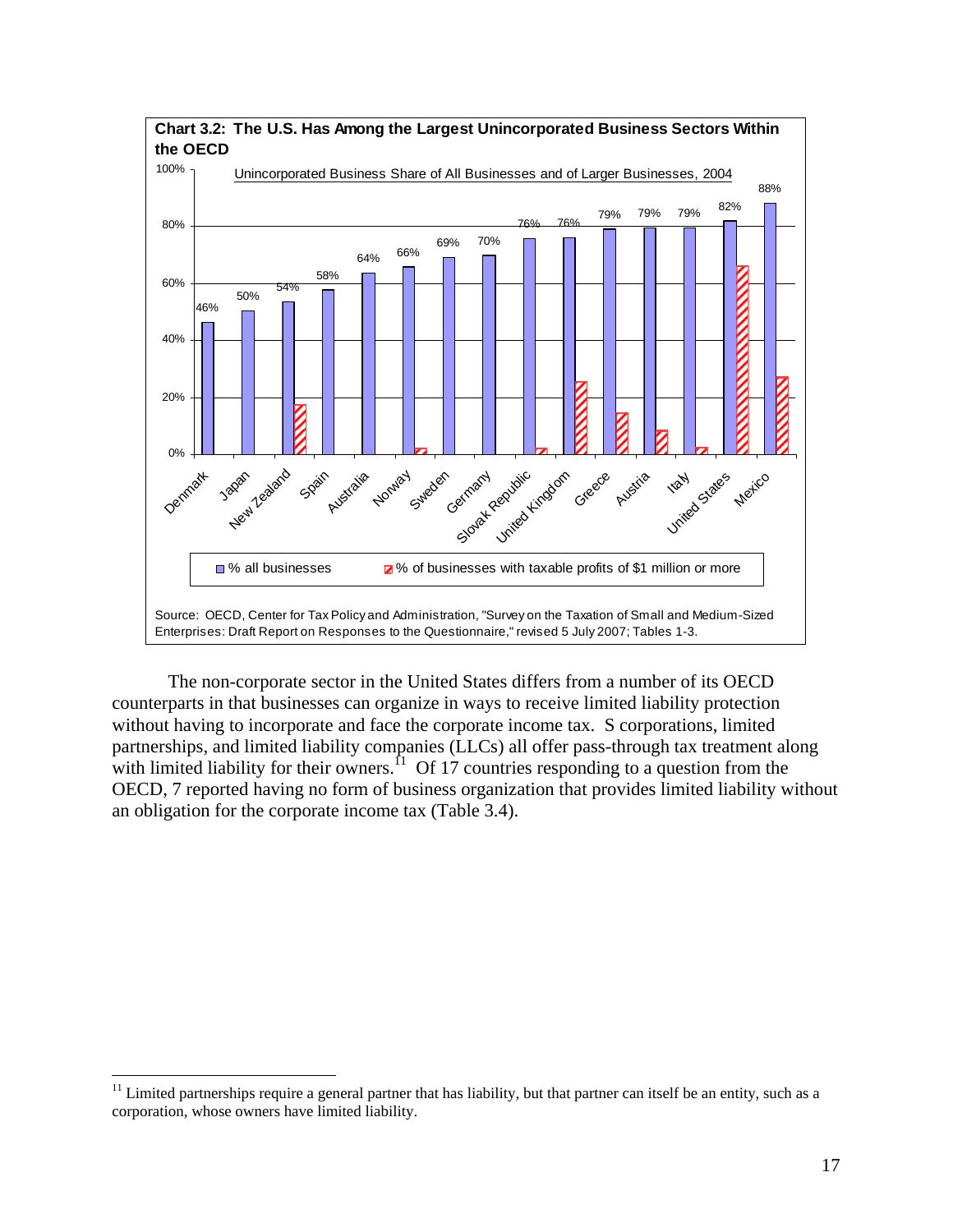**Table 3.4: Treatment of Dividends by Availability of Limited Liability without Corporate Income Taxation in OECD Countries**

| <b>Yes - Limited Liability Without</b><br>CIT |                                                       |                | <b>No - Limited Liability requires CIT</b>     |
|-----------------------------------------------|-------------------------------------------------------|----------------|------------------------------------------------|
| <b>Country</b>                                | <b>Type of</b><br><b>Dividend</b><br><b>Treatment</b> | <b>Country</b> | Type of<br><b>Dividend</b><br><b>Treatment</b> |
| Australia                                     | FI                                                    | Austria        | CL                                             |
| <b>Denmark</b>                                | MCL                                                   | Belgium        | CL.                                            |
| Germany                                       | <b>PIN</b>                                            | Canada         | <sub>PI</sub>                                  |
| Japan                                         | MCL                                                   | Italy          | <b>PIN</b>                                     |
| New Zealand                                   | FI                                                    | Mexico         | PI                                             |
| Norway                                        | <b>OTH</b>                                            | Poland         | MCL                                            |
| Slovak Republic                               | <b>NST</b>                                            | Spain          | PI                                             |
| Sweden                                        | CL                                                    |                |                                                |
| United Kingdom                                | <b>PIN</b>                                            |                |                                                |
| <b>United States</b>                          | <b>MCL</b>                                            |                |                                                |

**Countries by answer to the question, "Is it possible to have limited liability without full corporate income tax (CIT) obligation?"**

Key to abbreviations:

CL: Classical system (dividend income is taxed at the shareholder level in the same way as other types of capital income (e.g., interest income)).

MCL: Modified classical system (dividend income taxed at preferential rates (e.g., compared to interest income) at the shareholder level).

FI: Full imputation (dividend tax credit at shareholder level for underlying corporate profits tax).

PI: Partial imputation (dividend tax credit at shareholder level for part of underlying corporate profits tax).

PIN: Partial inclusion (a part of received dividends is included as taxable income at the shareholder level).

NST: No shareholder taxation of dividends (no other tax than the tax on corporate profits).

OTH: Other types of systems.

1

Sources: OECD, Center for Tax Policy and Administration, "Survey on the Taxation of Small and Medium-Sized Enterprises: Draft Report on Responses to the Questionnaire," revised 5 July 2007; Table 8.

OECD: http://www.oecd.org/dataoecd/26/51/33717596.xls. Part II, Table II.4.

 Flow-through tax treatment combined with limited liability provides an opportunity for businesses to receive some of the benefits of the corporate form, but without paying both the corporate and individual level taxes on corporate earnings. Although limited liability is not the only factor that businesses consider in deciding whether to incorporate (for example, in the United States, non-corporate firms generally do not have access to public capital markets<sup>12</sup>), the absence of limited liability outside of the corporate sector would tend to encourage incorporation, particularly among larger enterprises. In addition, the ability to receive the

<sup>&</sup>lt;sup>12</sup> In certain industries (mainly real estate and natural resources), partnerships may be publicly traded without being taxed as a corporation. About 75 partnerships operate this way. (National Association of Publicly Traded Partnerships.)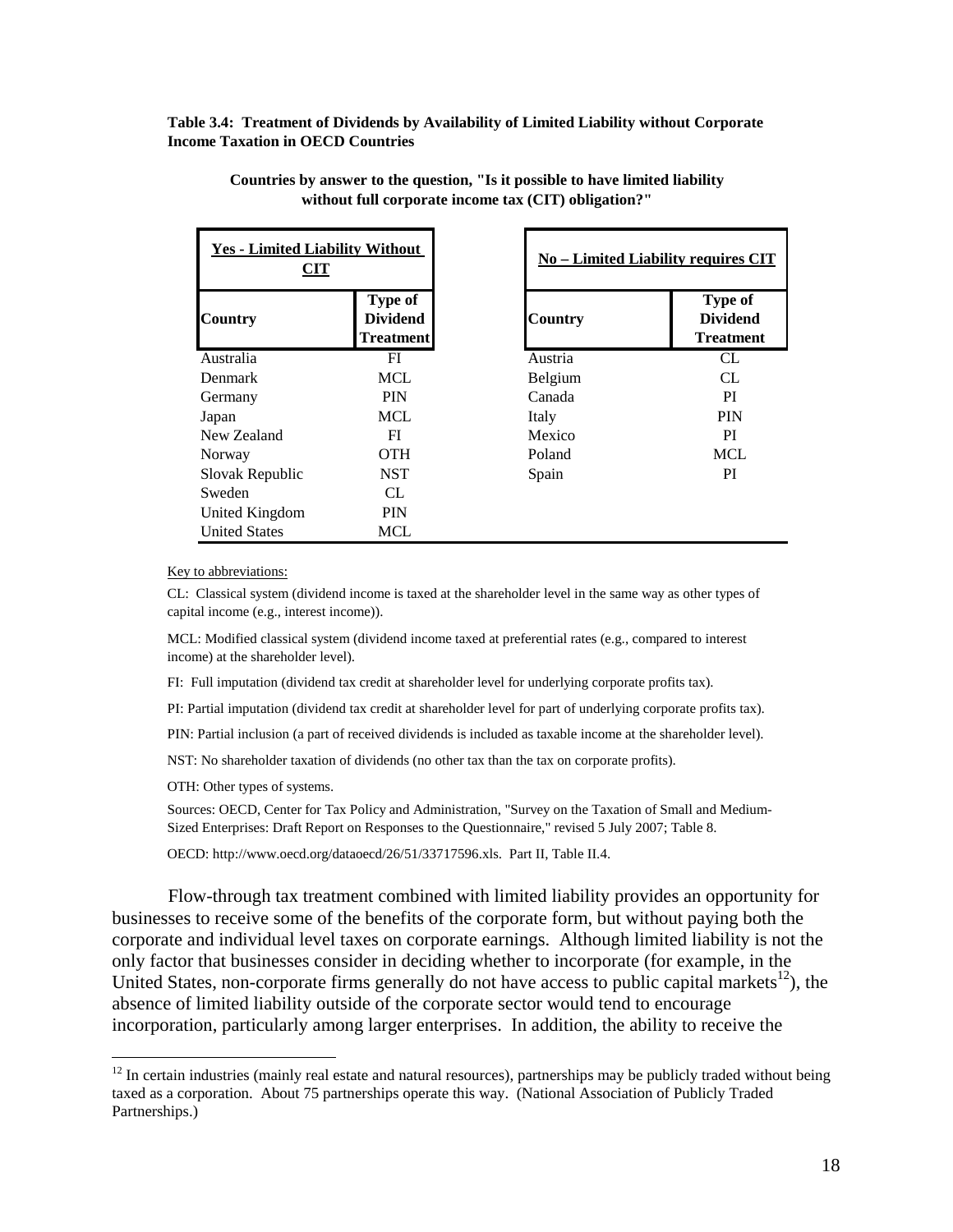benefits of the corporate form outside of the corporate income tax might influence a country's approach to addressing the double tax on corporate profits.

While the data are sparse, a simple look at available OECD data does not suggest either of these possible influences. Three of the four countries with the highest fraction of unincorporated businesses – Austria, Italy, and Mexico – report no limited liability without corporate income tax (Table 3.4 and Chart 3.2). Furthermore, a comparison of the ways countries treat dividends shows no obvious difference between the countries where limited liability requires paying the corporate tax and where it does not (Table 3.4).

 An alternative examination of the importance of the non-corporate sector came in a recent study from the European Commission that suggests that relative tax rates matter.<sup>13</sup> The authors find that "the tax [wedge] between personal and corporate tax rates exerts a significant positive effect on the degree of incorporation." They note that the gap between personal and corporate tax rates in EU countries has grown since the early 1990s, from around 12 percent to over 20 percent.<sup>14</sup> The resulting shifting of income from the personal to the corporate sector has in turn contributed to the stabilization of the corporate tax-to-GDP ratio in the face of falling corporate tax rates. They find that income shifting has contributed about 0.2-percentage points to the stabilization of the tax-to-GDP ratio since the early 1990s.<sup>15</sup>

## **E. Evidence on responsiveness of individual business to taxes**

 Taxes can affect flow-through businesses and entrepreneurs in a number of ways. Many authors have examined tax effects on the attractiveness of self-employment and entrepreneurship relative to working for wages, while others have considered the influence of taxes on how entrepreneurs run their businesses. In terms of the self-employment rate and the prevalence of entrepreneurial activity, the literature early recognized the importance of differential taxation of self-employment and wages. Until the 1980s, payroll taxes favored the self-employed. While the self-employed are generally able to deduct business expenses against business income – including some expenses that provide personal consumption benefits such as vehicles, meals, and housing – some fringe benefits for the self-employed receive less favorable treatment than for employees.

The literature has also highlighted the importance of loss-offset rules for undertaking self-employment. While taxes reduce the likely return from an endeavor, loss offsets can allow the individual to share the risk of failure with the government, somewhat cushioning the discouraging effect of taxes on positive returns. The effects of progressivity have been noted as discouraging entry into self-employment and entrepreneurship. The ability of the self-employed to incorporate to take advantage of rates that might be lower than on their personal income (either low-bracket corporate rates or top corporate rates when the top personal rate exceeded the top corporate rate) has also been recognized as an advantage of self-employment. Furthermore,

 $\overline{a}$ 

<sup>&</sup>lt;sup>13</sup> DeMooij, Ruud A. and Gaetan Nicodème, "Corporate tax policy, entrepreneurship and incorporation in the EU," European Commission, Directorate-General for Economic and Financial Affairs, No. 269. January 2007.

<sup>&</sup>lt;sup>14</sup> DeMooij and Nicodème, p. 44.

<sup>&</sup>lt;sup>15</sup> DeMooij and Nicodème, p. 47.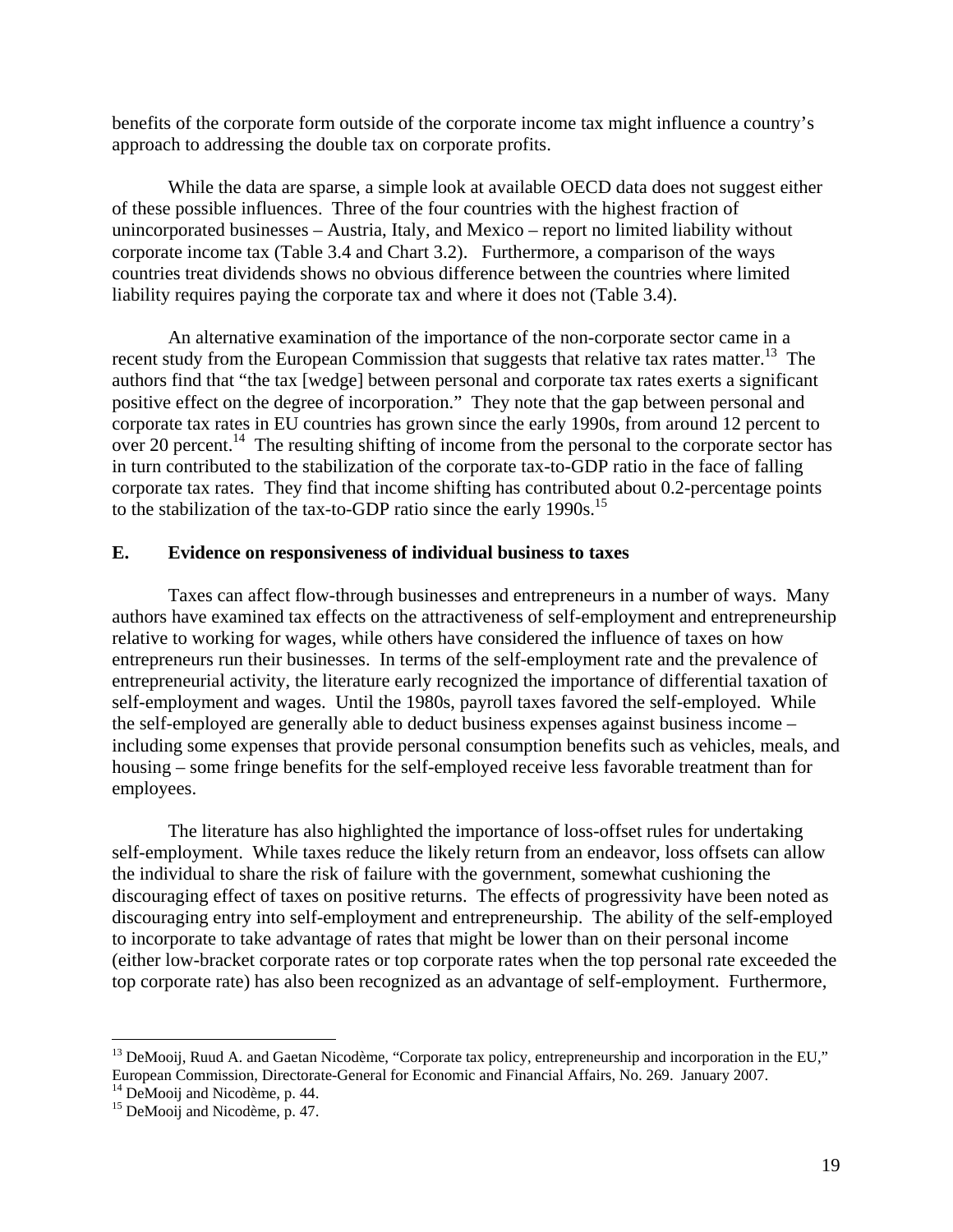the fact tht these is less third-party reporting on the incomes of the self-employed and the greater opportunities for tax evasion have been seen as an attraction of self-employment for some.

The results of empirical efforts to quantify these possible influences on self-employment remain inconclusive, but recent research generally suggests a negative effect of taxes on selfemployment.<sup>16</sup> Earlier studies sometimes found a positive relationship between taxes and selfemployment.<sup>17</sup>

Other authors have considered the effect of the tax system on decisions that the selfemployed and entrepreneurs face in running their businesses, on their decisions to hire labor, invest, and grow. Although the empirical work was limited to sole proprietorships, the evidence consistently indicates that higher marginal tax rates on individual income discourage small businesses from expanding.

Specifically, Carroll et al. (1998) found that, through increases to the user cost of capital, higher individual income tax rates reduced investment spending of entrepreneurs and the probability that they invested at all; a 5-percentage point increase in the individual marginal tax rate: (1) reduced the percentage of entrepreneurs who made new capital investments by 10.4 percent, and (2) reduced the mean amount of investment by 9.9 percent.<sup>18 19</sup> Higher individual tax rates were also found to discourage both the likelihood of hiring workers and, given the decision to hire, the total amount of a firm's wages.<sup>20</sup> A 10-percent increase in the net-of-tax share (i.e., 1 minus the marginal tax rate) produced a 12-percent increase in the mean probability

 $\overline{a}$ 

<sup>17</sup> Among the research is Donald Bruce, "Effects of the United States tax system on transitions into selfemployment," *Labour Economics* (2000), 545-574. Donald Bruce, "Taxes and Entrepreneurial Endurance: Evidence from the Self-Employed," *National Tax Journal*, vol. LV, No.1, March 2002. Julie Berry Cullen and Roger H. Gordon find in the aggregate that lowering marginal tax rates would lower entrepreneurial activity, but they examine a limited measure of entrepreneurial activity with a limited sample. "Taxes and entrepreneurial risktaking: Theory and evidence for the U.S.," *Journal of Public Economics,* 91 (2007) 1479-1505. Among the research is Donald Bruce, "Effects of the United States tax system on transitions into self-employment," *Labour Economics* (2000), 545-574. Donald Bruce, "Taxes and Entrepreneurial Endurance: Evidence from the Self-Employed," *National Tax Journal*, vol. LV, No.1, March 2002. Julie Berry Cullen and Roger H. Gordon find in the aggregate that lowering marginal tax rates would lower entrepreneurial activity, but they examine a limited measure of entrepreneurial activity with a limited sample. "Taxes and entrepreneurial risk-taking: Theory and evidence for the U.S.," Journal of Public Economics, 91 (2007) 1479-1505.

<sup>&</sup>lt;sup>16</sup> Bruce, Donald and Tami Gurley-Calvez, "Federal Tax Policy and Small Business," In Overcoming Barriers to Entrepreneurship, Rowan and Littlefield Publishers, forthcoming. Also, Kevin B. Moore found a negative but insignificant relation using Survey of Consumer Finance data. "The Effects of the 1986 and 1993 Tax Reforms on Self-Employment," (February 2004), FEDS Working Paper No. 2004-05. William M. Gentry and R. Glenn Hubbard find that progressivity in the face of incomplete loss offset discourages entrepreneurship. "'Success Taxes,' Entrepreneurial Entry, and Innovation," Working Paper No. 10551, National Bureau of Economic Research, June 2004.

<sup>&</sup>lt;sup>18</sup> Carroll, Robert, Douglas Holtz-Eakin, Mark Rider, Harvey S. Rosen, "Entrepreneurs, Income Taxes, and Investment," Working Paper No. 6374, National Bureau of Economic Research, January 1998.

<sup>&</sup>lt;sup>19</sup> These results suggest a larger tax response for investment by small businesses than that found by Kevin Hassett and R. Glenn Hubbard (2002) for investment generally. Part of the explanation might be that smaller firms are liquidity constrained. Hasssett, Kevin A. and Hubbard, R. Glenn, 2002, "Tax policy and business investment," in A. J. Auerbach and M. Feldstein (ed.), *Handbook of Public Economics*, edition 1 volume 3 chapter 20, pages 1293- 1343, Elsevier.

<sup>&</sup>lt;sup>20</sup> Carroll et al, "Income Taxes and Entrepreneurs' Use of Labor," Working Paper No.6578, National Bureau of Economic Research, May 1998 and *Journal of Labor Economics.* Vol. 18, no 2, pp. 324-351, 2000.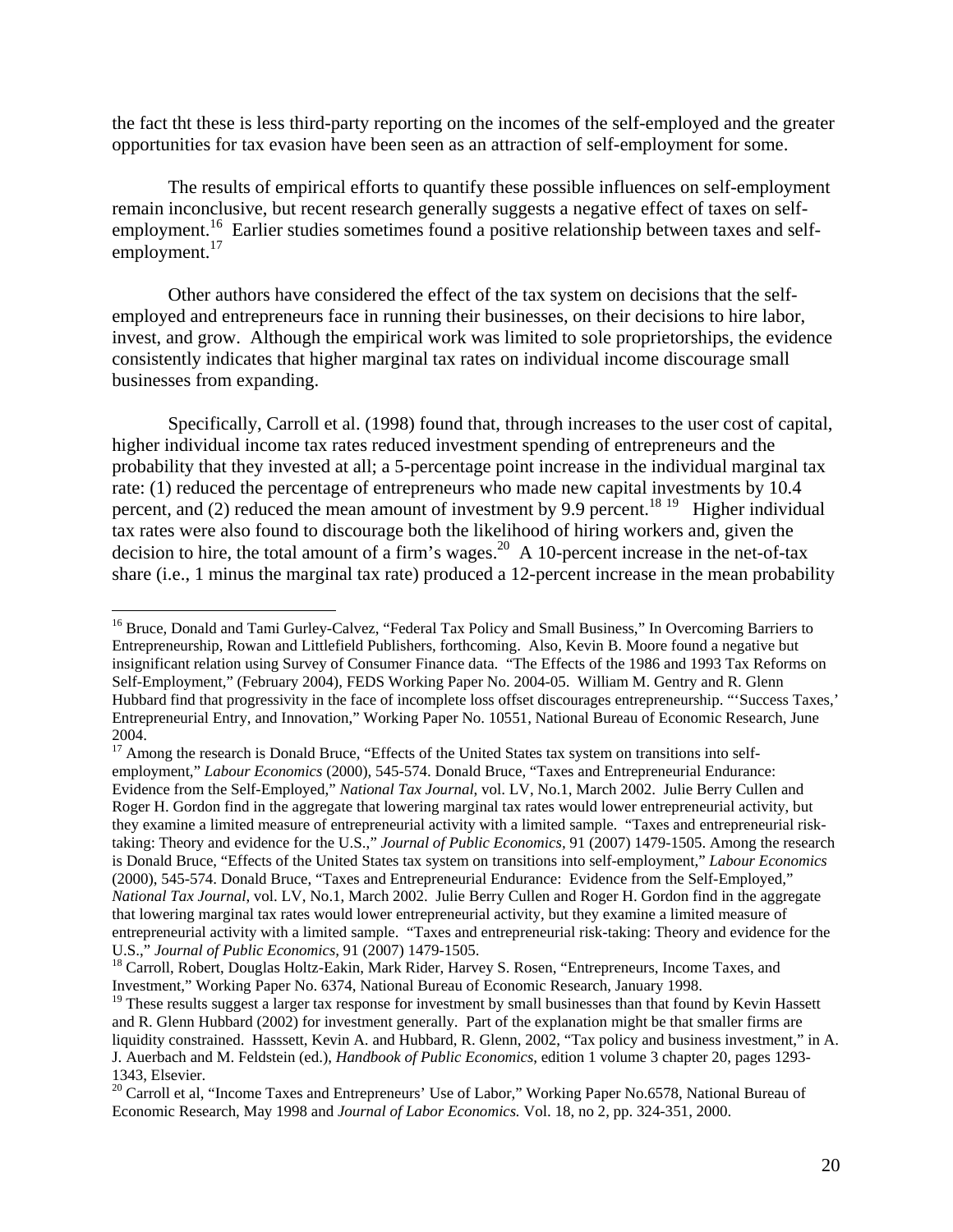of hiring workers, and, for those with employees, a 3.7-percent increase in the median wage bill. Further evidence that higher tax rates discourage the growth of small business comes from findings that a 10-percent increase in the net-of-tax share leads to an increase in receipts of  $8.4$  percent.<sup>21</sup>

 $\overline{a}$ 

<sup>&</sup>lt;sup>21</sup> Carroll et al, "Personal Income Taxes and the Growth of Small Firms," Working Paper No.7980, National Bureau of Economic Research, October 2000.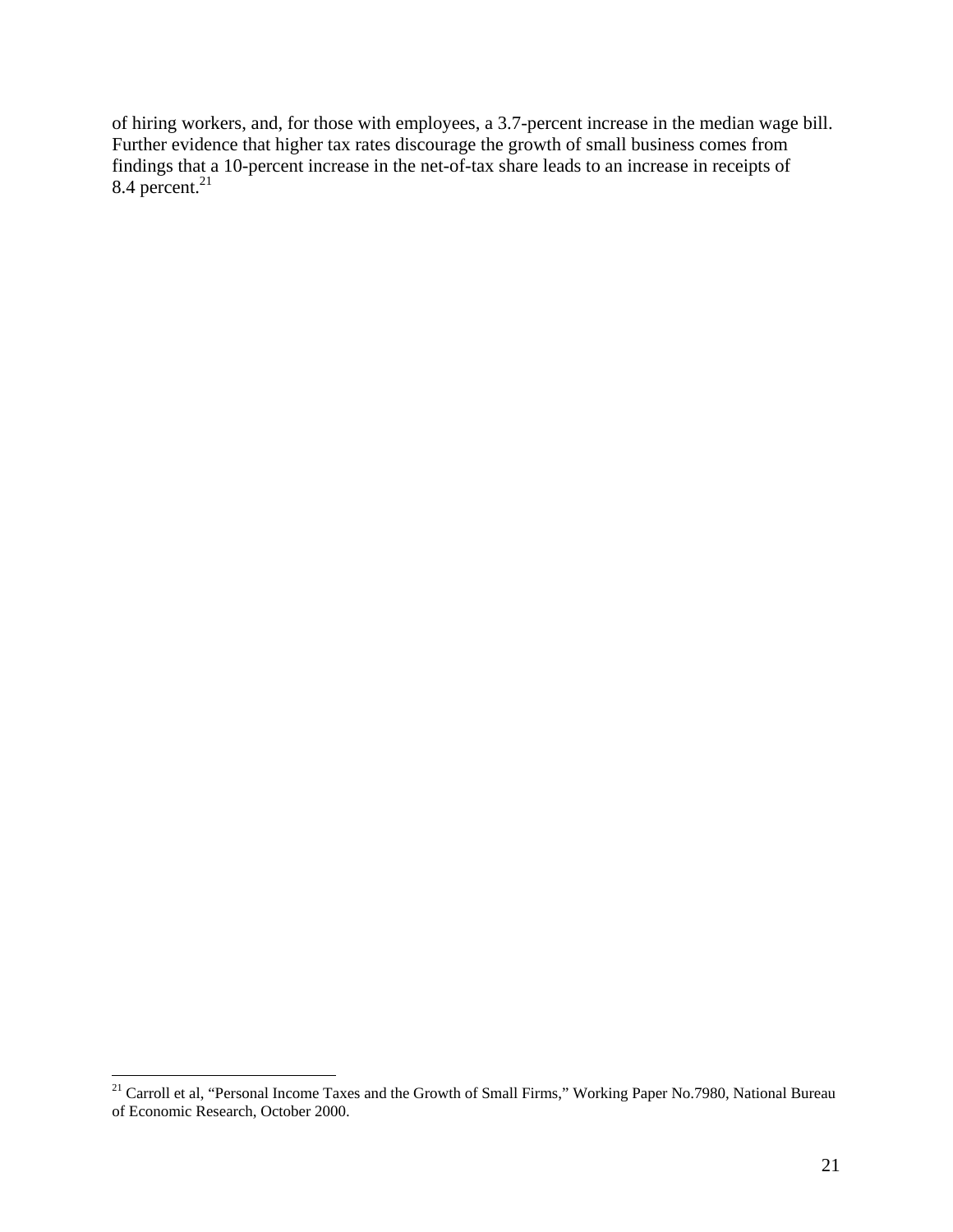## **CHAPTER 4: MAJOR ECONOMIC DISTORTIONS CAUSED BY THE CURRENT SYSTEM FOR TAXING CAPITAL INCOME**

#### **A. Introduction**

 U.S. taxation of capital income distorts a number of economic decisions and hinders the performance of the U.S. economy, lowering saving, investment, real wages, and living standards. This chapter analyzes several of these distortions.

#### **B. Present vs. future consumption**

 By reducing the after-tax return on saving, taxes on capital income raise the price of future consumption, and so can discourage saving and capital formation. This is the basic distortion caused by the taxation of capital income under our current income tax, to which the corporate income tax contributes. Lower capital formation can be expected to reduce real wages and income because labor has less capital to work with, thereby lowering its productivity.

 To understand this distortion, suppose that an investment earns a 10-percent rate of return. Without taxes, the investor receives the full 10 percent. If the investor foregoes \$1 of current consumption, he can have \$1.10 of consumption a year from now. Suppose next that the government imposes a 25-percent tax rate on capital income. The tax reduces the after-tax return received by the investor from 10 percent to 7.5 percent. The lower rate of return on the investment means that postponing \$1 of consumption now yields only \$1.075 of consumption in a year's time. Saving (future consumption) becomes less attractive than without the tax, so one would expect less saving and more current consumption.

 Furthermore, saving may be undertaken to finance consumption many years in the future. Accounting for this long time horizon magnifies the distorting effects of tax policy changes. For example, with a 10-percent rate of return, \$1 of consumption foregone today would yield \$2.59 of consumption in 10 years. A tax that lowers the rate of return to 7.5 percent would reduce consumption possibilities in 10 years to \$2.06 – a decline of 21 percent, much larger than the 2.5 percent decline that occurs when the savings horizon is a single year. Capital income taxes cascade over time with their deleterious effects amplified by the power of compounding.

It is sometimes thought that taxing capital income rather than labor income has one beneficial effect – avoiding the labor-supply distortions that arise from taxing labor income. This line of thought leads some to see a trade-off between the consumption-timing distortion of capital taxation and the labor-supply distortion of labor taxation. This view is quite mistaken. In general, capital income taxation distorts both labor supply and consumption timing, while labor taxation distorts only the former. It is well understood that a tax on wages reduces the amounts of consumption goods that a worker can buy with his labor earnings, lowering the reward from working and discouraging labor supply. What is less commonly understood is that a tax on capital income, by raising the price of future consumption, also reduces the reward from working to the extent earnings today are saved to fund consumption tomorrow. Thus, because capital taxation retains the labor-supply distortion of labor taxation while adding a new distortion concerning the timing of consumption, capital taxation is more distortionary (except in extreme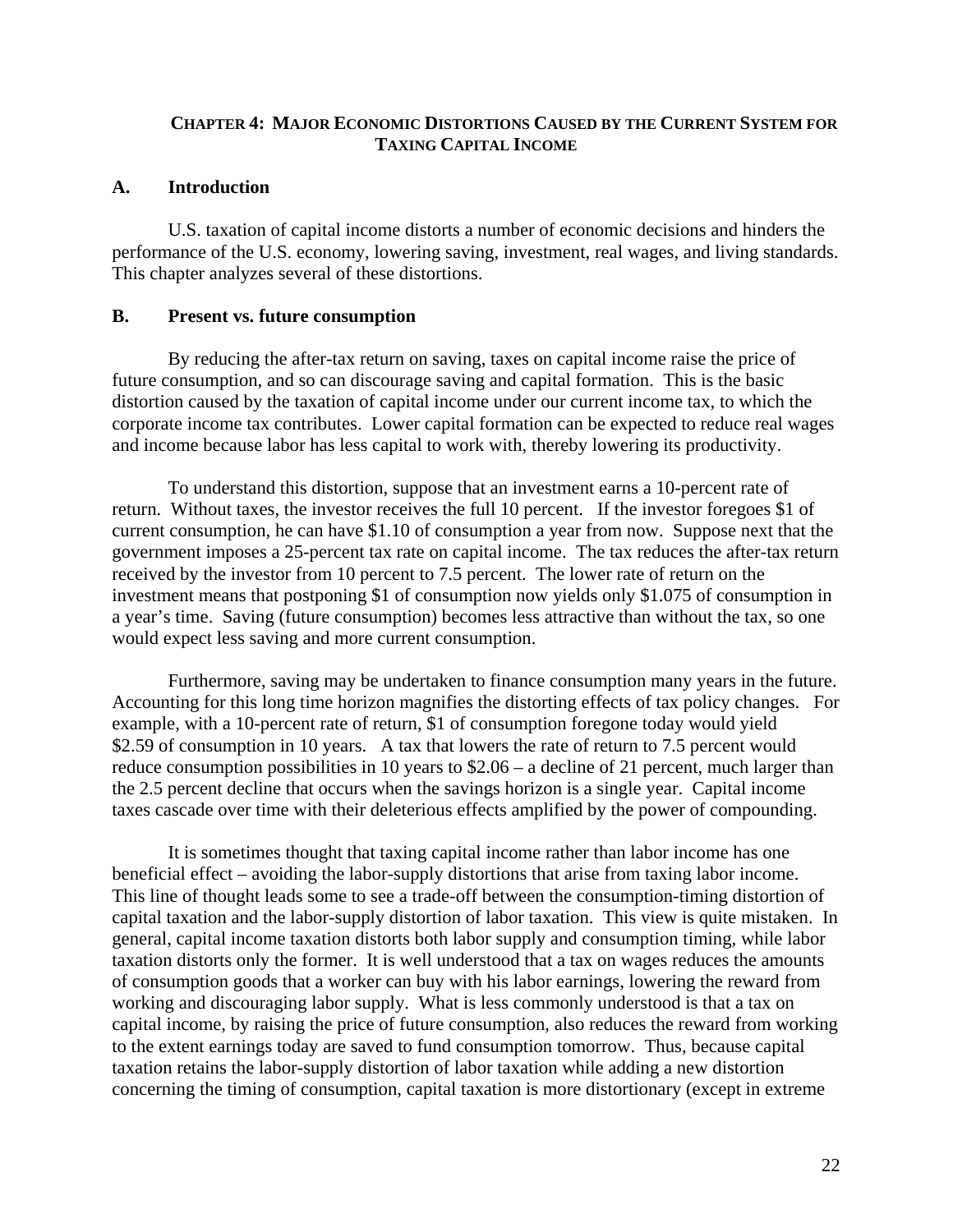cases in which future consumption is far more complementary to leisure than is current consumption).

 The impact of capital income taxation on saving depends upon how the revenue is used. If it is used to cut taxes or make transfer payments to the same age groups that pay the capital tax, there is little net income effect. Capital taxation then reduces saving through the disincentive (substitution) effect described above. However, if the revenue is used to cut taxes or make transfer payments to younger people, then there is a net income effect that works against the substitution effect, assuming that the young have a higher propensity to save. So, replacing a wage tax with a capital tax would have ambiguous effects on saving. At the same time, replacing a consumption tax with an income tax (another way of introducing a capital tax) would clearly reduce saving, because the income effect would reinforce the substitution effect as the tax change shifts the tax burden toward the young.

The U.S. tax system is much more complicated than suggested by the simple examples above, and there are substantial uncertainties and complications in measuring the burden that the tax system imposes on "the" return to saving and investing. This is in part because in some cases, a substantial portion of the return to saving and investment is already free of tax. Substantial savings occurs through retirement accounts that afford tax exemption or tax deferral. About onethird of the U.S. stock of tangible capital is owner-occupied housing, the return to which is effectively tax exempt (as discussed below). Accelerated depreciation reduces the tax burden on many business investments below that implied by the statutory rate. The tax system is not fully indexed for inflation; failure to index has an ambiguous effect on tax burdens. U.S. individual taxpayers face a graduated tax rate schedule that imposes very different tax burdens on taxpayers with different income levels. The United States actually has four different tax systems, once account is taken of both the corporate and the individual alternative minimum taxes. Assessing the effects of all these factors on "the" taxation of the return to saving is difficult and uncertain. The result can depend importantly on assumptions about which there can be substantial disagreement.

 Despite these difficulties, the economics literature abounds with estimates. One standard approach is the marginal effective tax rate, which is a hypothetical tax rate that, if applied to properly measured income, would have the same incentive effect as implied by the various complicated features of the actual tax code. These stylized calculations attempt to account for taxes imposed on representative corporations and individuals, for accelerated tax depreciation, for the ability to finance investment using a mix of debt and equity, for opportunities to save and invest through tax advantaged vehicles such as retirement savings accounts and owner-occupied housing, and for the absence of indexing for inflation. They typically ignore minimum taxes. Treasury calculations based on this approach suggest that for the U.S. economy as a whole, the marginal effective tax rate on investment is approximately 17 percent (see Table 4.1). This is lower than the statutory tax rate on most forms of taxable income, but substantially above zero, implying potentially large distortionary effects.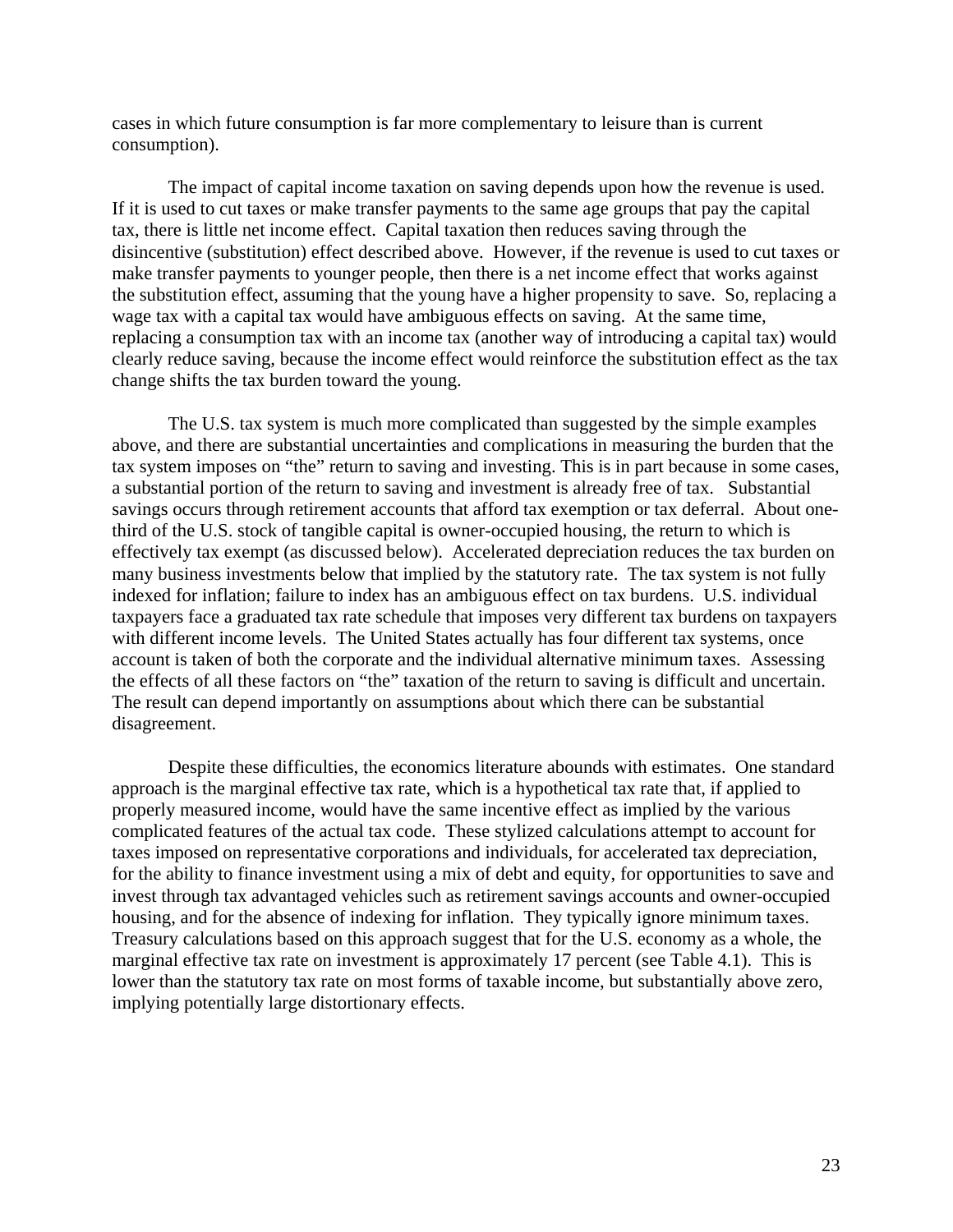|                           | <b>Effective Marginal</b> |
|---------------------------|---------------------------|
|                           | Tax Rate                  |
| <b>Business</b>           | 25.5%                     |
| <b>Corporate Business</b> | 29.4%                     |
| Asset type                |                           |
| Equipment                 | 25.3%                     |
| <b>Structures</b>         | 34.2%                     |
| Land                      | 32.9%                     |
| Inventories               | 32.9%                     |
| Financing                 |                           |
| Debt financed             | $-2.2%$                   |
| <b>Equity financed</b>    | 39.7%                     |
| Non-corporate Business    | 20.0%                     |
| Owner-occupied housing    | 3.5%                      |
| Economy wide              | 17.3%                     |
|                           |                           |

**Table 4.1: Marginal Effective Tax Rates on New Investment Vary Substantially by Sector** 

Source: U.S. Department of the Treasury, Office of Tax Analysis.

 If capital income taxes reduce saving and investment in the U.S. economy, then they also reduce U.S. output and the real incomes and living standards of U.S. households. The burden of capital income taxes likely does not fall exclusively on those who own capital. Rather, workers, or those with primarily labor income, also likely share in the burden of capital income taxes, especially in the long run. To the extent that capital income taxes reduce the stock of capital available to U.S. workers, they also reduce labor productivity and real wages, thereby harming workers. Of course, it may take some time for the stock of capital to decline in response to higher capital income taxes, but to the extent that it eventually does decline, labor shares in the tax burden.

#### **C. Owner-occupied housing vs. business assets**

 There is a large tax advantage for investing in owner-occupied housing rather than business assets such as plant and equipment. This tax advantage distorts investment decisions by encouraging a larger share of our nation's capital stock to be devoted to the production of housing services than otherwise would occur.

 Buying a house in which to live is an investment that offers a return in the form of a flow of housing services. This service flow, called implicit rental income, is not imputed to taxable income and goes untaxed. In addition, home mortgage interest is deductible. As a result, the return from an investment in owner-occupied housing – whether financed with equity or with debt – is not subject to the income tax, in contrast to the return to most business investment,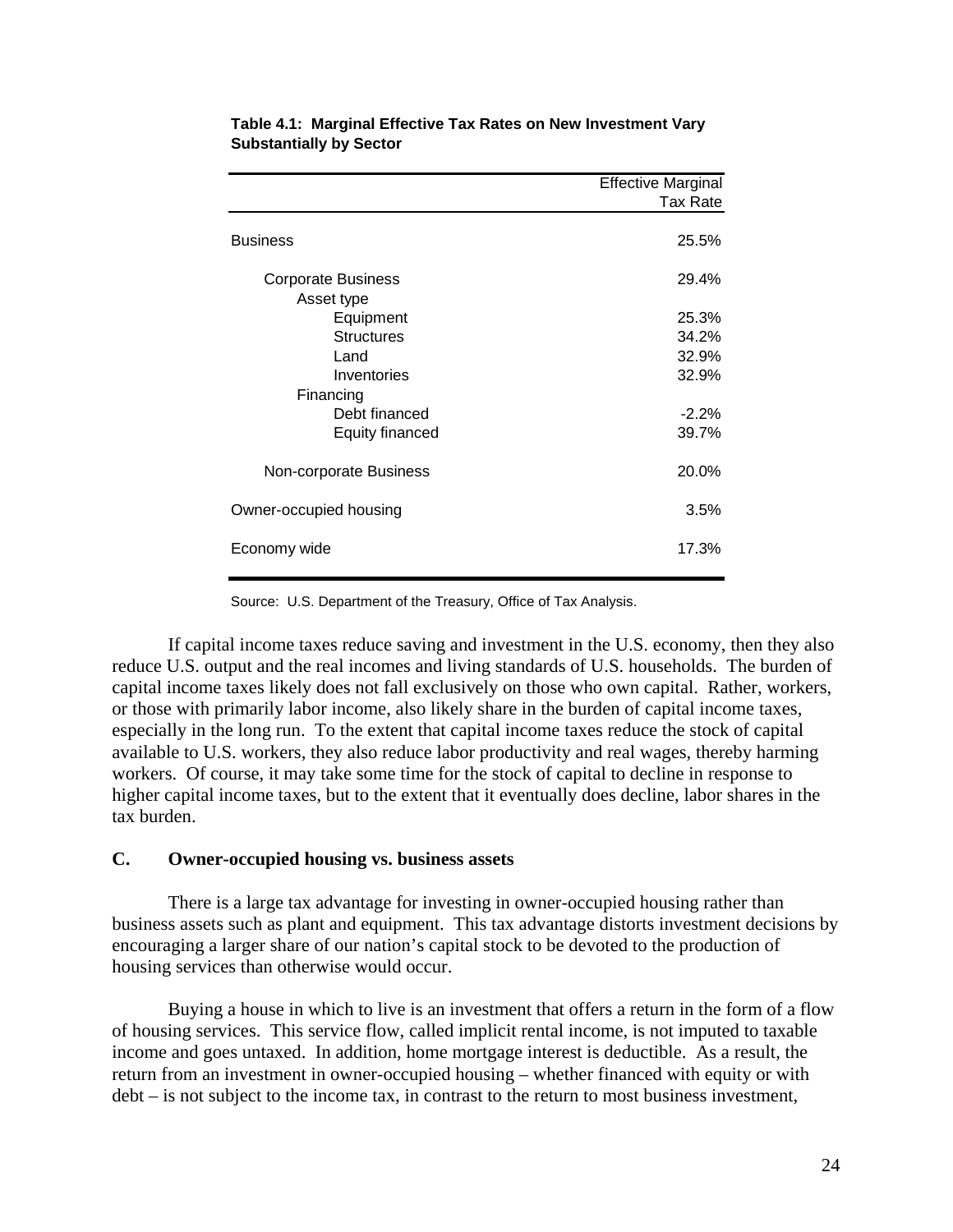which is taxed at least once. Even allowing for the possibility of using tax-free vehicles as a funnel for business investment (e.g., pension plans and retirement saving accounts), the tax advantage for housing relative to business assets is substantial – an effective marginal tax rate of 3.5 percent for housing versus a 25.5 percent for business investment (Table 4.1).

## **D. Corporate equity vs. other investments**

1

 The return earned on investments in corporate equity is taxed twice under our current income tax. The return to equity investments in the corporate sector is taxed once under the corporation income tax, and then again under the individual income tax when received by investors as capital gains or dividends.

The double tax on corporate profits creates several distortions. First, it discourages investment in the corporate sector. The combined tax rate on corporate equity is higher than the single level of tax imposed on other business investments and the zero effective tax rate imposed on owner-occupied housing (Table 4.1). The greater tax burden on corporations encourages business owners to choose organizational forms, such as partnerships and certain pass-through entities, which enjoy a single level of taxation but do not have the benefits of limited liability or centralized management found in the corporate structure. Also, investment in inherently corporate industries is discouraged by the double tax.

 Second, it encourages over-use of debt. Because corporations can deduct interest expense from taxable income, investors in the corporate sector can escape the corporate income tax by investing in corporate debt. This is illustrated in Table 4.1 by the much higher tax rate for investment financed with equity than for investment financed with debt. Excessive reliance on debt financing increases the rigidity of the corporate capital structure and subjects investors to larger costs associated with bankruptcy and financial distress.

Third, the double tax affects the decision to retain or distribute earnings through dividends or share repurchases. Corporations are discouraged from paying out earnings through dividends to the extent that dividends are more heavily taxed than capital gains generated through share repurchases or retained earnings.<sup>22</sup> The penalty on dividends might lead to overinvestment in established firms that are able to avoid the burden of the dividend tax by using retained earnings to fund investments. The tax penalty also might contribute to problems in corporate governance. Dividend payments may improve corporate governance in two ways. First, they may provide a signal of a company's profitability; dividends cannot be paid regularly without underlying profits. Second, dividends limit funds over which hired managers, whose interests differ from those of the firm's shareholders, have discretion. By discouraging dividend payments, the tax penalty on dividends might confound profitability signals and make it less costly for hired managers to invest in projects that offer shareholders low returns.<sup>23</sup>

 $22$  Even though the maximum tax rate on dividends and capital gains are the same at 15 percent, the effective tax rate on capital gains is generally lower because the tax on capital gains are deferred until realized. Deferral lowers the effective tax rate on capital gains below the 15 percent maximum statutory tax rate.

<sup>&</sup>lt;sup>23</sup> For a review of research on dividends and corporate governance issues, see Randall Morck and Bernard Yeung. 2005. "Dividend Taxation and Corporate Governance." *Journal of Economic Perspectives* Vol. 19, No. 3, pp. 163- 180.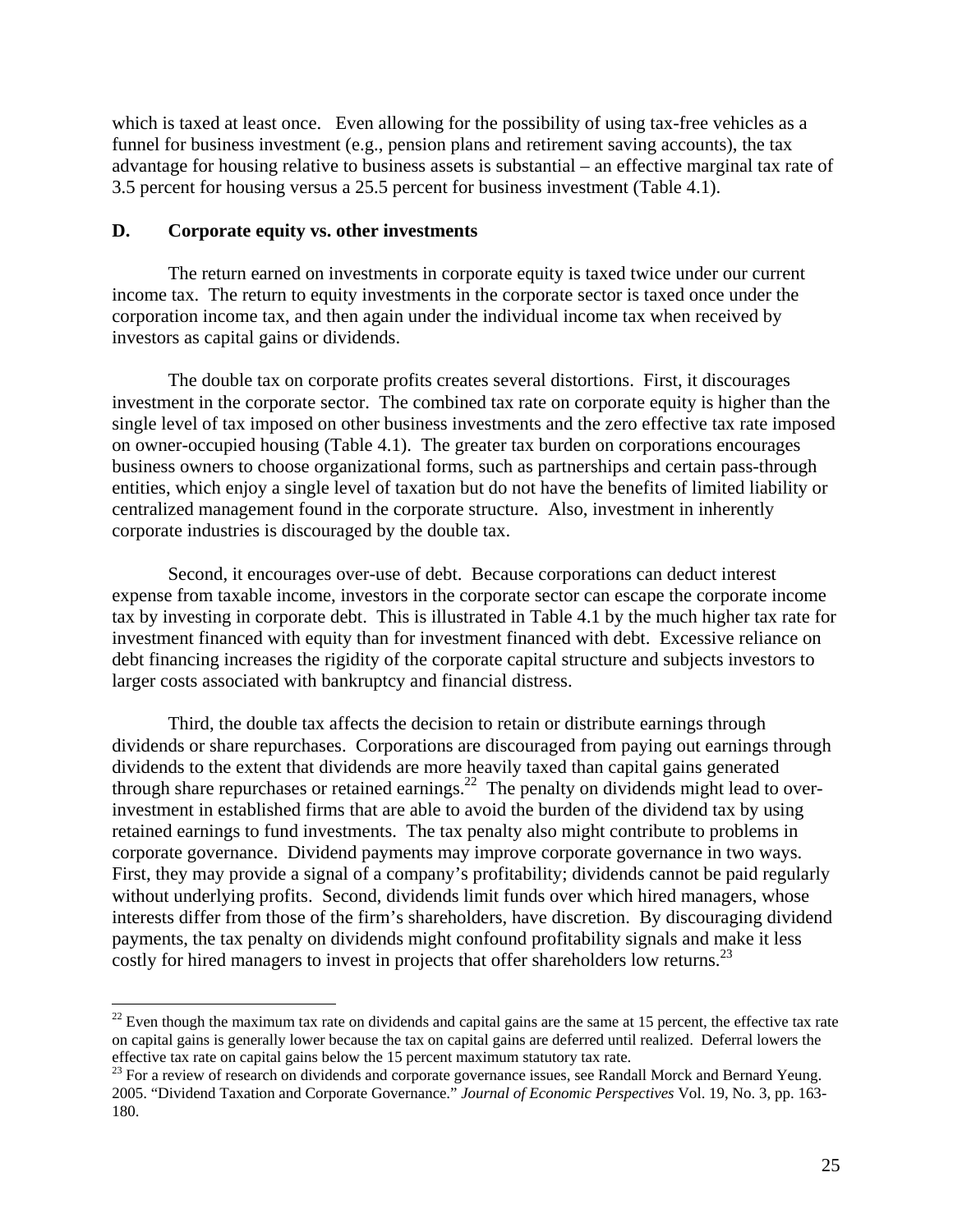#### **E. Depreciation**

 $\overline{a}$ 

 The current system of tax depreciation does not ensure that capital income is taxed properly. One problem is that depreciation might not be sufficiently generous to promote desired capital investment for economic growth. Another problem is that depreciation allowances are not adjusted for inflation. In addition, the value of allowances varies across assets in ways that introduce economic distortions. A reason for some of these problems is that the current depreciation system has remained largely unchanged since 1986, and many of its components have been in place since the 1960s.

 Inappropriate depreciation deductions lead to capital income tax rates that are lower or higher than intended. In order to measure capital income generated by an asset, it is necessary to allow a deduction for the asset's decline in value as it ages and is used up in production. This decline in value is called economic depreciation. When the depreciation deductions allowed by the tax system equal economic depreciation, the marginal effective tax rate on an investment's return equals the statutory tax rate.<sup>24</sup>

 Nevertheless, tax allowances close in value to those implied by economic depreciation do not necessarily promote optimal economic policy goals. As discussed above, taxes on capital income generally have substantial distortionary effects that reduce capital formation, labor productivity, and living standards. One way to eliminate the tax burden on the return to an investment is to allow a full deduction for the cost of the investment (e.g., expensing).

 In economic terms, the deduction of the cost of the investment exactly equals the tax on the cash flow from the "expected" normal return on the investment. Thus, the deduction eliminates the tax on this part of the investment return; that is, the return to investment at the margin is fully exempt from tax. However, to the extent the investment yields an amount in excess of the expected normal return – perhaps because of chance, innovation, or successful risk taking – the tax on these above normal returns (i.e., supernormal returns) will exceed the tax value of the initial deduction.

 Accelerated depreciation, in which an investment is deducted at a rate faster than economic depreciation, reduces but does not eliminate the tax burden on the return to capital. To illustrate the size of the incentive effects, note that allowing 50 percent of the cost of equipment to be deducted immediately (expensed) rather than depreciated over time would reduce the marginal effective tax rate on corporate equipment from 25 percent to 13 percent.

 Regardless of whether one wants accelerated tax depreciation deductions, it would be undesirable for their value to vary with random economic changes, such as changes in the expected inflation rate. To prevent changes in inflation from affecting the value of depreciation allowances, it is necessary to adjust, or index, depreciation allowances so that they rise with

 $24$  True economic depreciation is very difficult to measure. Nonetheless, at current inflation rates and when averaged across all investments, existing tax depreciation allowances appear to be fairly close to those implied by (existing estimates of) economic depreciation.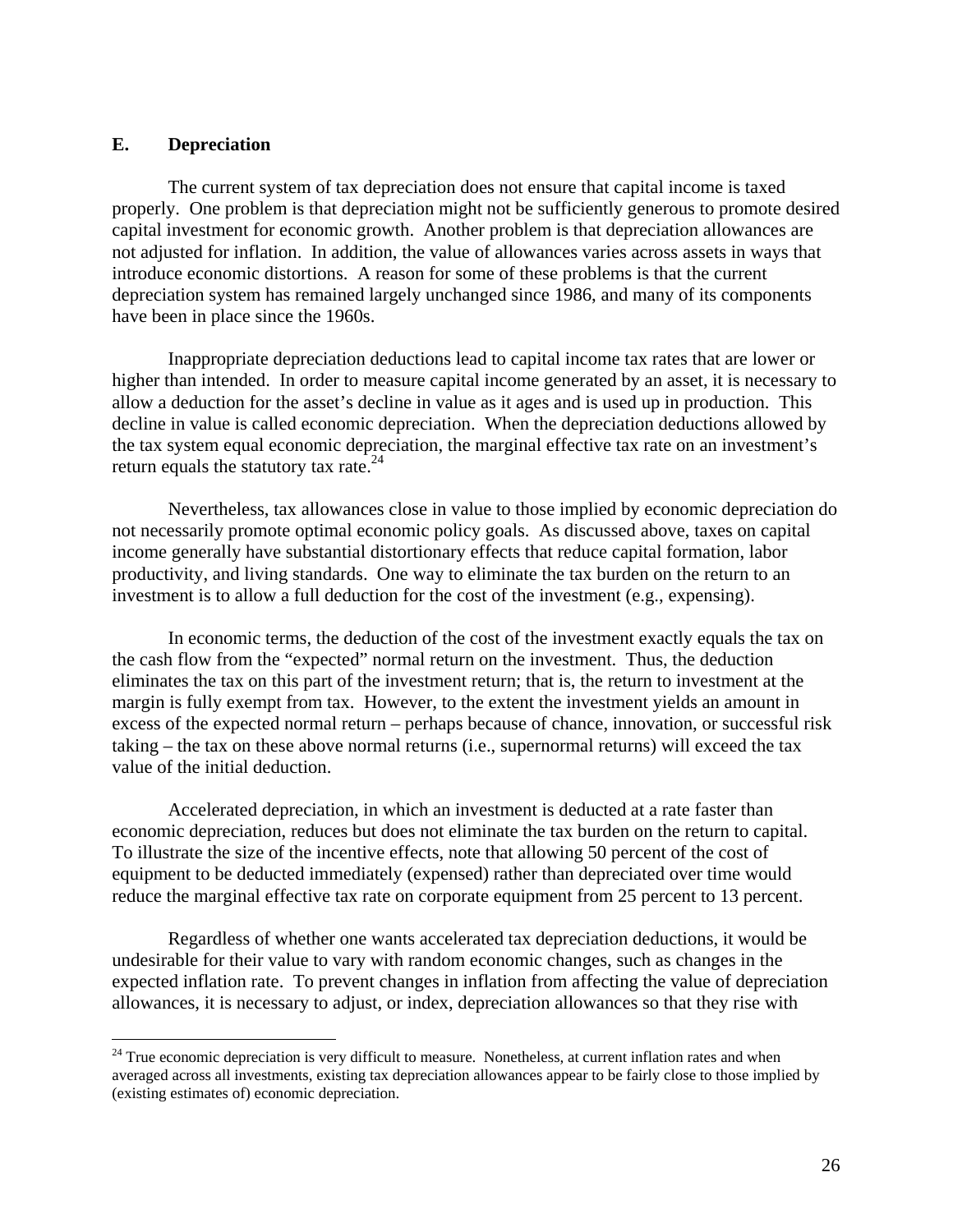inflation over the asset's lifetime. The value of depreciation allowances is quite sensitive to changes in the inflation rate, and failing to adjust for inflation raises the tax burden above what arguably was intended. In addition, without indexing, changes in the inflation rate can lead to capricious changes in the tax burden. Nevertheless, tax depreciation is not indexed for inflation.

 The current tax depreciation system does not treat investments uniformly. Some investments, e.g., structures, receive depreciation allowances that are much less generous than those available to other assets, e.g., equipment. As a result of differences in depreciation allowances, corporate structures face a 34-percent marginal effective tax rate, while corporate equipment faces a 25-percent marginal effective tax rate (Table 4.1). Tax differences of this size can result in under-investment in over-taxed assets and the misallocation of capital generally.

 Some have suggested that depreciation might be an especially large problem for hightechnology, "new-economy" assets. Allegedly, new economic assets wear out much faster than assumed in determining allowable tax depreciation deductions. It is quite plausible that the somewhat dated tax depreciation system gives inappropriate deductions to new technology assets such as computers. It is not clear, however, that inappropriate depreciation deductions are a larger problem for new economy assets than for old economy assets. As noted above, there is little indication that tax depreciation offers uniform incentives across assets from either the "new" or "old" economies.

 Several factors limit the degree to which current tax allowances are inadequate to compensate for the decline in the value of new economy assets. First, even if valuation declines have been rapid in the past, they may not remain rapid in the future. Much of the rapid decline in value appears to have been caused by technological obsolescence, and the rate of technical advance could slow. Second, some of the anecdotal evidence in support of rapid depreciation is based on the relatively short period of time that new technology assets are held by their initial purchaser rather than on estimates of the actual economic life of the asset, including use by subsequent owners. Third, the tax code allows an asset to be fully written off when scrapped, regardless of the asset's tax life.

#### **F. Intangible vs. tangible assets**

 Income from investment in intangible assets (e.g., R&D and advertising) generally receives more favorable tax treatment than does income from investment in tangible assets (e.g., plant and machinery). Investment in intangibles might be excessively encouraged by the tax system, relative to investment in tangible assets.

 As discussed above, the cost of purchasing a tangible asset generally is written off (depreciated) over time to compensate for its decline in value due to wear and tear. In contrast, the cost of investment in intangible assets generally is deducted immediately (expensed). Expensing can give a substantial benefit to intangibles over tangible assets. For example, because of expensing, corporate intangibles face an effective tax rate that is close to zero, whereas corporate depreciable assets face an effective tax rate of around 30 percent.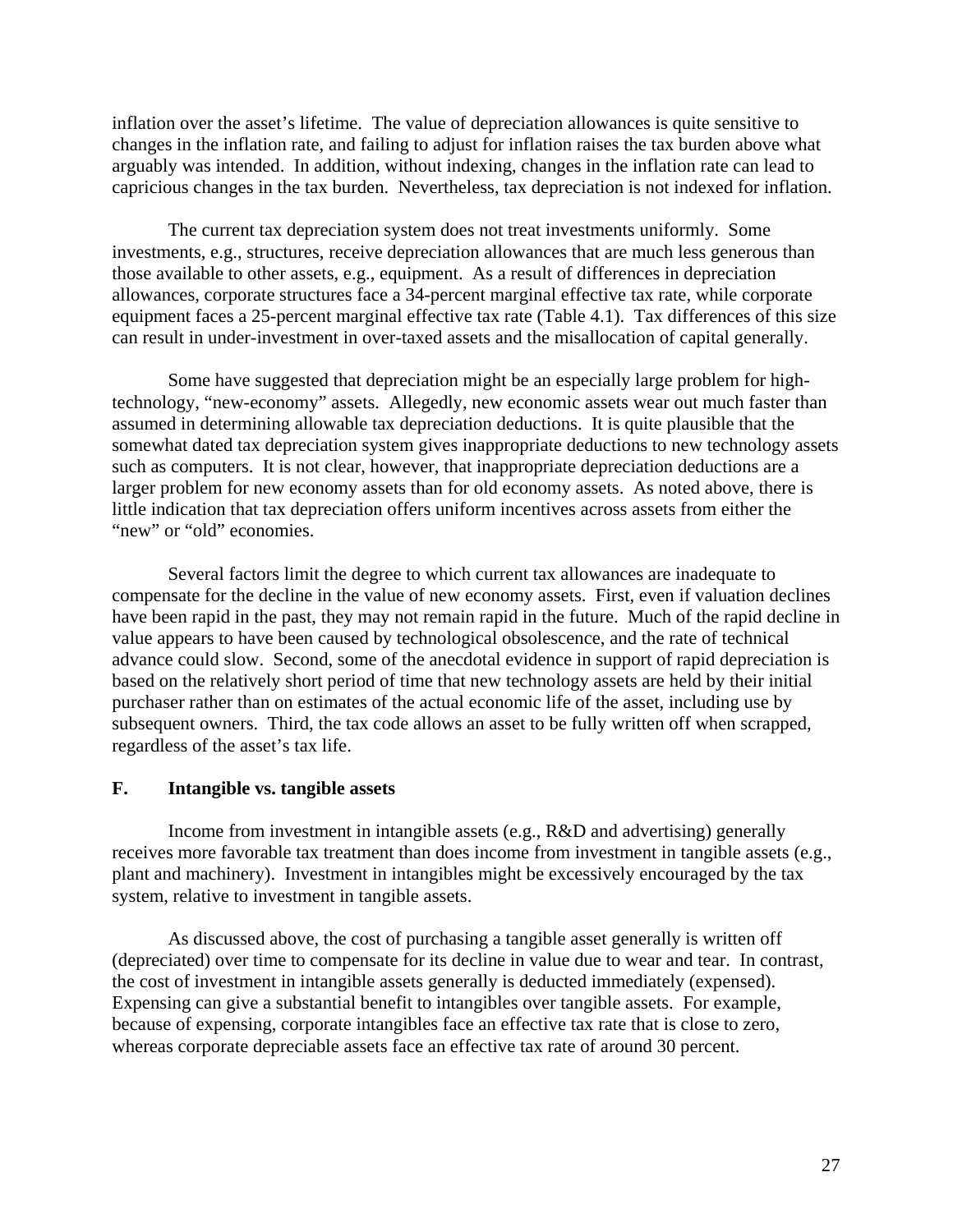Some R&D spending also is eligible for a tax credit, which can reduce its effective tax rate below zero; that is, taxes actually reduce the cost of making such an investment below what it would have been in a world without taxes. It sometimes is argued that R&D should enjoy a tax advantage to compensate for "spillover" benefits it generates. The argument is that in many cases it is difficult for those investing in R&D to reap the full benefits of their investments. Some of the benefits accrue free of charge; they "spill over" to others who can use the invention without compensating the inventor. It is unclear, however, that the existing research credit is targeted to investments with large spillover benefits or that in general the tax code is the most effective way to encourage economically desirable R&D spending.

## **G. Inflation indexing**

 In theory, properly measuring income requires that important items of capital income and expense such as depreciation, interest, and capital gains be indexed for inflation. Otherwise income (real purchasing power) will be misstated.

 Consider the treatment of interest. In general, the tax system allows business borrowers to deduct interest and requires lenders to include interest when computing their respective taxable incomes. This treatment is not theoretically correct when there is inflation. Only real interest should be included in the tax base. The nominal interest rate is the sum of the real interest rate and the inflation rate. The inflation component of the nominal interest rate is effectively a return of principal. It holds constant the real value of the loan in the face of an inflationary increase in prices (and reduction in purchasing power of the dollar). Because it is not really an item of expense for the borrower or an item of income for the lender, it should not be deducted by the borrower or included by the lender in determining their respective taxable incomes.

 Consider capital gains. Capital gain is the appreciation of an asset's value between when it is purchased and when it is sold. In general, gains upon sale are included in taxable income. This treatment is not appropriate when there is inflation. Part of the gain represents the restatement of the assets' basis (purchase price) in current dollars. Because it is a purely nominal increase in value that does not correspond to an increase in real purchasing power, it should be excluded from the base of an income tax.

 In contrast to the logic of proper income measurement, depreciation, interest, and capital gains are not indexed for inflation. This means that the marginal effective tax rate can vary with the inflation rate. The failure to index capital income is a potentially serious problem when the inflation rate is high, as during the late 1970s and early 1980s, but to a much lesser extent in the current low inflation environment. It causes differences in the taxation of alternative investments, erodes the value of some investment incentives, and adds uncertainty to the tax system.

 It is less clear, however, that failing to index for inflation necessarily increases taxes on all types of capital income. For example, failing to index interest does not necessarily increase taxes. Whether failing to index interest causes taxes to rise or fall on the return to a debtfinanced investment depends on whether lenders face a higher tax rate than do borrowers. If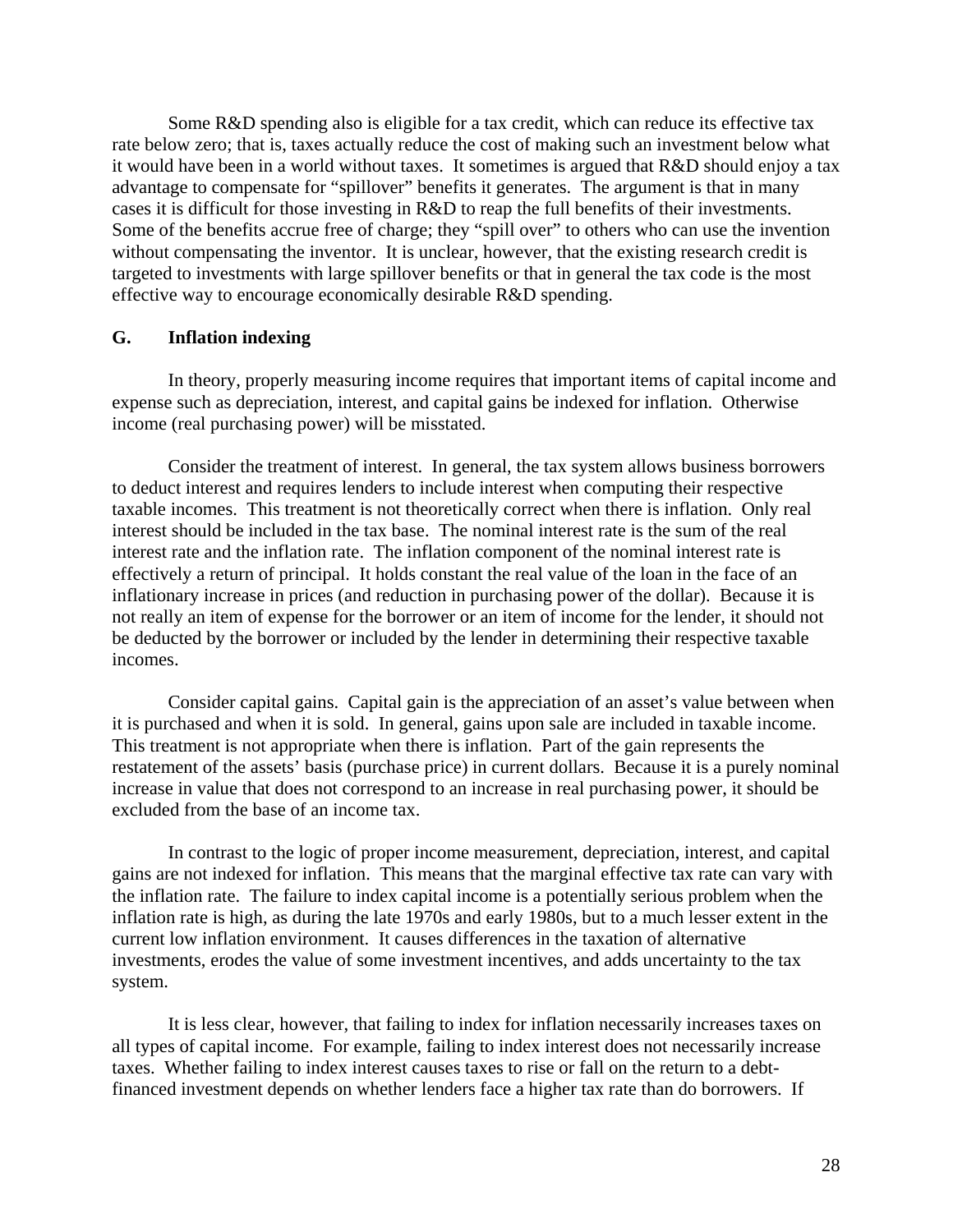lenders and borrowers have the same tax rate, then failing to index interest makes no difference – higher taxes paid by the lender are exactly offset by the lower taxes paid by the borrower. Typically, however, borrowers face higher tax rates than do lenders, so that failing to index interest lowers the tax burden on the return to a debt-financed investment.

## **H. Human capital vs. physical capital**

 $\overline{a}$ 

 Investment in acquiring skills and abilities shares much in common with investment in more traditional physical assets. Investment in human capital can be thought of as an intermediate input that can be used to produce a final good. Much of the economic cost of acquiring abilities and skills is incurred in the form of earnings that are foregone during the period of training or schooling. Because these foregone earnings are not taxed (i.e., imputed and includable in income), this treatment, in effect, allows an immediate deduction for such investment. Similar to the discussion above on the tax treatment of investment in physical capital, in economic terms, the "deduction" for investment in human capital (i.e., the nontaxation of foregone earnings) equals the tax on the cash flow from the "expected" normal return on the investment, which eliminates the tax on this part of the return (in present value). To the extent that future earnings exceed the expected normal return – perhaps because of luck, innovation, or successful risk taking – the tax on these higher than expected normal returns will exceed the tax value of the initial deduction and would be taxed (in present value).

 Investments in physical capital and human capital are treated very differently in our current tax system. Physical capital is typically depreciated over the life of an asset, while human capital is effectively expensed or deducted immediately because of the non-taxation of foregone earnings. This disparate treatment between physical and human capital discourages investment in physical capital relative to human capital. More uniform treatment would reduce this distortion.25

 The current income tax also offers a number of other incentives for investment in human capital. These include the tax exclusion of scholarships, fellowships, and the value of reduced tuition; education tax credits; deduction of student loan interest; tax advantaged education saving accounts; deductibility and exclusion of employer provided education expenses; deductibility of tuition; and allowing students beyond the normal age cut-off to qualify as eligible children when computing their parents' earned income tax credit and their parents' dependent deduction.

<sup>&</sup>lt;sup>25</sup> Of course, more uniform treatment could involve either expensing or applying economic depreciation to all investment (i.e., human and physical capital).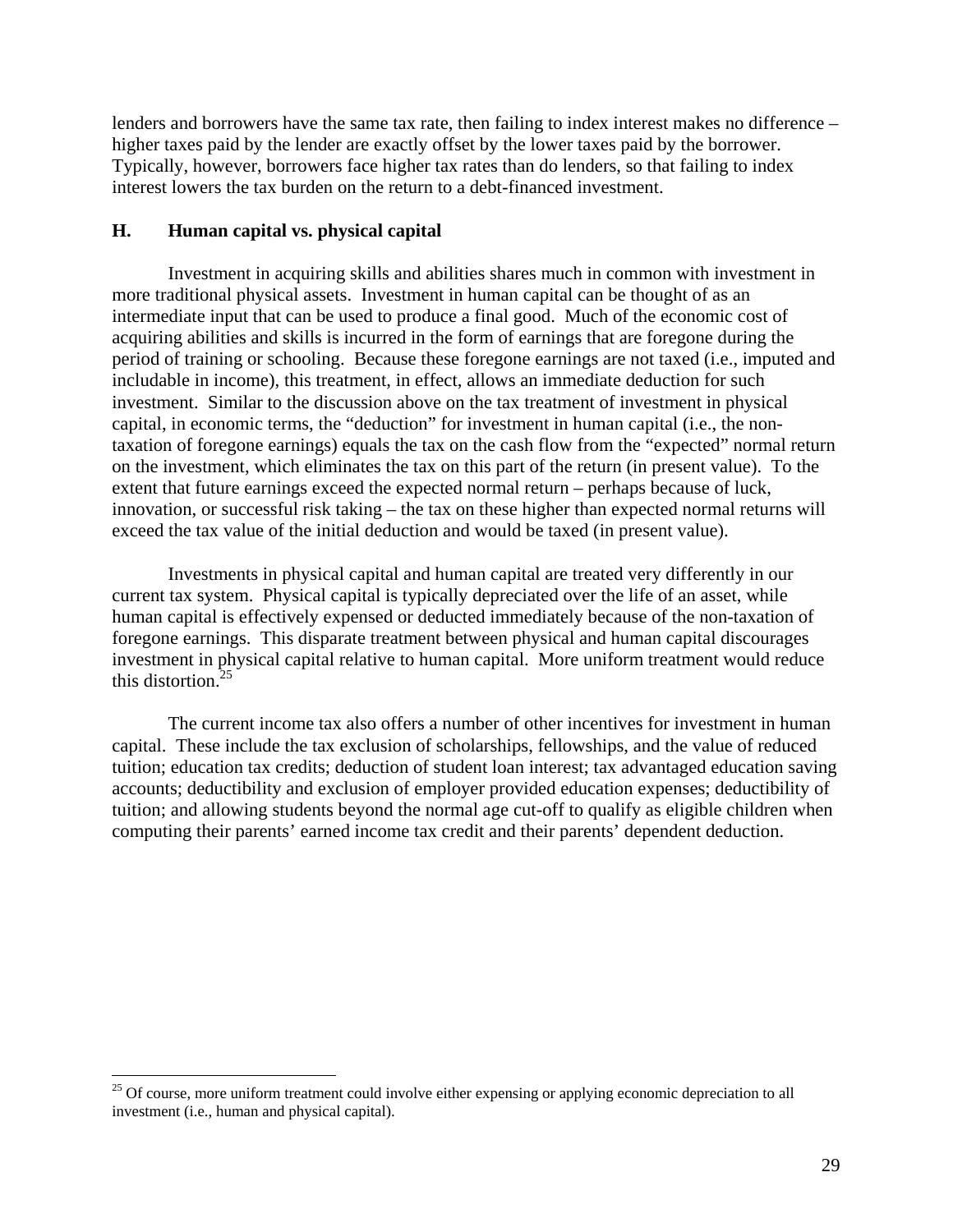### **I. Towards a more rationale taxation of investment**

There are a number of different policy avenues for taxing investment less heavily, each with its own set of inherent tradeoffs. Numerous policy levers influence the cost of capital, such as the corporate tax rate, investor level taxes on dividends, interest and capital gains, how quickly investment costs are written off, and the taxation of income earned in tax-free saving accounts (e.g., retirement and health and education savings accounts). In some ways, each of these methods is similar. They all act to reduce the tax burden on marginal investments, and hence encourage economic growth.

 In other ways, however, the approaches can be quite different. One consideration in evaluating these policy levers is the extent to which a particular change provides windfalls to taxpayers because it rewards past decisions. Another consideration is the extent to which a change has large impacts on the market value of firms or assets because new investment is treated very differently than existing capital. These issues are highlighted below by focusing primarily on a stylized comparison of two options: (1) allowing the cost of an investment to be immediately written off (expensed) instead of depreciated, and (2) a reduction in the statutory tax rate, which can be thought of as the corporate tax rate.

#### *Expensing vs. Tax Rate Reductions*

1

 Both expensing, or, more generally, faster write-off of investment (i.e., accelerated depreciation), and reductions in the statutory corporate tax rate can reduce effective marginal tax rates on capital income and so encourage investment. Consider first expensing. Expensing reduces the role taxes play in investment decisions by reducing the tax on the investment's return at the margin. Full expensing of investment (e.g., immediate write-off of 100 percent of an investment's cost) completely removes taxes from investment decisions.<sup>26</sup> The value of the deduction in the year the investment is placed in service will exactly offset (in present value) the tax on the expected return on the investment over its life. Partial expensing (e.g., allowing 30 percent of an investment's cost to be written off immediately while depreciating the remaining 70 percent) reduces but does not eliminate the tax burden on a marginal investment.<sup>27</sup>

 Expensing does not remove taxes from returns in excess of the normal opportunity cost of funds. The deduction is not sufficient to offset taxes paid on excess returns (e.g., returns associated with economic rents, innovation, luck, and risk-taking). Consequently, moving from current law to expensing would not reduce tax collections from super-normal profits. Importantly, however, taxes on excess returns do not discourage investment, but instead simply transfer some of the pure profit to the government. Overall, full expensing insures that taxes do not discourage investment decisions, regardless of whether the investment offers the possibility of excess returns, while continuing to tax super-normal profits.

<sup>&</sup>lt;sup>26</sup> Full expensing of investment is a key component of moving from income taxation to cash-flow taxation at the business level. It is also central to the taxation of investment under several approaches to consumption taxation, such as a subtraction method value added tax and a X-tax, both of which impose a cash flow tax at the business level.

 $27$  Alternatively, partial expensing can be thought of as a two-tiered tax with full expensing on a portion of the investment and income taxation (i.e., economic depreciation) on the remainder.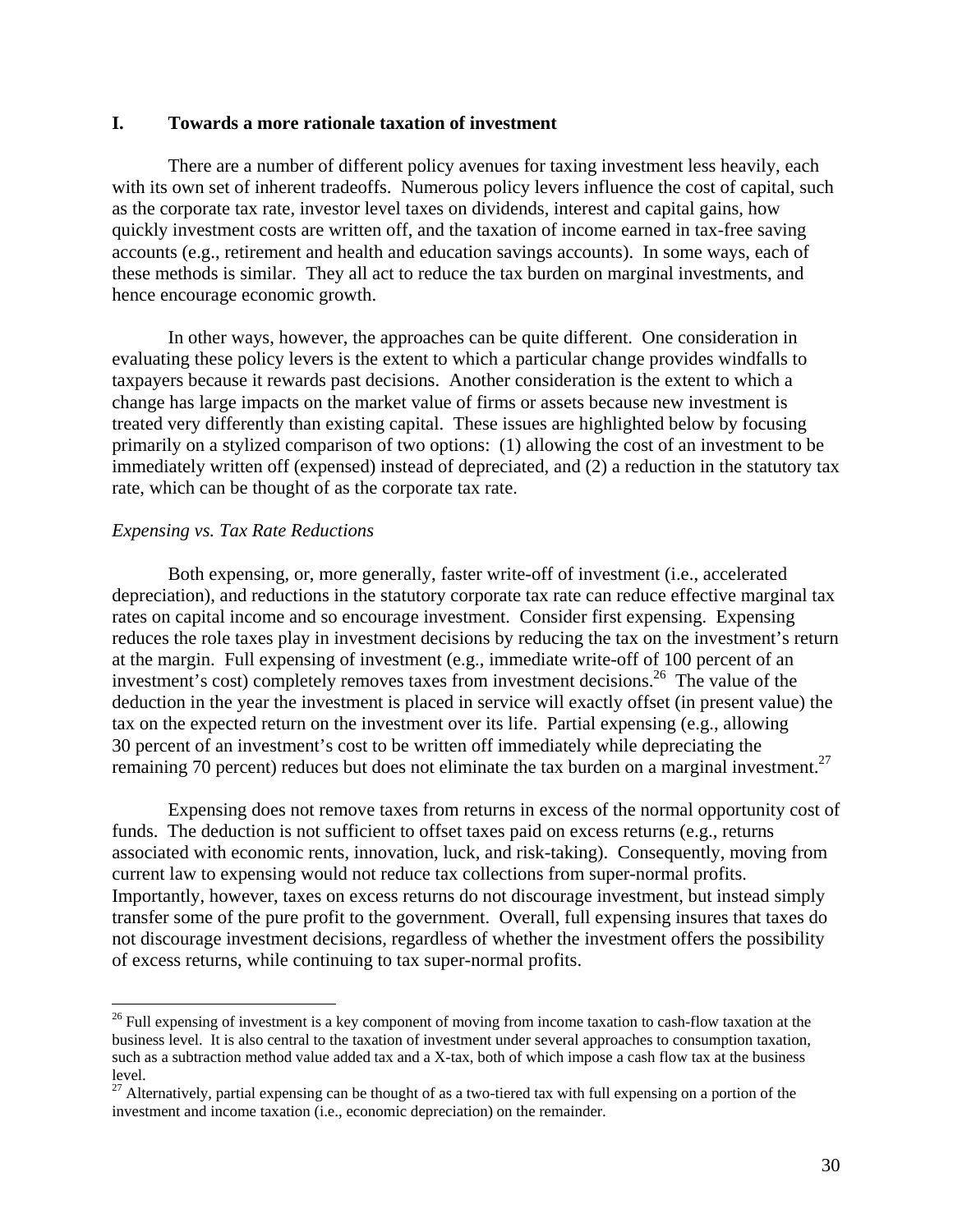It also is important to note that expensing offers tax benefits that are prospective. It offers a tax reduction on the return earned on new investment while offering little or no tax reduction on the return earned on the stock of capital that already is in place. Expensing concentrates its revenue cost on an incentive for new capital formation.

 Indeed, without some type of transition relief, switching from depreciation to expensing can place a large tax burden on existing assets. This tax burden could be reflected in a reduction in the value of the stock market. The burden arises in large part from eliminating remaining depreciation allowances on existing assets. Consequently, it can be reduced by allowing existing assets to be depreciated as under the income tax. Such transition relief, however, is expensive to provide and can reduce the attractiveness of expensing as a policy option by increasing the tax rate required under such an option.

 Consider now the effects of a reduction in the statutory tax rate, e.g., in the corporate tax rate. This straightforwardly reduces the tax burden on a marginal investment, and so encourages additional investment. To this extent, a rate cut is similar to expensing. In many important ways, however, the effects of a rate reduction are quite different from the effects of expensing. In contrast to faster write-off of business investment or expensing, reducing the corporate tax rate lowers the tax on the *full* return to investment, regardless of whether it exceeds the expected return. In addition, a corporate rate reduction lowers the tax burden on the return from new and old investment alike. By lowering taxes on excess returns and on the returns from investments made in the past, a rate cut spends part of its revenue cost in ways that offer no increased incentive for additional investment. Expensing, in contrast, concentrates its tax break more completely on new investment.

 Because a reduction in the corporate tax rate is not restricted to the return from new investment, it would do little to reduce the value of existing assets. Transition relief of the sort that might be required for expensing is not needed for the rate cut. Transition relief is, in effect, automatically provided through a reduction in the corporate tax rate because it reduces the tax on the return to both old and new investment.

## *"Bang-for-the Buck" of Different Approaches*

 It is possible to quantify the extent to which alternative approaches to cutting capital income taxes provide an incentive for new investment as opposed to providing windfalls for existing capital. This "bang-for the buck" calculation measures the extent to which a tax change encourages investment per dollar of revenue cost. The more that a policy concentrates it revenue cost on lowering the taxes on the return earned on new investment, the higher is its "bang-forthe-buck."

 Table 4.2 ranks several possible policies by their relative "bang-for the-buck". The absolute value of the "bang-for-the-buck" depends on the degree to which investment is responsive to tax changes, but our focus here is on the relative effectiveness of various policies. Consequently, we show in the table the "bang-for-the-buck" of each policy relative to expensing's "bang-for-the-buck."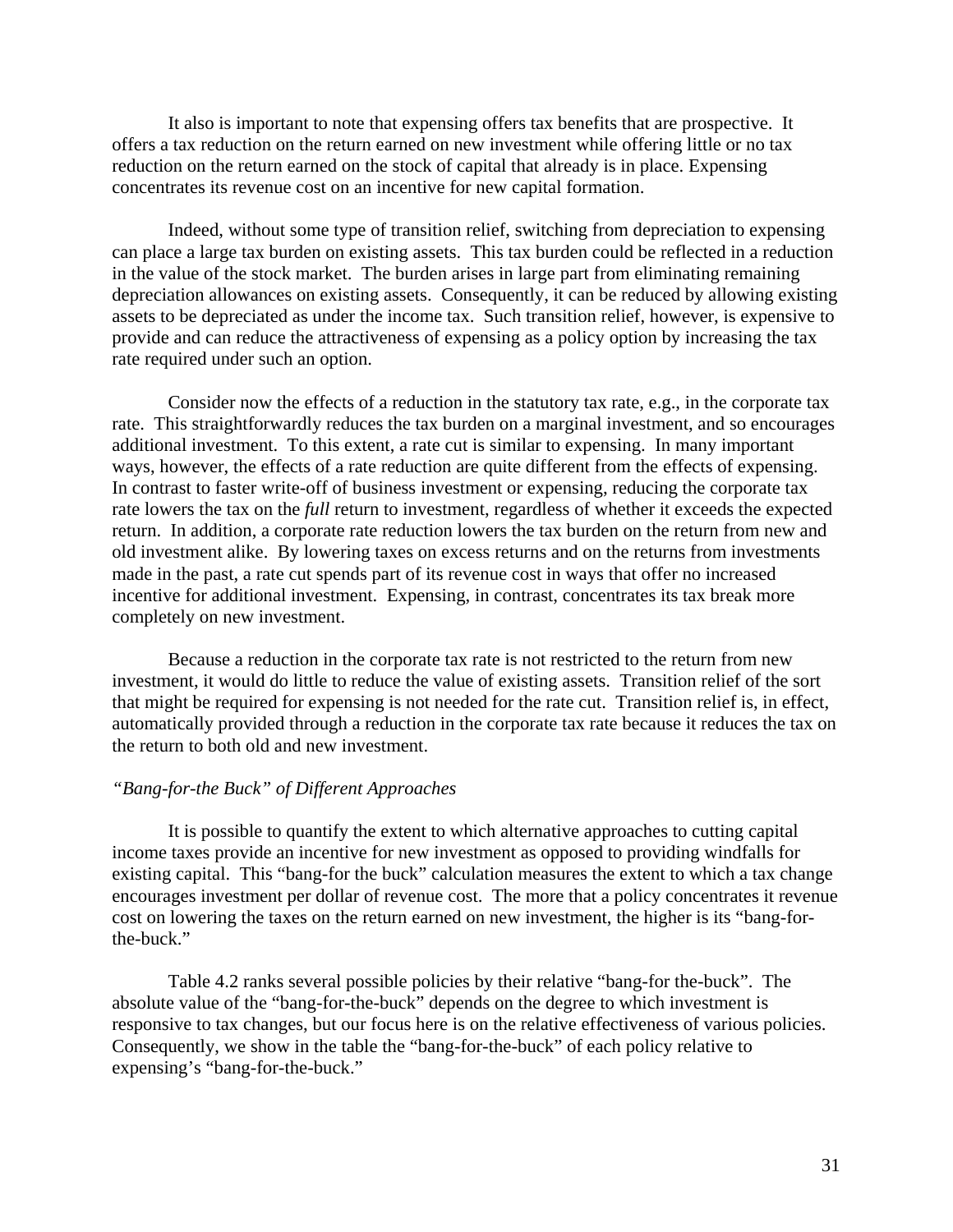Not surprisingly, expensing of investment provides the largest "bang-for-the-buck" because it focuses the tax benefit on new investment. In contrast, tax rate cuts have a smaller "bang-for-the-buck" because they reduce taxes on the return from old capital as well as on that from new investment.

|                                                   | "Bang-for the Buck"       |
|---------------------------------------------------|---------------------------|
| Policy Change                                     | Relative to 30% Expensing |
| 30% expensing                                     | 100%                      |
| Corporate tax rate lowered to 25%                 | 60%                       |
| Tax on dividends and capital gains lowered to 10% | 60%                       |
| Expansion of tax-free savings accounts            | 65%                       |

**Table 4.2: Expensing Provides the Largest for "Bang for the Buck" Among Alternative Investment Incentives**

Source: Department of the Treasury, Office of Tax Analysis.

## *Other Domestic Policy Considerations*

 Of course, there are other considerations at play in evaluating alternative approaches to reforming the taxation of capital income. As discussed above, changes in the market value of existing assets and the possible need for transition relief is one consideration. Some of the policies also address multiple distortions. A reduction in the corporate tax rate or in the tax rates on dividends and gains would help to eliminate the well known tax penalty on income from investment in corporate equities, i.e., the double tax on corporate profits. This would help to equalize the treatment of the return from investment in corporate and non-corporate capital. It also would reduce corporations' tax incentive to retain rather than distribute earnings and to finance investment with debt rather than with equity, and so would help improve corporate governance and reduce the economy's exposure to bankruptcy and financial risk during period of economic weakness.

## *The Corporate Tax Rate and Cross Border Investment*

Multinational corporations have developed a large number of valuable intangible assets such as patents and trademarks that allow them to earn supra-normal or infra-marginal returns on the tangible capital that is necessary to exploit the intangible. The decision on where to locate the production of a particular highly profitable good or service is usually a discrete one in which a certain amount of plant and equipment is required. The decision on how much to invest in any given country therefore is based not only on the effective tax rate on marginal investment, but also on the taxation of the infra-marginal returns.

 A U.S. subsidiary abroad has to pay a royalty to the parent company for the use of the U.S. developed intangible. However, the evidence suggests that a substantial portion of the return to the intangible asset remains in the location where it is produced. Furthermore, under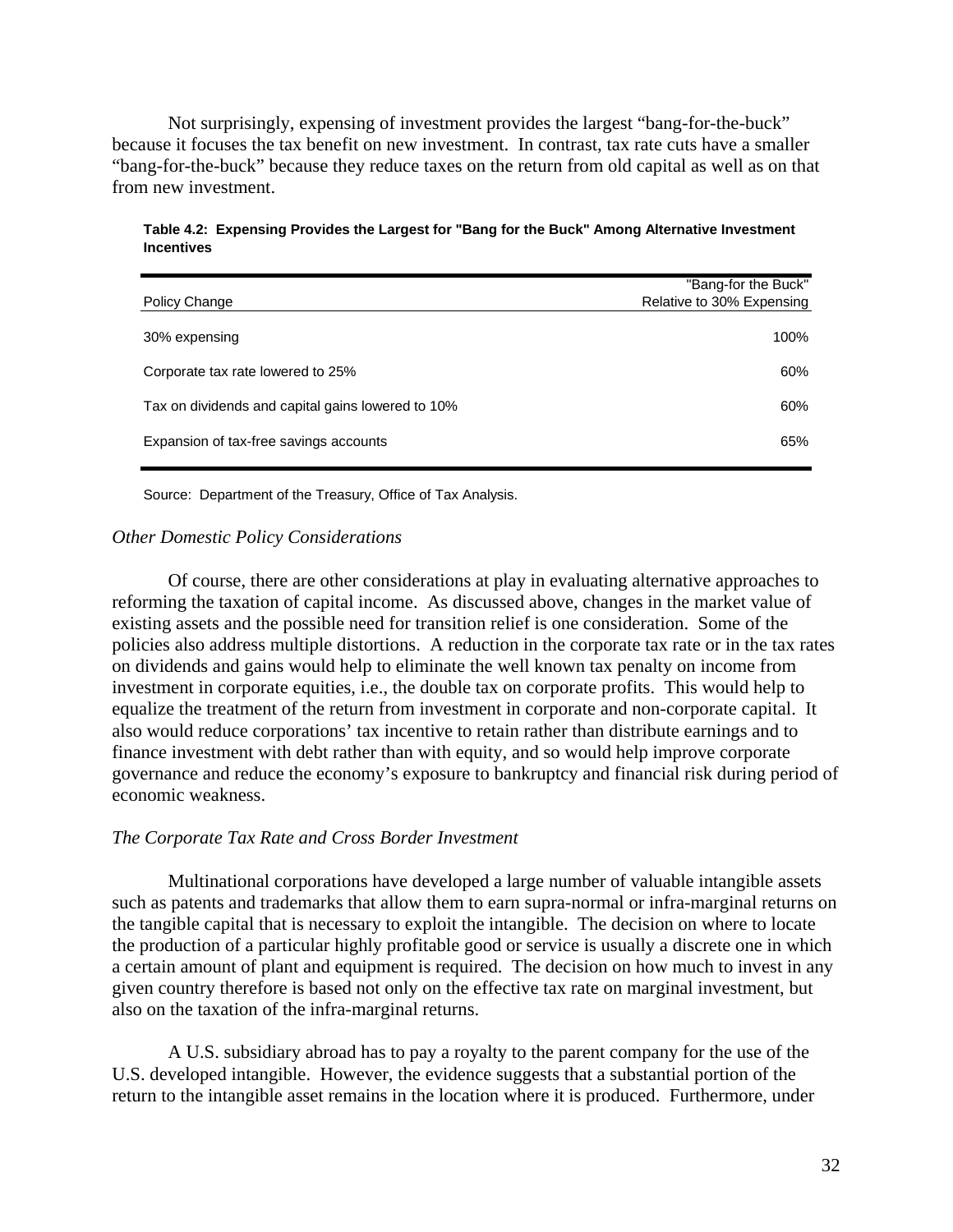the current U.S. tax system, most foreign royalties are shielded from U.S. tax by excess foreign tax credits flowing from more highly taxed income. Multinational companies therefore have a strong incentive to locate the production of any new valuable products and services in low-tax countries. Lowering the corporate tax rate would make the United States a more attractive location.

The statutory corporate tax rate also determines the extent of the incentive to shift income in or out of the United States. The gain from shifting a dollar of income from one location to another is simply the difference in the statutory tax rates between the two locations. The income shifting may be perfectly legal, for example in the form of placing the enterprise debt in high-tax locations. If a company can shift income to a low-tax country, it is more likely to invest there. Greater investment results in a greater level of transactions which facilitates income shifting. Lowering the U.S. corporate rate would improve choices along both of these margins.

Finally, the U.S. corporate tax rate affects the "competitiveness" of U.S. operations abroad. The U.S. tax on repatriated foreign income is the U.S. rate on the income net of foreign tax credits. (The credits are limited to what the U.S. tax would be.) Lowering the U.S. corporate rate therefore decreases the U.S. tax burden on foreign income.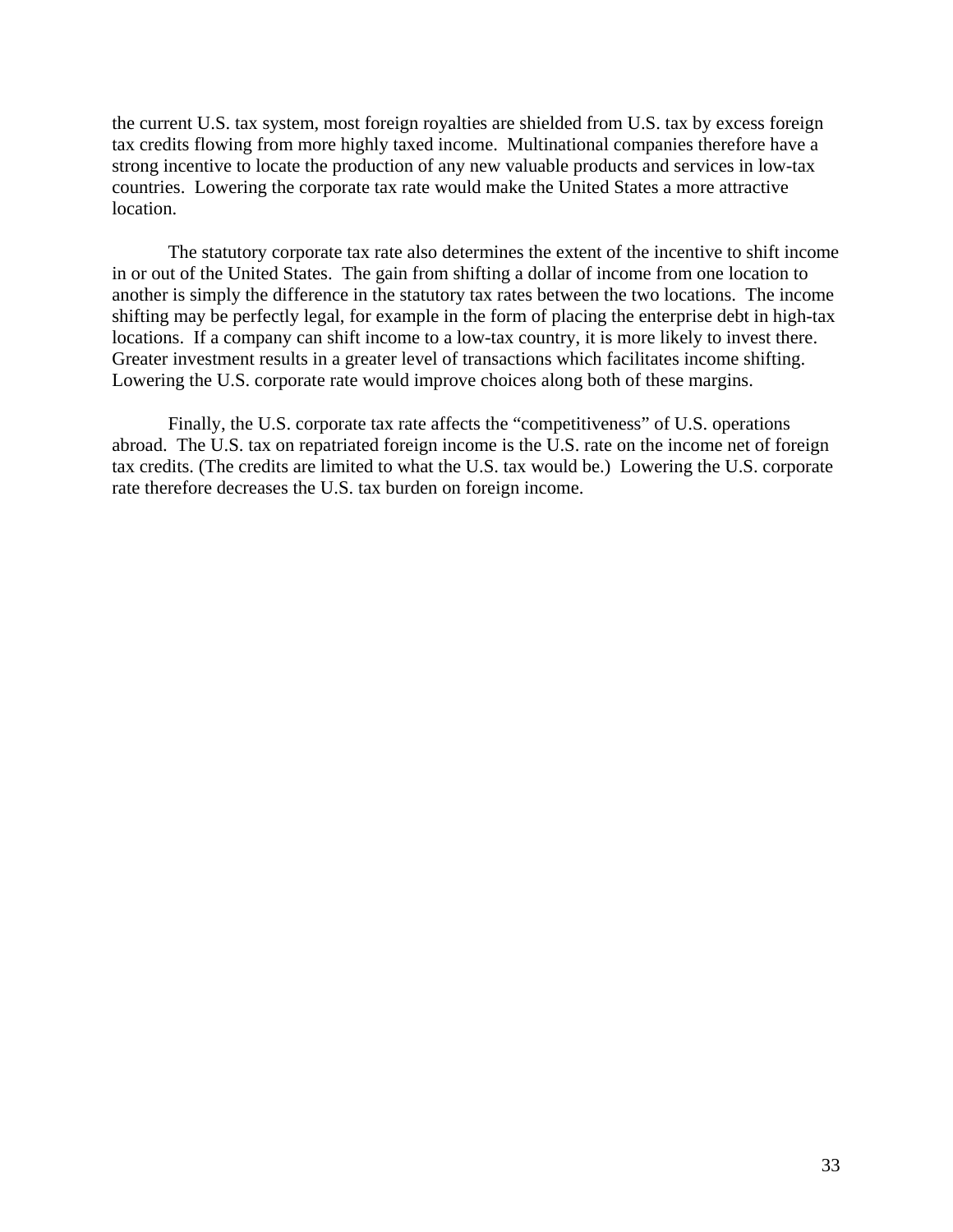## **CHAPTER 5: HOW DOES BUSINESS TAXATION IN THE UNITED STATES COMPARE WITH ITS MAJOR TRADING PARTNERS?**

# **A. Introduction**

National business tax regimes vary in numerous respects, which can be classified according to how they affect business activity. Different aspects of the tax system affect the formation of new enterprises, the allocation of capital between the corporate and non-corporate sectors, and the international allocation of capital investment. This chapter focuses on the last of these topics and therefore on corporate tax policy, which is the most relevant to cross-border direct investment.

Several tax measures are used to evaluate the tax burden on the corporate sector, the most common being the statutory corporate income tax rate. Together with depreciation allowances and investor level taxes on dividends and capital gains, the corporate tax rate plays an important role in determining the cost of capital in the corporate sector. Empirical measures such as the ratio of corporate taxes to corporate capital income may also offer insight into the tax burden on the corporate sector. This chapter analyzes and compares the different corporate tax measures for the OECD economies and several large emerging market countries.

## **B. International comparison of corporate and investor level taxes**

## *Statutory Corporate Income Tax Rates*

Statutory corporate income tax (CIT) rates are the most common measure of the tax burden imposed on corporations. The first column of Table 5.1 shows total statutory CIT rates, incorporating subnational taxes, where relevant, for the OECD countries. The United States has the second-highest CIT rate (39 percent) in the OECD after Japan (40 percent). This compares with an average OECD rate of 31 percent.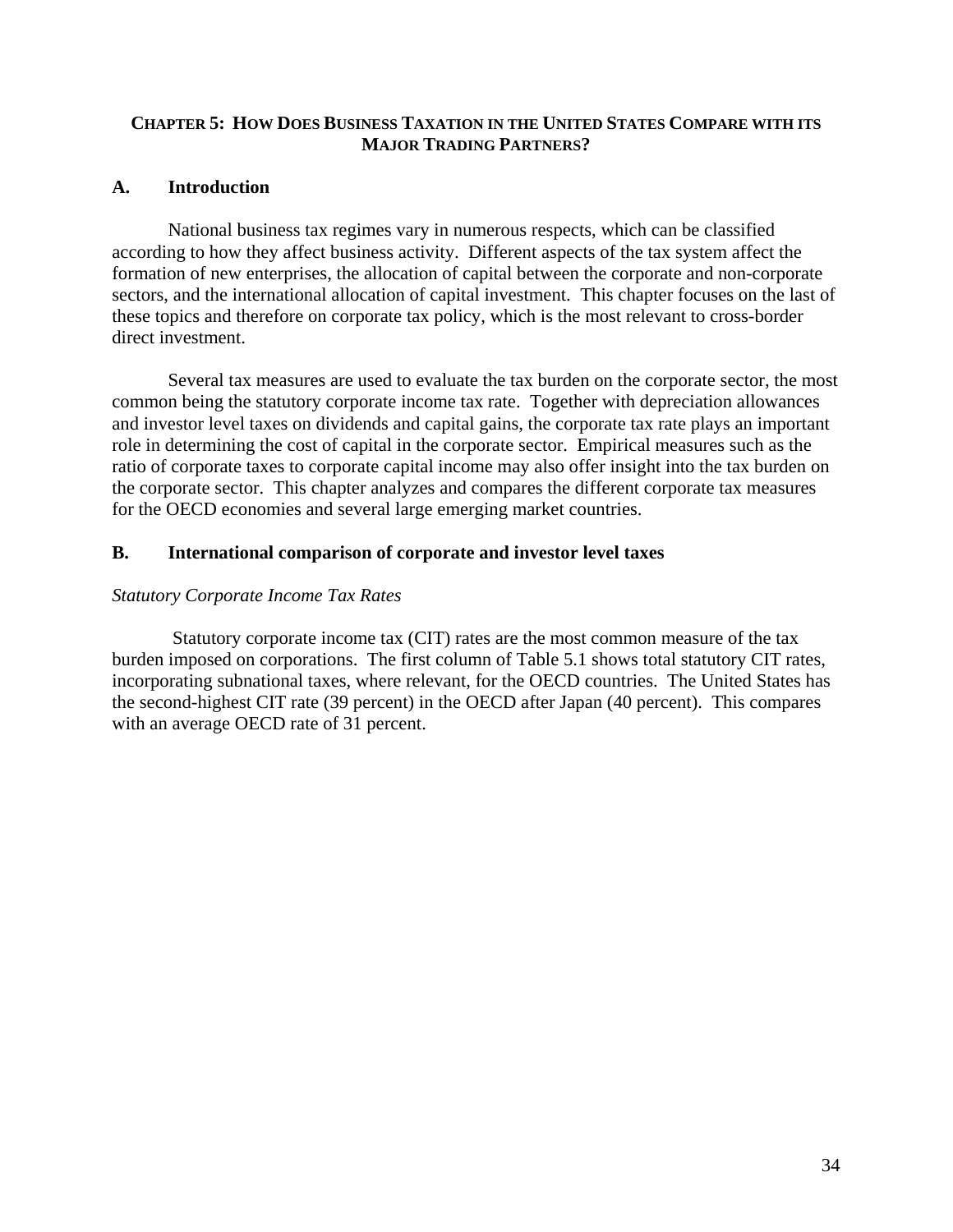|                      |               | PDV of                         |             |             |
|----------------------|---------------|--------------------------------|-------------|-------------|
|                      |               | Depreciation                   |             |             |
|                      | Statutory     | Allowance -                    | <b>EMTR</b> | <b>EMTR</b> |
|                      | Corporate Tax | Equipment                      | Equipment   | Equipment   |
|                      | Rate          | (Equity)                       | Equity      | Debt        |
|                      |               |                                |             |             |
|                      |               | OECD Corporate Tax Rates, 2005 |             |             |
|                      |               |                                |             |             |
| Australia            | 30%           | 66%                            | 24%         | $-23%$      |
| Austria              | 25%           | 66%                            | 20%         | $-18%$      |
| Belgium              | 34%           | 75%                            | 22%         | $-35%$      |
| Canada               | 36%           | 73%                            | 25%         | $-37%$      |
| Finland              | 26%           | 73%                            | 17%         | $-23%$      |
| France               | 34%           | 77%                            | 20%         | $-36%$      |
| <b>Great Britain</b> | 30%           | 73%                            | 20%         | $-28%$      |
| Germany              | 38%           | 71%                            | 29%         | $-37%$      |
| Greece               | 32%           | 87%                            | 12%         | $-40%$      |
| Ireland              | 13%           | 66%                            | 10%         | $-8%$       |
| Italy                | 37%           | 82%                            | 19%         | $-48%$      |
| Japan                | 40%           | 73%                            | 28%         | $-40%$      |
| Netherland           | 32%           | 73%                            | 21%         | $-29%$      |
| Norway               | 28%           | 67%                            | 22%         | $-21%$      |
| Portugal             | 28%           | 79%                            | 15%         | $-29%$      |
| Spain                | 35%           | 78%                            | 21%         | $-38%$      |
| Sweden               | 28%           | 78%                            | 16%         | $-29%$      |
| Switzerland          | 34%           | 78%                            | 20%         | $-36%$      |
| <b>United States</b> | 39%           | 79%                            | 24%         | $-46%$      |
| <b>OECD Average</b>  | 31%           | 75%                            | 20%         | $-32%$      |
| G7 Average           | 36%           | 76%                            | 24%         | $-39%$      |

## **Table 5.1: The U.S. has the Second Highest Statutory Corporate Tax Rate Among OECD Countries**

Source: Institute for Fiscal Studies, www.ifs.org.uk.

Note that CIT rates are correlated with economic size: The average CIT rate for the seven largest OECD economies (the G7) is five points higher than the OECD average, at 36 percent. One reason for this is likely that smaller countries face a more elastic supply of international capital than large countries; that is, changes in their capital imports and exports do not affect world interest rates, so they have a greater incentive than large countries to lower their CIT rates to attract foreign investment. Large countries like the United States, a cut in whose CIT rate would result partly in increased capital inflow and partly in lower world interest rates, have less incentive to cut their CIT rates than small countries. The most relevant comparison for U.S. corporate tax policy is, therefore, to other G7 countries. Nevertheless, as other countries grow faster than the large economies, international capital flows continue to become more relevant to the large economies.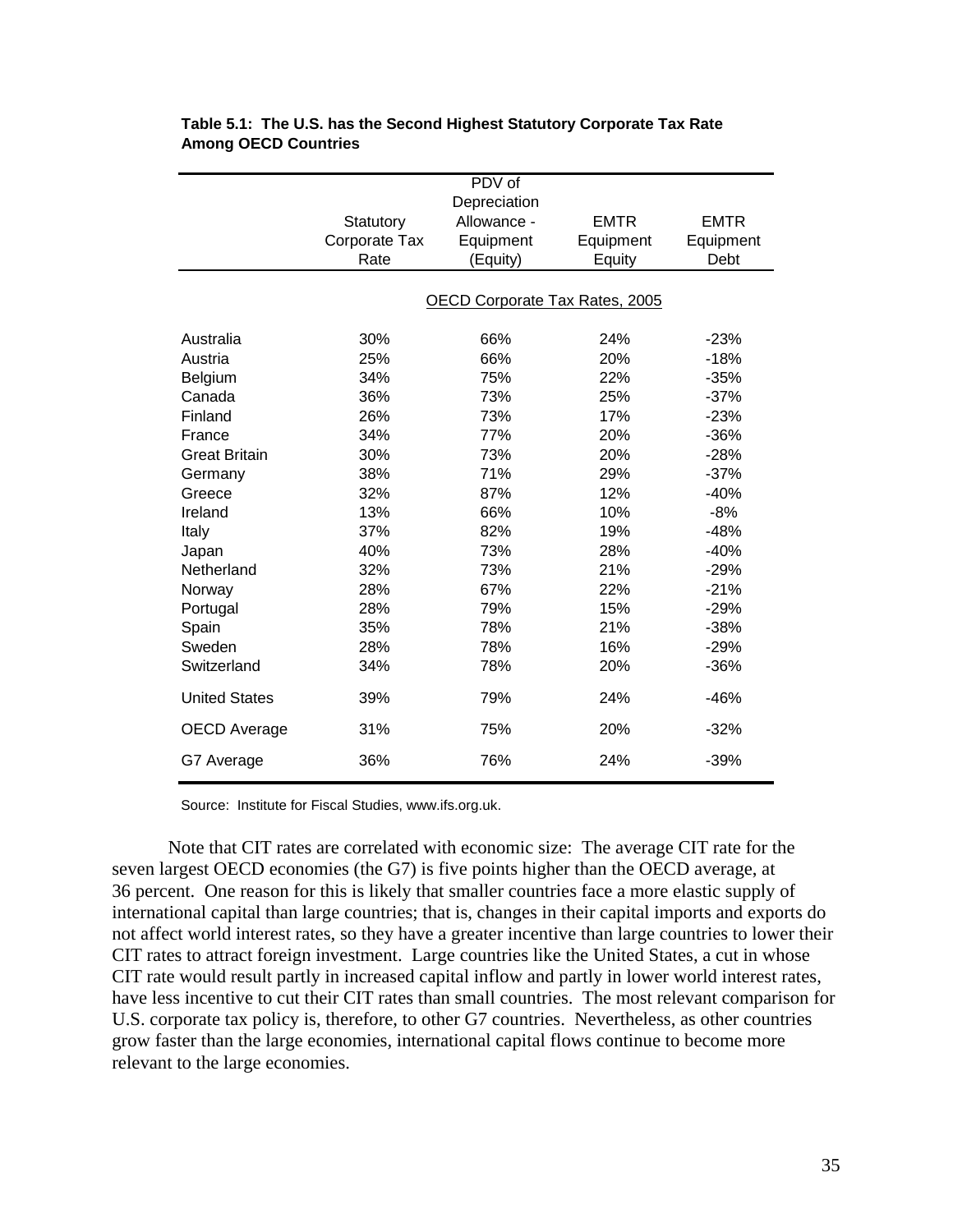The evolution of OECD corporate tax rates over the past two decades suggests that CIT rate setting is an interactive game subject to the pressures of international competition. Chart 5.1 shows the U.S. statutory CIT rate compared to the overall OECD rate weighted by GDP since 1982. In the early 1980s, the United States had an above-average corporate tax rate of 46 percent. Partly in response to the high U.S. CIT rate, the Tax Reform Act of 1986 lowered the rate to 34 percent, well below the then prevailing OECD average of 44 percent. Average OECD rates trended steadily down over the ensuing decade, while the top U.S. CIT rate was increased to 35 percent in 1993. The average OECD rate fell below the U.S. CIT rate in the mid-1990s and has continued to decline. Now the United States is once again a high corporate tax rate country.



**Chart 5.1: The U.S. Corporate Tax Rate Currently Exceeds the Average OECD Corporate Tax Rate** 

Source: Institute for Fiscal Studies, www.ifs.org, and Organization for Economic Cooperation and Development, unpublished data.

Several factors contribute to the increased competition in corporate tax rates. First, the rapid increase in international capital mobility over the past two decades has made corporate investment more sensitive to relative CIT rates. Capital market integration has been particularly pronounced within the EU, whose members' ongoing CIT reductions are, to some degree, reacting to the low CIT rates in Eastern Europe.

Second, the United States (as well as the United Kingdom and Japan) tax corporate income on a worldwide basis, although the United States allows deferral of taxation on certain unrepatriated earnings. Therefore, foreign countries can effectively tax U.S. (or U.K. or Japanese) corporate subsidiaries up to the CIT rate imposed by their home countries without increasing their overall tax burden, since they would pay any positive difference between their home and host country CIT rates to their home government (when they repatriated earnings).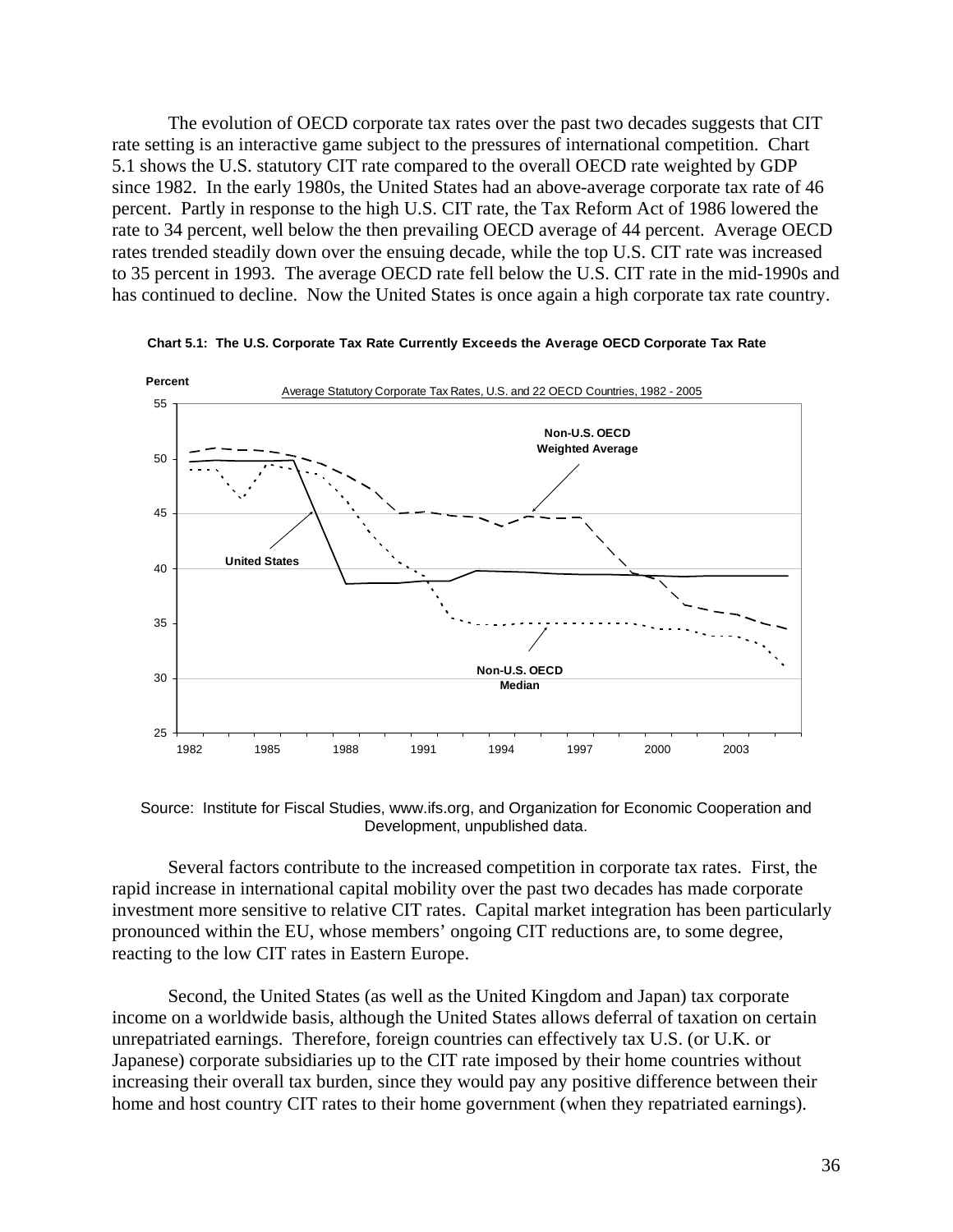Finally, increasingly sophisticated tax planning methods, such as the development of debt/equity hybrids and the growth of offshore tax havens, may also be contributing to increased tax competition among OECD countries.

The decline in OECD corporate tax rates continues; in 2008, Germany is expected to cut its total CIT rate from 38 percent to 30 percent. The current governments of the United Kingdom, France, and Japan have also signaled that they may lower their CIT rates.

#### *Effective Marginal Tax Rates (EMTRs)*

1

Statutory corporate tax rates provide an incomplete picture of the corporate tax burden because they do not reflect the corporate tax base nor investor level taxes. Depreciation allowances – the rate at which capital investment costs may be deducted from taxable income over time – are a key determinant of the corporate tax base and an important factor distinguishing the statutory CIT rate from the effective marginal CIT rate (EMTRs). The EMTR combines corporate tax rates, depreciation allowances, and other features of the tax system into a single measure of the share of an investment's economic income needed to cover taxes over its lifetime. This measure of the "tax wedge" between the before- and after-tax returns on an investment is measured relative to the before-tax return.<sup>28</sup>

The EMTR varies depending on the source of finance – debt or equity – because interest is generally deductible, but dividends are not. The corporate discount rate for debt-financed investment, therefore, is lower than the discount rate for equity-financed investment in proportion to the CIT rate; this lower discount rate also increases the present discounted value (PDV) of depreciation allowances for debt-financed investment. In fact, due to interest deductibility and accelerated depreciation, the corporate EMTR on debt-financed investment is negative for all OECD countries, implying a tax subsidy for debt-financed investment. (However, incorporation of individual-level taxes on interest income generally restores taxation of debt-financed investment to a positive rate.) Thus, in addition to affecting the allocation of capital across borders, the corporate tax also affects financing decisions, favoring the use of debt finance instead of equity finance.

Column 2 of Table 5.1 shows the importance of depreciation allowances for explaining differences in corporate tax bases (and EMTRs) for OECD countries. The PDV of depreciation allowances is listed for OECD countries. A PDV of one is equivalent to immediate write-off (expensing) of investment, while a PDV of zero means that investment is non-depreciable. If the rate of tax depreciation equals the rate of economic depreciation (and there is zero inflation), then the EMTR for equity-financed investment equals the statutory CIT rate. Most OECD countries offer some sort of accelerated depreciation for equipment investment, such that their equity EMTRs are lower than their statutory tax rates. In contrast to its high CIT rate, the United States has relatively generous depreciation allowances for equipment, with a PDV of 79 percent; in the OECD, only Greece and Italy have more generous depreciation allowances.

 $28$  The EMTR is derived from the cost of capital – the rate of return necessary to induce an investment that just breaks even after taxes (King and Fullerton, 1984).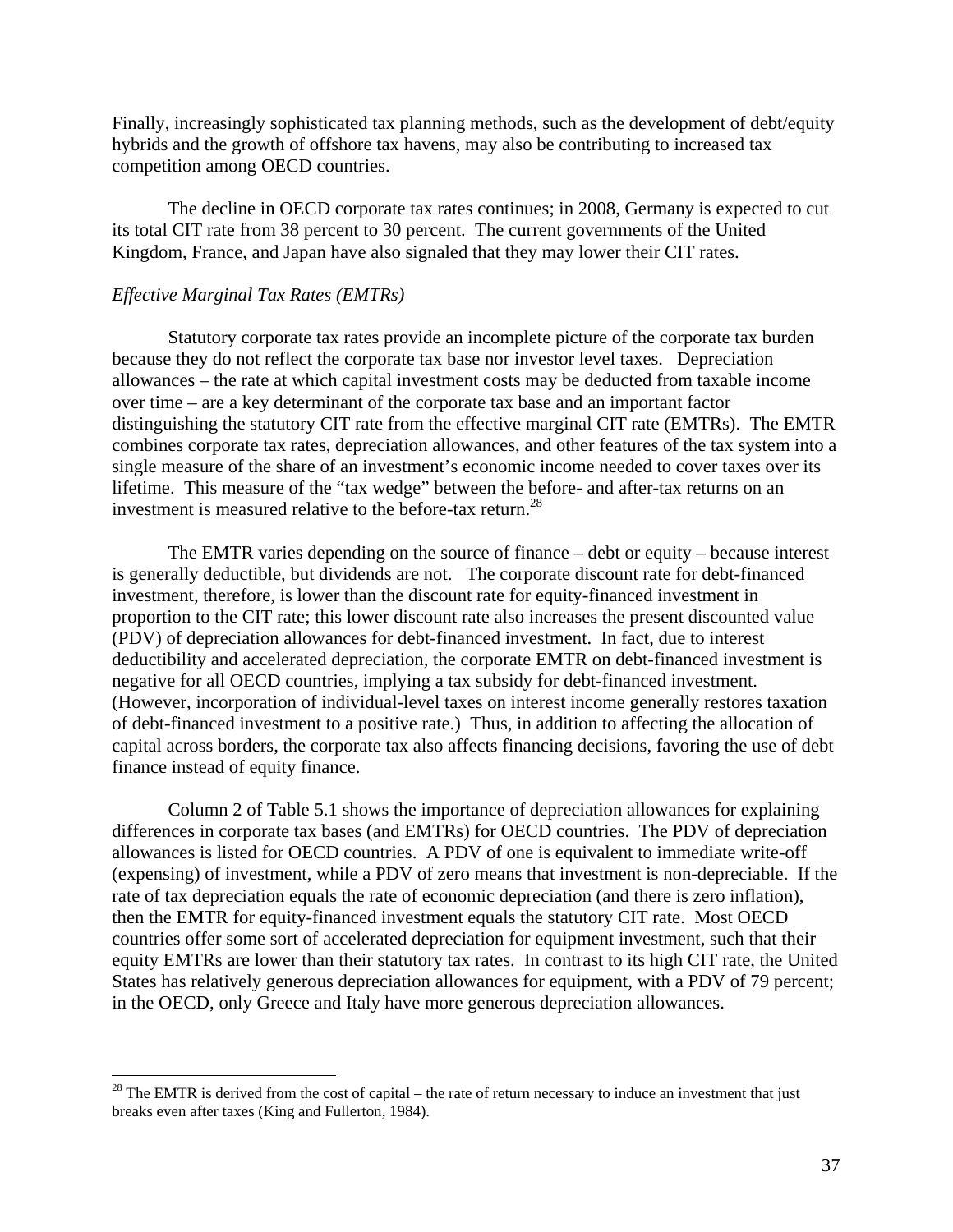The trend in OECD depreciation allowances over the past two decades has been toward reduced generosity, as countries have at least partially offset CIT rate cuts with corporate base broadening.<sup>29</sup> According to the Institute for Fiscal Studies, the average PDV of OECD depreciation allowances fell from 82 percent in 1980 to 75 percent in 2005. Depreciation allowances among the G7 also declined during the same period, but remained generally higher, falling from 85 percent to 76 percent.

The corporate EMTRs for equity- and debt-financed equipment investment, respectively, for the OECD countries are shown in Columns 3 and 4 of Table 5.1. The U.S. EMTR for equityfinanced equipment investment, 24 percent, is above the OECD average of 20 percent, but equal to the G7 average. The U.S. EMTR for debt-financed investment in equipment, -46 percent, is below average for both the G7 (-39 percent) and the OECD (-32 percent). These figures illustrate the divergent influence of statutory CIT rates on equity and debt EMTRs; a higher CIT rate produces a higher equity EMTR but a lower debt EMTR, because the value of the interest deduction increases with the corporate tax rate. The above-average U.S. CIT rate thus contributes to a below-average debt EMTR. Indeed, the United States has the greatest disparity between debt and equity EMTRs in the OECD, possibly resulting in a more pronounced tax bias of financing decisions in the United States than in the OECD.

#### *Emerging Market Countries*

 $\overline{a}$ 

Table 5.2 shows the corporate tax rates for three large, emerging market U.S. trading partners: China, India, and Mexico. Their domestic CIT rates are fairly close to the OECD average of 31 percent. However, both China and India levy corporate tax on domestic and foreign investors at different rates. In China, while the total CIT rate on domestic firms was 31 percent (equal to the OECD average), special low rates of 15 to 24 percent were accorded foreign corporations investing in particular sectors and geographic regions. Now subject to WTO rules forbidding discriminatory taxation, China has recently passed legislation that will unify its domestic and foreign corporate tax rate at 25 percent – substantially below the OECD average – but it will continue to offer special tax breaks for investment in particular sectors and regions. India, conversely, taxes foreign investors more heavily than domestic firms; the CIT rate faced by foreign corporations is more than 10 percentage points higher than the 34-percent rate levied on domestic firms. Mexico's statutory rate, 32 percent, is slightly above the OECD average.

 $^{29}$  Griffith and Klemm (2004) describe this trend of lowering statutory CIT rates while reducing depreciation allowances as designed to attract cross-border investment by profitable multi-national corporations (MNCs); because they usually have significant economic profits, MNCs are more sensitive to statutory CIT rates, which apply to inframarginal income, than to marginal investment incentives. See section on cross-border investment below.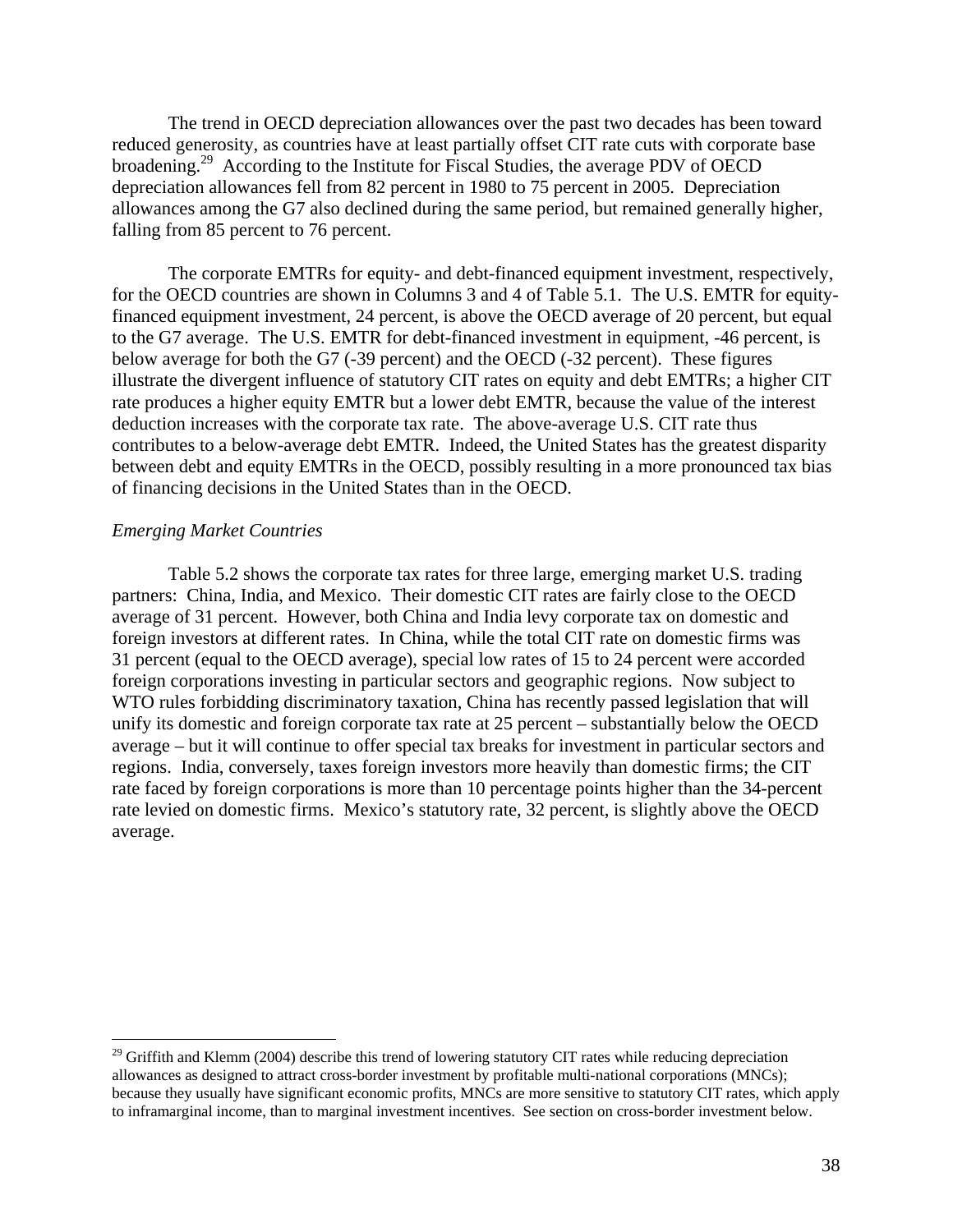| Country              | <b>Statutory Corporate Tax Rate</b> |               | PDV of<br>Depreciation<br>Allowance -<br>Equipment | <b>EMTR Equipment</b><br>Equity |  |
|----------------------|-------------------------------------|---------------|----------------------------------------------------|---------------------------------|--|
|                      | Domestic                            | Foreign       | Domestic                                           | Domestic                        |  |
| China*<br>India      | 31%<br>32%                          | 15-24%<br>45% | 48%<br>51%                                         | 34%<br>36%                      |  |
| Mexico               | 32%                                 | 32%           | 53%                                                | 33%                             |  |
| <b>United States</b> | 39%                                 | 39%           | 79%                                                | 24%                             |  |

#### **Table 5.2: U.S. vs. Emerging Market Country Tax Rates - 2006**

\*Foreign investment in Chinese special enterprise zones is subject to 15% or 24% CIT rate. China has passed legislation to unify its domestic and foreign corporate tax rates at 25%. Uniform Inflation Rate (2%)

Source: U.S. Department of the Treasury, Office of Tax Analysis.

Depreciation allowances in the three emerging market countries, which have an average PDV of 51 percent, are markedly less generous than the OECD average of 75 percent. Despite having corporate tax rates roughly equal to the OECD average, the three countries' broad corporate tax bases result in EMTRs that, with an average rate of 34 percent, are well above the OECD average of 20 percent.

#### *Individual-Level Taxation of Corporate Income*

Firm-level taxation provides an incomplete picture of the tax burden on corporations because corporate profits distributed in the form of interest, dividends, and capital gains are often subject to a second level of tax at the investor level. Because interest is deductible by the corporation, debt-financed investment is subject to only a single layer of tax at the investor level; however, dividends and retained earnings (which produce capital gains) are not deducted by the corporation, so that equity-financed investment is subject to "double taxation": It is taxed first under the corporate income tax and then again under the individual income tax when distributed to investors as dividends or retained and realized by investors as capital gains.

The importance of investor level taxes for affecting investment decisions depends on the tax rate faced by the marginal investor. If the marginal corporate investor is tax-exempt (such as a pension fund) or a foreigner subject to source-based taxation, then the corporate-level EMTR alone describes marginal investment incentives in the corporate sector. However, if the marginal investor is subject to taxes on corporate interest, dividends, and capital gains, then that layer also needs to be taken into account in calculating the EMTR on corporate investment. Typically, it is assumed that the marginal investor is a weighted average of taxpayers who are tax-exempt and taxpayers who are subject to the investor level taxes.

Most countries offer some type of integration scheme to alleviate this double taxation, which usually takes the form of either: (1) reduced tax rates on (long-term) capital gains and dividends; (2) a tax imputation system, which gives the investor credit for part or all of the tax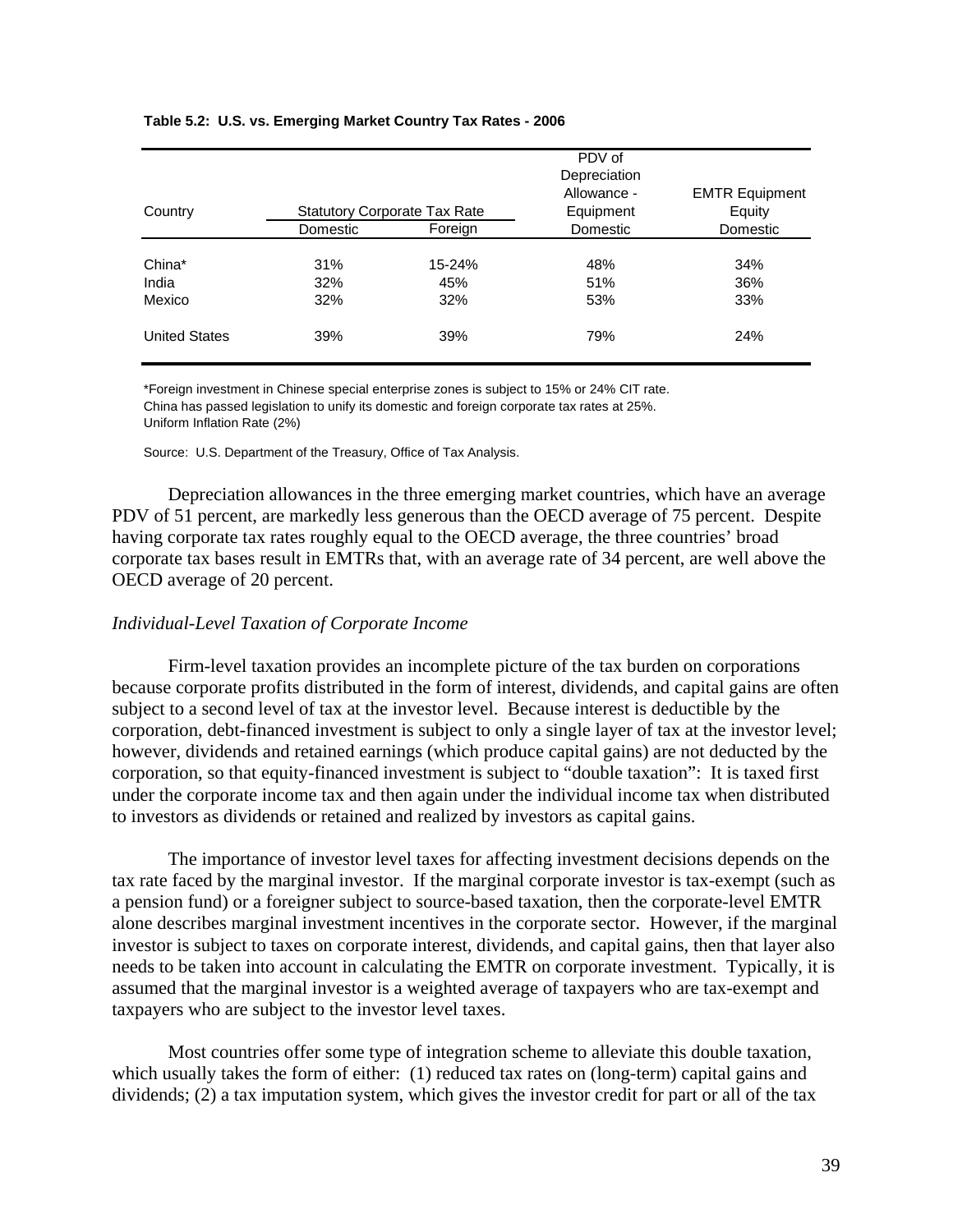paid at the corporate level; or (3) a dividend exclusion combined with basis adjustments for corporate income that is retained by the firm. Another increasingly popular method of capital income taxation, sometimes referred to as the "Scandinavian system," is to tax interest, dividends, and capital gains at a single rate well below the top marginal rate on earned income.

OECD countries offering partial or full imputation of dividend taxes include the United Kingdom, Canada, and Mexico. The United States, Japan, and India offer reduced tax rates on long-term capital gains (which the United States currently also applies to dividends), while Germany and France offer a 50-percent exclusion of dividend income. Countries that have adopted Scandinavian systems include Italy and China.

Chart 5.2 shows corporate-level vs. integrated (i.e., corporate- plus investor-level taxes) EMTRs for the G7 countries. The integrated EMTRs are calculated for a taxable domestic investor in the top marginal income tax bracket for an investment financed with one-third debt, one-third new share issues, and one-third retained earnings. The data show that taking investorlevel taxation into account can have a significant impact on the calculation of corporate tax rates: Canada, the United Kingdom, and the United States – whose corporate-level EMTRs are average for the G7 – have above-average integrated EMTRs. In contrast, while Japan has an aboveaverage corporate EMTR, its integrated EMTR is below average.





Note: The estimated EMTRs are for new investment in equipment financed with one-third debt and two-thirds equity. Source: U.S. Department of the Treasury, Office of Tax Analysis.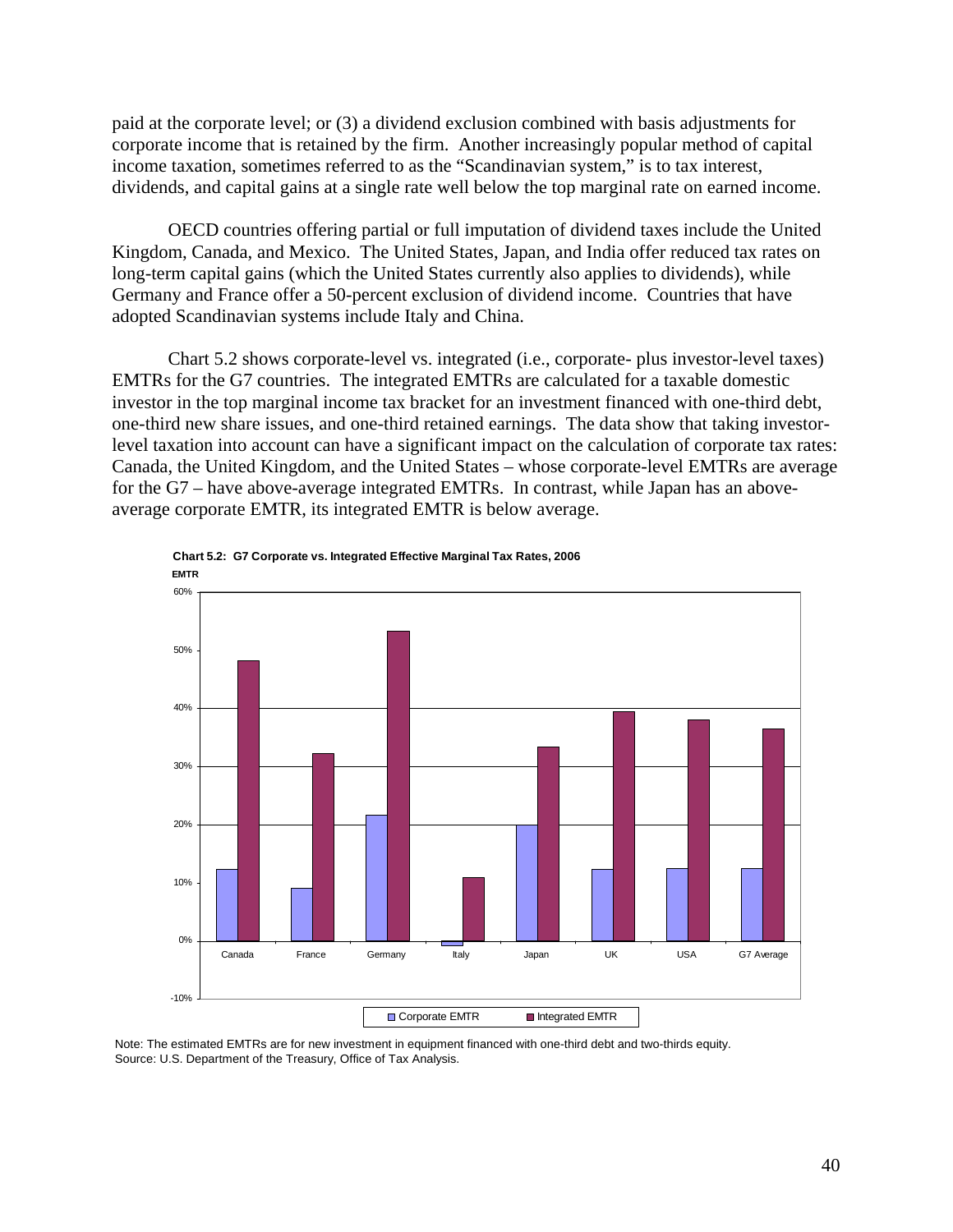#### *Average Tax Rates (ATRs)*

Although EMTRs capture the marginal disincentive for corporate investment introduced by taxation, they do not measure the overall portion of corporate income taken as taxes. For this purpose, corporate average tax rates (ATRs) – the ratio of corporate taxes to corporate capital income – are more appropriate. The average corporate tax rate may differ from the general marginal rate for several reasons, including the existence of significant economic profits and various additional corporate tax deductions and credits. The level of tax compliance and enforcement can also cause remittance rates to differ from statutory rates.

The ideal corporate ATR would measure the ratio of total taxes on corporate-source income to corporate capital income ("operating surplus"), or total taxes on corporate equity to corporate profits. Limitations of the OECD tax revenue and national income data, which do not break out individual-level taxes on corporate-source income, only permit examination of a proxy measure: the ratio of corporate-level tax remittances to the corporate operating surplus. The ratio of corporate tax remittances to GDP is also sometimes used as a measure of the corporate tax burden. This ratio can be decomposed into the ratio of corporate taxes to corporate operating surplus – a measure of the tax burden on the corporate sector, multiplied by the ratio of the corporate operating surplus to GDP, a measure of the size of the corporate sector.

Table 5.3 presents these three ratios for a sample of OECD countries. Because empirical tax ratios can be sensitive to the business cycle, average annual ratios for 2000-2005 are presented. The U.S. ratio of corporate remittances to GDP, at 2.2 percent, is below the OECD average of 3.4 percent. This ratio decomposes into the U.S. ratio of corporate taxes to corporate operating surplus (13.4 percent) and the ratio of U.S. corporate operating surplus to GDP (16.7 percent), which are both below the OECD averages of 16.1 percent and 21.6 percent, respectively. Thus it appears that, despite its high statutory CIT rate, the United States takes a below-average share of corporate income in taxes (at least, at the corporate level), and that the United States also has a relatively small corporate sector. The below-average U.S. corporate ATR contrasts with the above-average U.S. statutory tax rate and average EMTR (although above average integrated EMTRs), suggesting that the United States may have a higher than average level of corporate tax preferences.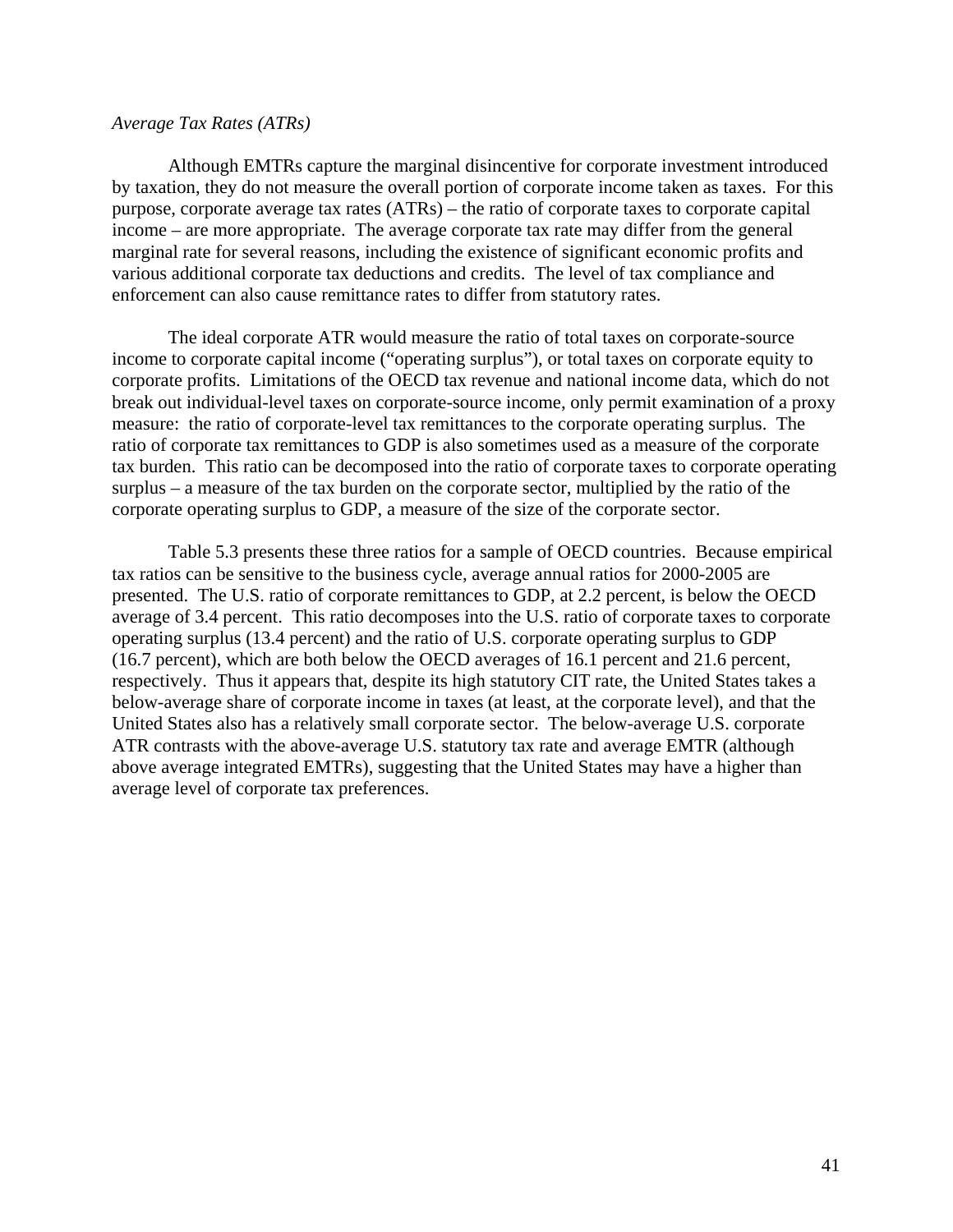|                       | Corporate |                      |                    |  |  |
|-----------------------|-----------|----------------------|--------------------|--|--|
|                       | Coporate  | <b>Tax/Corporate</b> | Corporate          |  |  |
| <b>Country</b>        | Tax/GDP   | <b>Surplus</b>       | <b>Surplus/GDP</b> |  |  |
|                       |           |                      |                    |  |  |
| Australia             | 6.7%      | 30.5%                | 21.9%              |  |  |
| Austria               | 2.6%      | 11.2%                | 22.9%              |  |  |
| <b>Belgium</b>        | 3.6%      | 17.1%                | 21.2%              |  |  |
| Canada                | 3.8%      | 14.5%                | 26.3%              |  |  |
| <b>Czech Republic</b> | 4.3%      | 15.7%                | 27.4%              |  |  |
| Denmark               | 3.1%      | 15.0%                | 20.6%              |  |  |
| Finland               | 4.3%      | 16.2%                | 26.8%              |  |  |
| France                | 3.4%      | 20.0%                | 17.1%              |  |  |
| Germany               | 1.6%      | 7.2%                 | 22.2%              |  |  |
| Greece                | 2.9%      | 15.0%                | 19.8%              |  |  |
| Japan                 | 3.6%      | 16.4%                | 21.4%              |  |  |
| Korea                 | 3.5%      | 14.3%                | 25.0%              |  |  |
| Poland                | 2.0%      | 11.3%                | 18.5%              |  |  |
| Portugal              | 3.4%      | 17.2%                | 19.7%              |  |  |
| Slovak Republic       | 2.8%      | 11.5%                | 24.4%              |  |  |
| Spain                 | 3.2%      | 16.7%                | 19.4%              |  |  |
| Switzerland           | 3.0%      | 14.4%                | 21.1%              |  |  |
| United Kingdom        | 4.9%      | 27.7%                | 17.5%              |  |  |
| <b>United States</b>  | 2.2%      | 13.4%                | 16.7%              |  |  |
| OECD Average          | 3.4%      | 16.1%                | 21.6%              |  |  |

#### **Table 5.3: OECD Corporate Tax Ratios, Average for 2000-2005**

Source: OECD, www.oecd.org

#### **C. Which is the relevant tax rate for cross-border investment?**

Having evaluated several measures of the U.S. corporate tax burden – statutory CIT rates, corporate and integrated EMTRs, and average tax rates – the question remains, which measure is the most relevant for cross-border investment? Devereux and Griffith (2002) posit that because multi-national corporations (MNCs) usually have intangible assets – such as patents or brand names that generate significant economic profits – cross-border investment will be sensitive not only to corporate EMTRs, which affect marginal investment, but also to statutory CIT rates, which apply to economic profits. They construct a composite measure which they call the effective average tax rate (EATR), a weighted average of the EMTR and the statutory rate, where the weight given to the statutory rate depends on the level of economic profits earned by the MNC's investment. EATRs are bounded below by the corporate EMTR and above by the statutory corporate tax rates; therefore, the United States has an above-average EATR.

MNCs also shift taxable income among their countries of operation using various devices, such as transfer pricing and debt. The tax rates relevant to such activity are the relative statutory CIT rates, so the United States should expect MNCs to shift taxable income out of its tax base into lower-tax countries.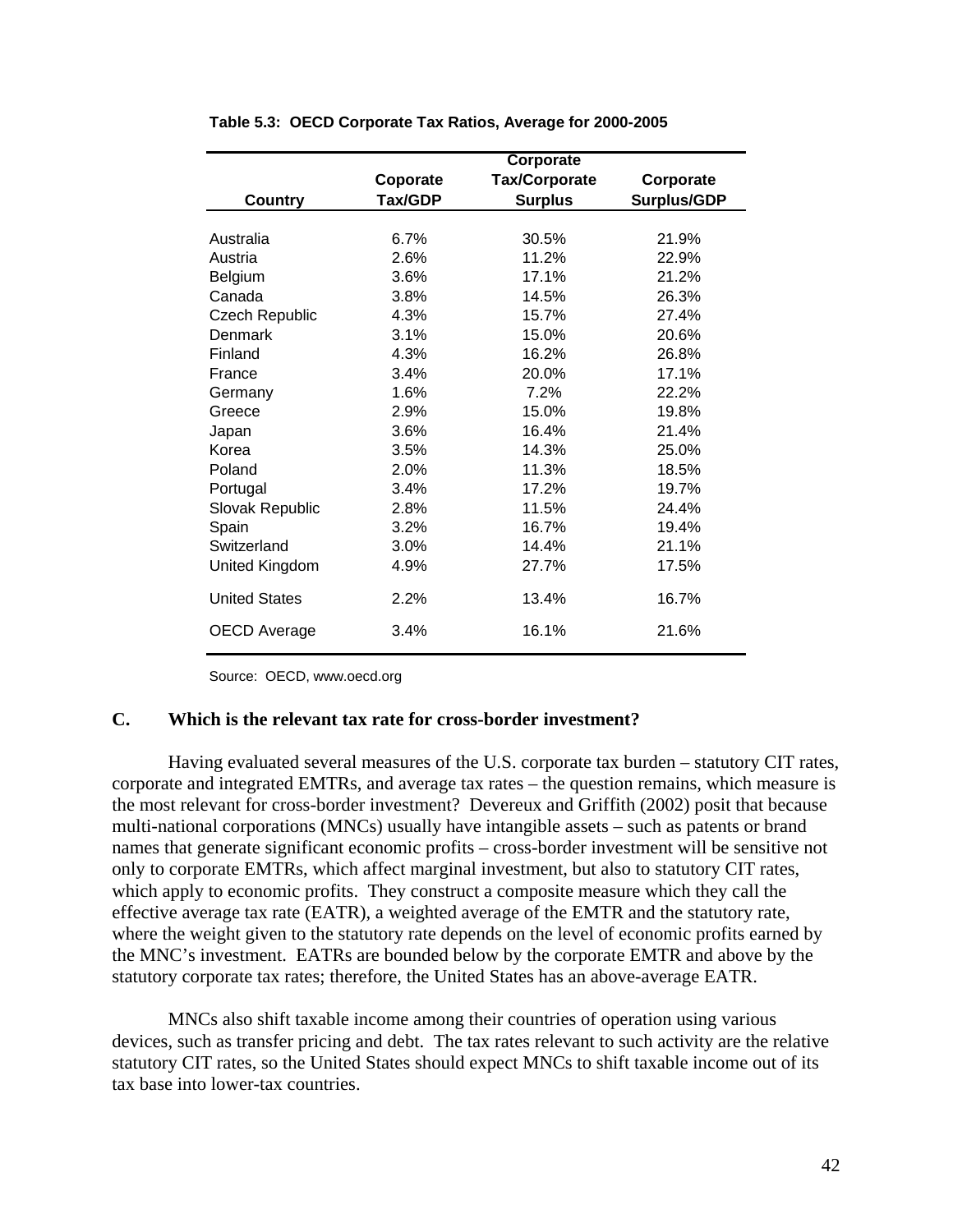## **D. Conclusion**

Relative to other OECD countries, the United States has a high statutory CIT rate and high integrated EMTR, a roughly average corporate EMTR (high for equity, low for debt), and a below-average ATR. The contrast between its high statutory CIT rate and low average corporate tax rate implies a relatively narrow corporate tax base, due to accelerated depreciation allowances, corporate tax preferences, and tax-planning incentives created by its high statutory rate. The high U.S. statutory rate also creates the greatest disparity between debt and equity EMTRs in the OECD, suggesting that U.S. firms have a stronger than average tax bias favoring debt finance over equity finance. Since the relevant rates for cross-border investment and income shifting are the statutory CIT rate and the corporate EMTR, the United States likely experiences some reduction of both foreign direct investment and its corporate tax base due to its above-average CIT rate.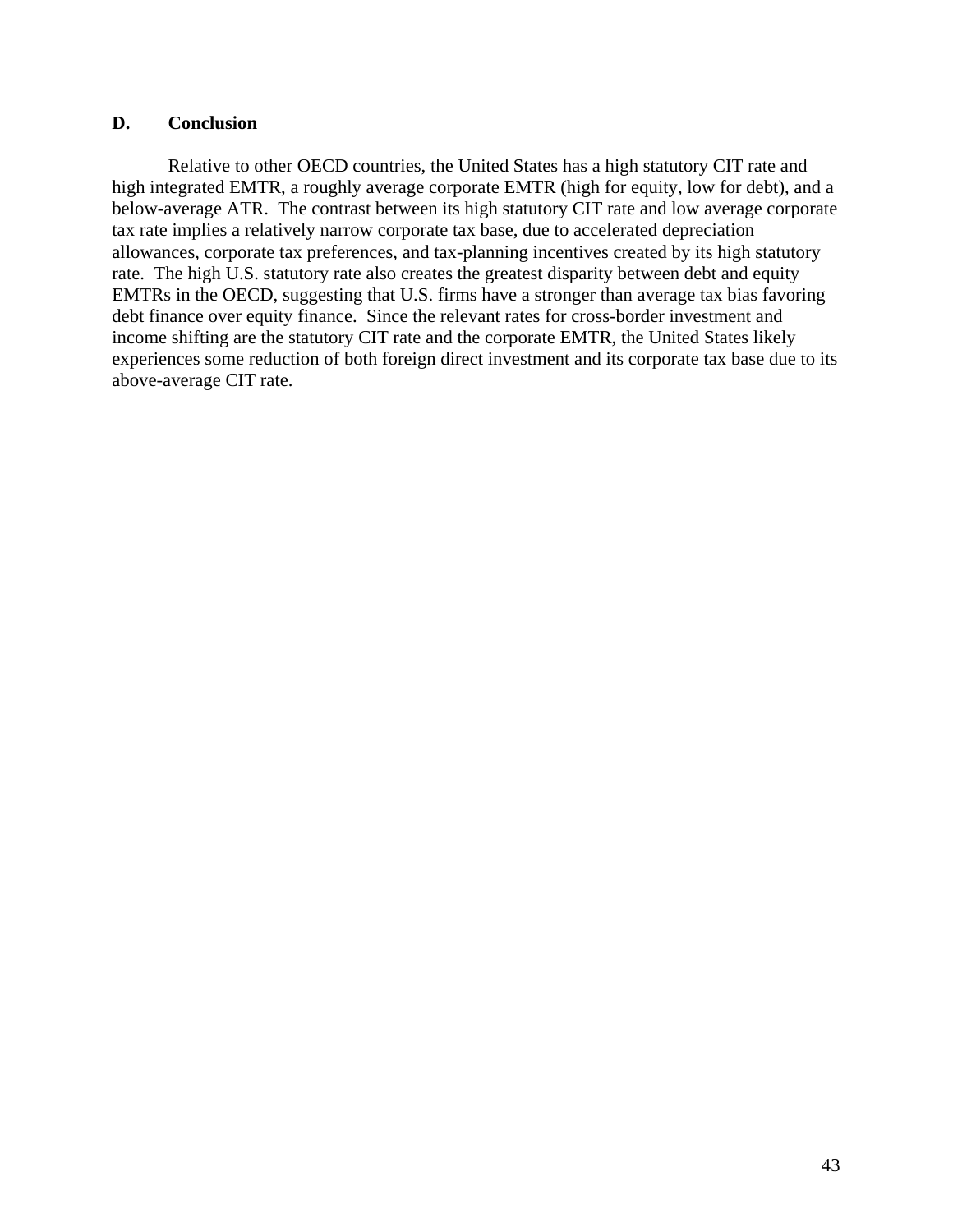## **References**

- Devereux, M. and Griffith, R. 2002. "Evaluating Tax Policy for Location Decisions." CEPR Discussion Paper no. 3247. Centre for Economic Policy, London.
- Griffith, R. and Klemm, A. 2004. "What Has Been the Tax Competition Experience of the Last 20 Years?" *Tax Notes International*, 34(13), pp 1299-1316.
- King and Fullerton. 1984. *The Taxation of Income from Capital*. University of Chicago Press, Chicago.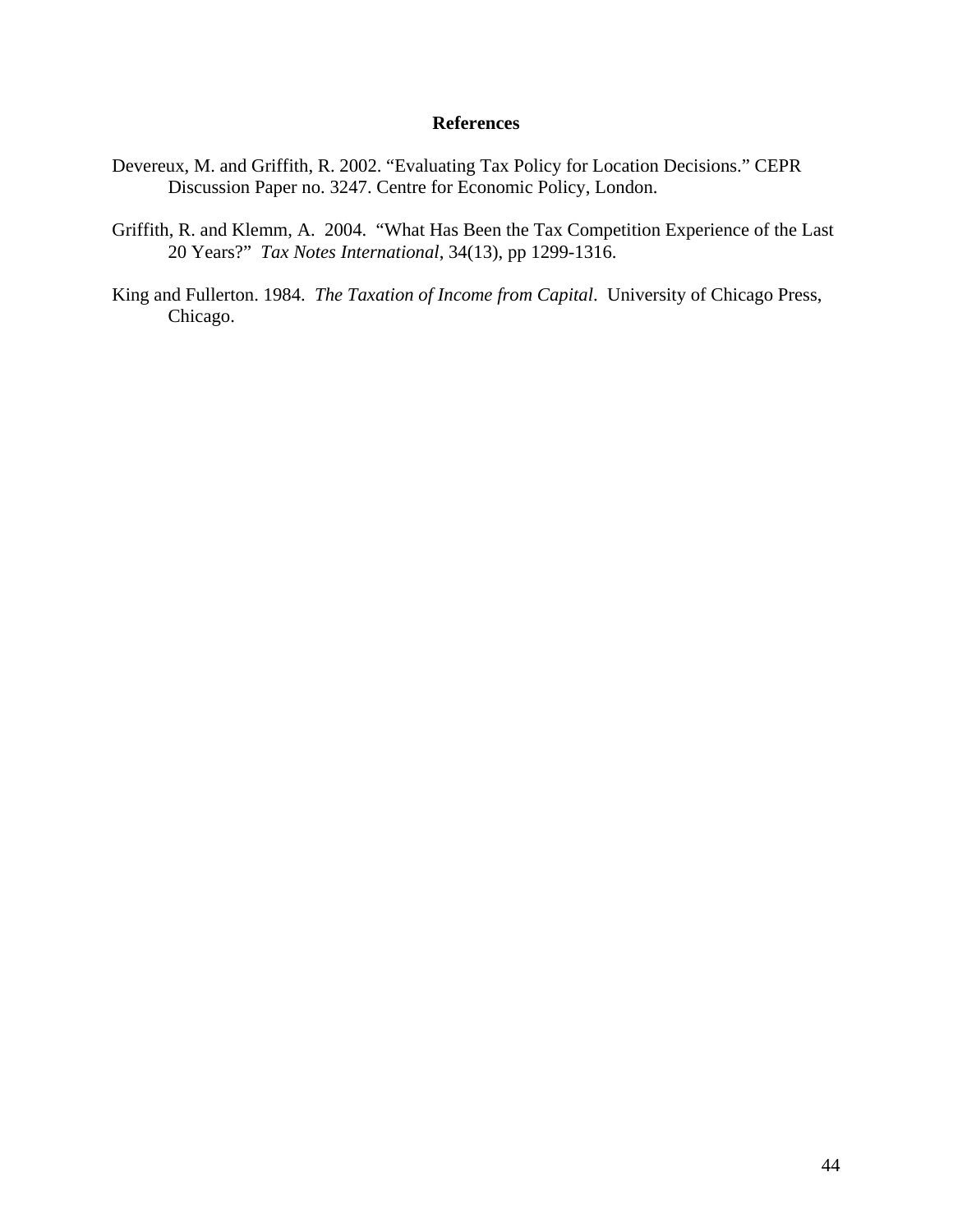## **APPENDIX: THE U.S. SYSTEM FOR TAXING INTERNATIONAL INCOME**

#### **A. The current U.S. system for taxing international income: What income does it tax?**

The United States has a hybrid system for taxing international income with elements of both a worldwide and territorial system. Generally, domestic corporations are taxed on their income whether earned in the United States or abroad; that is, corporations are taxed on their income on a worldwide basis. However, U.S. parent corporations with foreign subsidiaries are generally not taxed in the United States on the active business income of their foreign subsidiaries until such income is repatriated and distributed as a dividend. Until that income is repatriated, tax is generally deferred. The ability of companies to defer tax until repatriated to the United States substantially lowers the effective rate of tax on such income and moves the U.S. tax system towards a territorial system.<sup>30</sup>

Under the current system, certain types of foreign subsidiary income do not qualify for deferral and instead are taxed when earned, without regard to whether the income is distributed to the U.S. parent. In general, these "anti-deferral" provisions deny deferred taxation on certain categories of foreign subsidiary income, which includes passive portfolio income and the payment of interest, dividends, and royalties from one subsidiary to a subsidiary in another country.

 To avoid having the income taxed by both the foreign country and the United States (i.e., double taxation), the U.S parent corporation is allowed a credit against its U.S. tax liability for foreign taxes paid, including a credit for the underlying foreign corporate tax linked to a dividend. This "foreign tax credit" is limited to the amount of U.S. tax would have been incurred if the income had been earned in the United States. The limitation on the credit prevents a host country's foreign taxes if imposed at tax rates higher than the U.S. tax rate from offsetting U.S. tax on income from U.S. sources and thereby diverting revenues from the U.S. Treasury.

Two steps are important in determining the foreign tax credit limitation. First, the foreign income is separated into separate limitation categories, often called "baskets," to restrict crosscrediting, i.e., credits from highly taxed income flowing over to shield lightly-taxed income. Before the American Jobs Creation Act of 2004 (AJCA), there were several baskets, the most significant of which were general non-financial active income, financial services income, and passive income. The AJCA effectively collapsed the baskets into two, active income and passive income, effective in 2007. Within any basket, excess credits generated by one type of income (e.g., dividends) can flow over to other income in the basket (e.g., royalties) and shield that income from any residual U.S. tax.

In the second step of the foreign tax credit limitation calculation, parent overhead expenses such as interest are allocated to each basket to calculate the net foreign income on which the credit can be claimed. This allocation of expenses only affects corporations to the extent that they cannot otherwise credit all the foreign taxes they have paid. If a corporation has

 $\overline{a}$ 

 $30$  However, because active business income earned abroad is not taxed until repatriated, there is a disincentive to repatriate foreign income. This disincentive is absent from a territorial system that exempts active foreign source income from home-country taxation.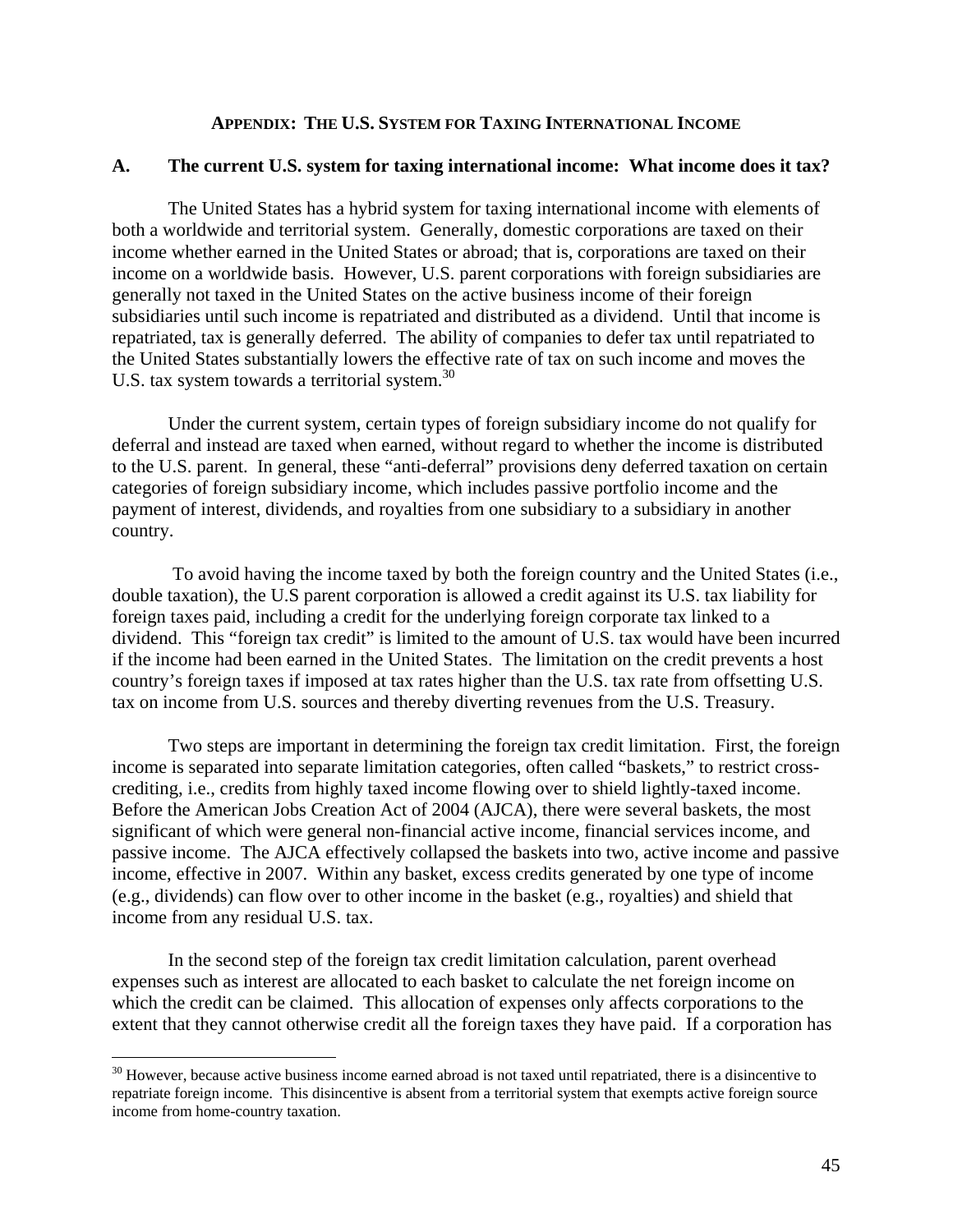excess credits, the allocation of expenses to foreign income increases U.S. tax by reducing the amount of foreign tax that can be credited in that year. If the corporation does not have excess credits, or is currently not repatriating income, the allocations have no effect on current U.S. tax liability. Allocations of overhead expenses can be very large and can play an important role in the consideration of options to reform the international tax system. Nevertheless, under the AJCA a taxpayer can elect an alternative interest expense allocation formula, which would reduce the required allocations to foreign source income beginning in 2009.

To illustrate these provisions, consider two corporations, A and B, each with a single investment abroad. Corporation A invests in a subsidiary in a low-tax country with a statutory and effective tax rate of 10 percent while B invests in a subsidiary in a country with a 40-percent tax rate. The U.S. statutory rate is 35 percent. Corporation A and B each earn \$100 abroad (under both U.S. and foreign income concepts) and repatriate the entire amount and there are no withholding taxes by the host country. Assume first that there are no required allocations of parent overhead expense for the purpose of determining the foreign tax credit. Corporation A has a tentative U.S. tax of \$35, but it receives a credit of 10 for foreign taxes paid, leaving a residual U.S. tax of \$25. Corporation B has paid \$40 in foreign tax but receives a credit of only \$35 on its \$100 of (grossed-up) foreign income. It has excess credits of \$5. These calculations are shown in Columns 1 and 2 of Table A.1.

Columns 3 and 4 show the effect of allocating 10 of parent interest to foreign income when calculating the foreign tax credit limitation. Although each corporation still has the same amount of gross foreign income of \$100, their foreign tax credit limitation is now 35 percent of the *net* foreign income of \$90, or \$31.50. This has no effect on corporation A because it has paid foreign tax of \$10. However, corporation B's U.S. tax liability increases \$3.50. It reports foreign income of 100 on its U.S. tax return but it receives a credit of only 31.50.

|                                               | Corporation A | Corporation B | Corporation A            | Corporation B | Corporation A        | Corporation B |
|-----------------------------------------------|---------------|---------------|--------------------------|---------------|----------------------|---------------|
|                                               |               |               | With interest allocation |               | With royalty payment |               |
|                                               | (column 1)    | (column 2)    | (column 3)               | (column 4)    | (column 5)           | (column 6)    |
| 1 Foreign source income of sub                | 100.00        | 100.00        | 100.00                   | 100.00        | 100.00               | 100.00        |
| 2<br>less royalty                             | 0.00          | 0.00          | $\mathbf 0$              | $\Omega$      | 10                   | 10            |
| 3 Net foreign source income of sub            | 100.00        | 100.00        | 100.00                   | 100.00        | 90.00                | 90.00         |
| 4 Foreign tax                                 | 10.00         | 40.00         | 10.00                    | 40.00         | 9.00                 | 36.00         |
| 5 Interest allocated to foreign income        | 0.00          | 0.00          | 10.00                    | 10.00         | 0.00                 | 0.00          |
| 6 Tentative U.S. tax on foreign source income | 35.00         | 35.00         | 35.00                    | 35.00         | 35.00                | 35.00         |
| 7 Foreign tax credit limitation               | 35.00         | 35.00         | 31.50                    | 31.50         | 35.00                | 35.00         |
| 8 Foreign tax credit (minimum of 4 or 7)      | 10.00         | 35.00         | 10.00                    | 31.50         | 9.00                 | 35.00         |
| 9 Residual U.S. tax (6 -8)                    | 25.00         | 0.00          | 25.00                    | 3.50          | 26.00                | 0.00          |
| 10 Worldwide tax $(4 + 9)$                    | 35.00         | 40.00         | 35.00                    | 43.50         | 35.00                | 36.00         |
| 11 Excess foreign tax credit (4 - 8)          | 0.00          | 5.00          | 0.00                     | 8.50          | 0.00                 | 4.50          |
| Tax Rates:                                    |               |               |                          |               |                      |               |
| 10%<br>Low-tax country                        |               |               |                          |               |                      |               |
| 40%<br>High-tax country                       |               |               |                          |               |                      |               |
| <b>United States</b><br>35%                   |               |               |                          |               |                      |               |

**Table A.1: Illustrations of Foreign Tax Credit Calculations**

Source: U.S. Department of the Treasury, Office of Tax Analysis.

Finally, Columns 5 and 6 show the effect of assuming that \$10 of the \$100 gross foreign income is in the form of a royalty that is deductible abroad by the subsidiary, rather than a dividend. Nothing changes for corporation A because its foreign tax decreases to \$9, which is just offset by the higher residual U.S. tax after the credit of \$9. In contrast, corporation B pays less tax. Corporation B saves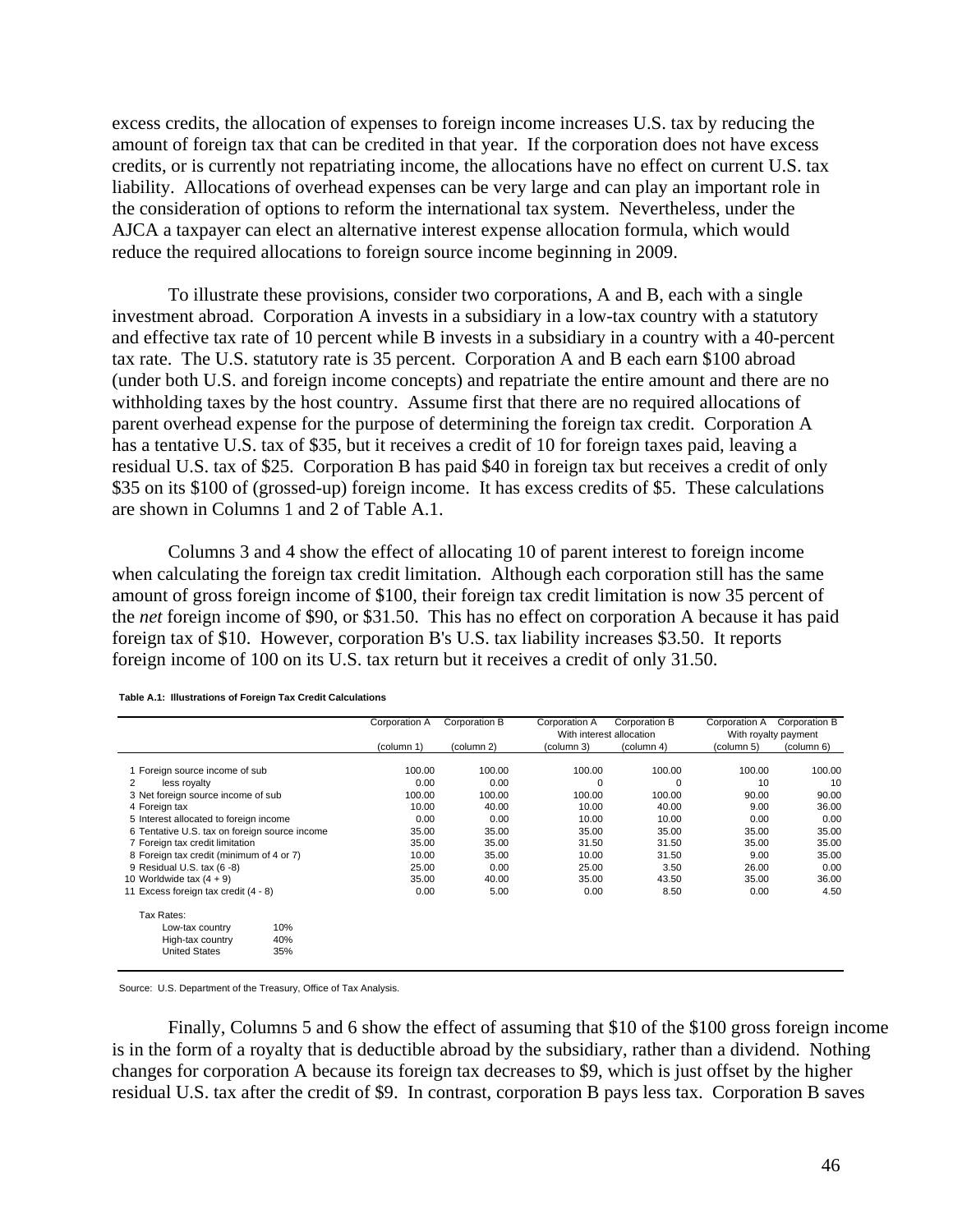\$4 of foreign tax because it pays \$36 on taxable income in the foreign country of \$90. The lower foreign tax has no effect on corporation B's U.S. tax because it can still credit only \$35. Therefore, corporation B has a net gain of \$4 of reduced worldwide tax liability. In effect, the royalty is not taxed either in the United States or abroad because it is deductible abroad and shielded from U.S. tax by available excess foreign tax credits.

Tabulations of corporate income tax data for 2000 indicate that the U.S. residual tax on corporate "foreign" income was \$12.7 billion. Admittedly, this figure does not adequately convey the "true" effective tax burden on foreign income, in part because of the way "foreign income" is defined in U.S. law. Some income produced in the United States can be classified as foreign and some produced abroad can be classified as domestic. In principle, both positive and negative adjustments should be made. The \$12.7 billion may overstate the true U.S. tax burden on foreign income to the extent that income is shifted out of the United States and retained in a low-tax jurisdiction abroad. However, the \$12.7 billion may understate the tax burden because in 2000, the interest allocations mandated under the U.S. rules were overly strict, effectively classifying some foreign income as domestic and subject to full U.S. tax. The added U.S. tax on income misclassified as domestic should be added to the burden on foreign income.<sup>31</sup> The \$12.7 billion measure also does not include "implicit" taxes – the costs corporations bear to avoid the actual tax. An important example is the cost of avoiding the repatriation tax on dividends through various planning strategies. Each of these "unseen" positive and negative components (e.g., income shifting, allocations, tax planning costs) is an important consideration in comparing options for tax reform.

It is useful, nevertheless, to examine the \$12.7 billion of revenue to identify the components of foreign income and how they are taxed. Understanding the current taxation of the different components of foreign income helps focus attention on the most important behavioral changes that result from the current system. The data show that a relatively small amount of revenue is accounted for by dividends, at most 15 percent in 2000. Less than half of the tax revenues from foreign income in 2000 – \$5.6 billion – was derived from the general, active nonfinancial foreign-tax-credit basket, and only about \$1.3 billion of that amount was from dividend repatriations. The remaining \$4.3 billion was from royalties, interest received from subsidiaries, and export income. The financial-services basket accounted for \$4.6 billion of U.S. tax and of that amount only about \$0.3 billion was from dividends. The remainder was split about evenly between tax on the income of unincorporated foreign branches of U.S. banks and interest received directly by U.S. banks on foreign loans. Finally, \$2.1 billion of revenue was obtained from the passive basket (and the remaining \$.4 billion from the other baskets including the basket for dividends received from foreign corporations owned between 10 and 50 percent by the taxpayer). Most of this \$2.1 billion is financial income earned by U.S. controlled corporations abroad that is taxed currently to the parent under the U.S. controlled foreign corporation rules.

Export income and, in particular, royalties in the active basket require further comment. A significant amount of each is shielded from U.S. tax because of excess credits originating from highly taxed dividends. In the case of royalties, this creates a tax incentive to exploit intellectual property such as a patent for a new computer chip abroad rather than in the United States

 $\overline{a}$ 

 $31$  As indicated in the example above, this is only relevant for corporations with excess credits.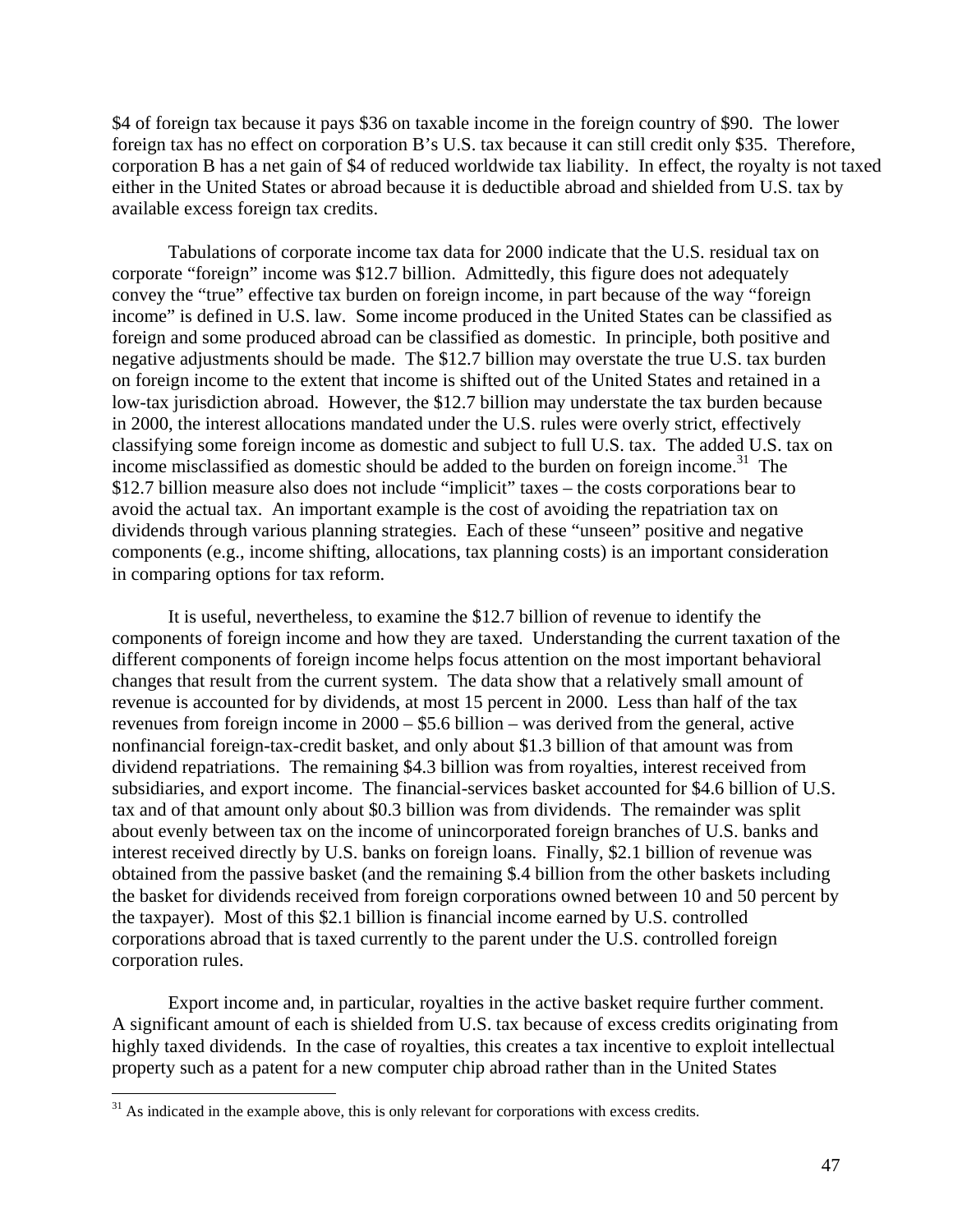because the returns will escape U.S. taxation. Similarly, the shielding of export income is an export incentive for corporations with excess foreign tax credits.

Tax provisions affecting royalties and the income from intangible assets in general are particularly important because they have become a significant source of foreign direct investment income. The exploitation of parent "know-how" is an important motivation for foreign investment. Data published by the Department of Commerce indicate that royalties and license fees received by U.S. corporations in  $2004$  were \$52.6 billion.<sup>32</sup> Total direct investment income not including royalty income but including deferred income was \$233.6 billion in 2004. Tabulations of data from the corporate income tax returns for 2000 indicate that royalties received by U.S. multinational corporations (MNCs) amounted to \$45.1 billion or more than 35 percent of total net repatriated nonfinancial foreign income, which is dominated by manufacturing. These royalty payments yielded additional taxes of only \$5.8 billion. Almost two-thirds of royalties were shielded by excess foreign tax credits.

## **B. Alternative criteria for evaluating the worldwide allocation of capital**

Several standards have been proposed as guides to international tax policy, such as Capital Export Neutrality (CEN), Capital Import Neutrality (CIN), and Capital Ownership Neutrality (CON). Under CEN, foreign income should be taxed at the home-country tax rate so as not to distort a corporation's choice between investing at home or abroad. Under CIN, foreign income should be taxed only at the local rate so that U.S. corporations can compete with their foreign rivals. Under CON, the tax system should not distort ownership patterns.<sup>33</sup> Each of these criteria is based on a consideration of only a partial view of all the decision margins facing corporations making cross-border investments. For example, each criteria focuses on investment of tangible capital without considering the critical role of the location of intangible capital.

The usual standards that have been proposed to guide policy, such as CEN or CIN, explicitly or implicitly make very special assumptions for which there is very little empirical evidence. One issue is the supply of capital available to U.S. multinational corporations. For example, CEN assumes that all investment by U.S. corporations comes from domestic saving – more correctly from a fixed pool of capital available to the U.S. corporate sector. CIN and CON seem to assume that capital is supplied at a fixed rate by the integrated world capital market. As mentioned above, all three criteria ignore the presence of intangible assets and how they affect the relationship between investments in different locations, or how opportunities for income shifting under alternative tax systems alter effective tax rates in different locations.

Therefore, even if the assumption that an integrated worldwide capital market offers financing to corporations on the same terms irrespective of where they are based is accepted, that is not sufficient to choose the optimal policy. Consider a potential investment in a low-tax location. The question is with what other investments in that or other locations it competes with.

<sup>&</sup>lt;sup>32</sup> Survey of Current Business (2005).

<sup>&</sup>lt;sup>33</sup> The concepts of CEN and CIN, introduced by Richman (1963), have been widely discussed in the literature. The CON efficiency benchmark is introduced in Desai and Hines (2003). These standards take worldwide efficiency as the goal. Some have proposed national welfare under the assumption that home governments cannot obtain reciprocal concessions necessary to approximate worldwide efficiency.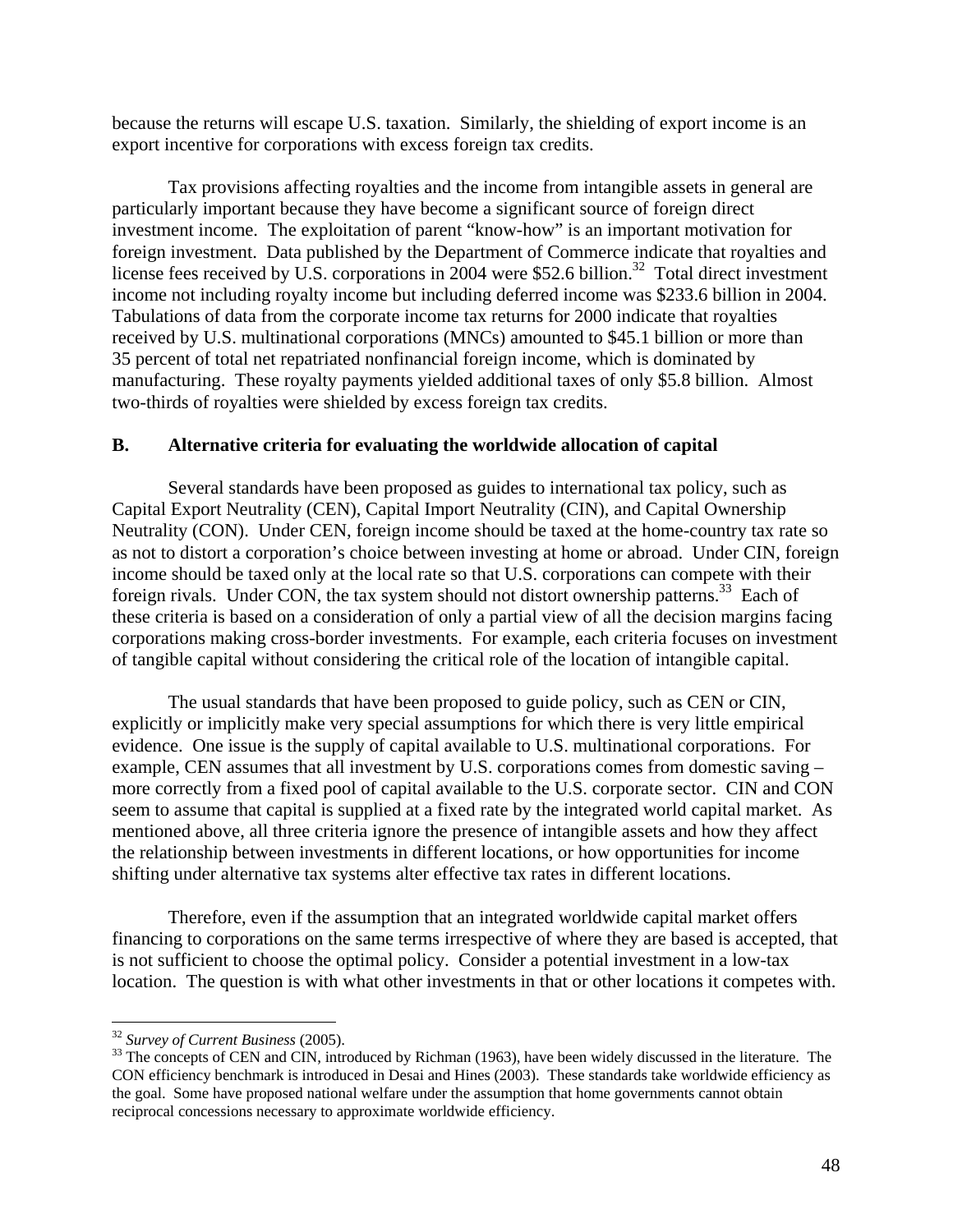Various situations are possible. One extreme example might be a locational intangible, like a fast-food trademark that requires that the corporation produce locally in order to supply its customers. In that case, all competitors compete in the same location and should bear the same (presumably local) tax burden. At the other extreme is a mobile intangible, like the design of a computer chip that can be produced in various locations for the worldwide market. In that case, the competitors for the potential low-tax investment may be in high-tax locations including the United States. CIN and CON implicitly assume the first case, and CEN seems to lean toward the second, where all foreign affiliate production substitutes for domestic U.S. production. For example, CON fits the case of various bidders for an existing asset, with a given product and a circumscribed local market that will not be altered by the transaction. None of the standards proposed fits all cases and tax policy cannot feasibly be calibrated to have different rules for different cases.

## **C. The behavioral margins affected by the U.S. international tax system**

International tax systems can affect many behavioral margins in addition to the choice of location. These include the choice of where to locate intellectual property, the choice of how to finance a given investment, and how much income to repatriate from high-tax and low-tax countries.

### *The Location of Tangible Capital*

 $\overline{a}$ 

There is ample empirical evidence that the location of capital invested by U.S. MNCs is sensitive to variations in effective tax rates among foreign locations.<sup>34</sup> The response of U.S. direct investment to local effective tax rates is large. For example, a typical estimate is that a host country with an effective tax rate 1 percentage point lower attracts about 3 percent more capital. Less empirical work has focused on the role played by repatriation taxes in explaining the distribution of U.S. corporate investment abroad. Grubert and Mutti (2001) and Altshuler and Grubert (2001) use data from corporate income tax returns to explore whether the location decisions of U.S. MNCs are sensitive to residual U.S. taxes. These papers focus on the location of the real assets held abroad in U.S. manufacturing subsidiaries.

Grubert and Mutti (2001) include measures of repatriation taxes in country-level asset location regressions and find that these taxes do not seem to affect the choice among investment locations abroad. They also present evidence on the relevance of repatriation taxes to location decisions derived from firm-level data that include information on the foreign tax credit position of parent corporations. If repatriation taxes play a significant role in parents' decision making, a parent that expects to be in an excess foreign tax credit position should be more responsive to the local tax rate in the host country than a parent that expects to pay a residual U.S. tax. However, the firm-level regressions fail to identify any impact of repatriation taxes on location decisions; parent corporations in excess-credit positions are no more sensitive to differences in host country tax rates than parents without excess credits.

Grubert and Mutti (2001) use the current excess-credit position of the parent to measure prospective repatriation taxes. Altshuler and Grubert (2001) investigate whether alternative

 $34$  See, for example, Grubert and Mutti (1991), Hines and Rice (1994) and Altshuler, Grubert, and Newlon (1998).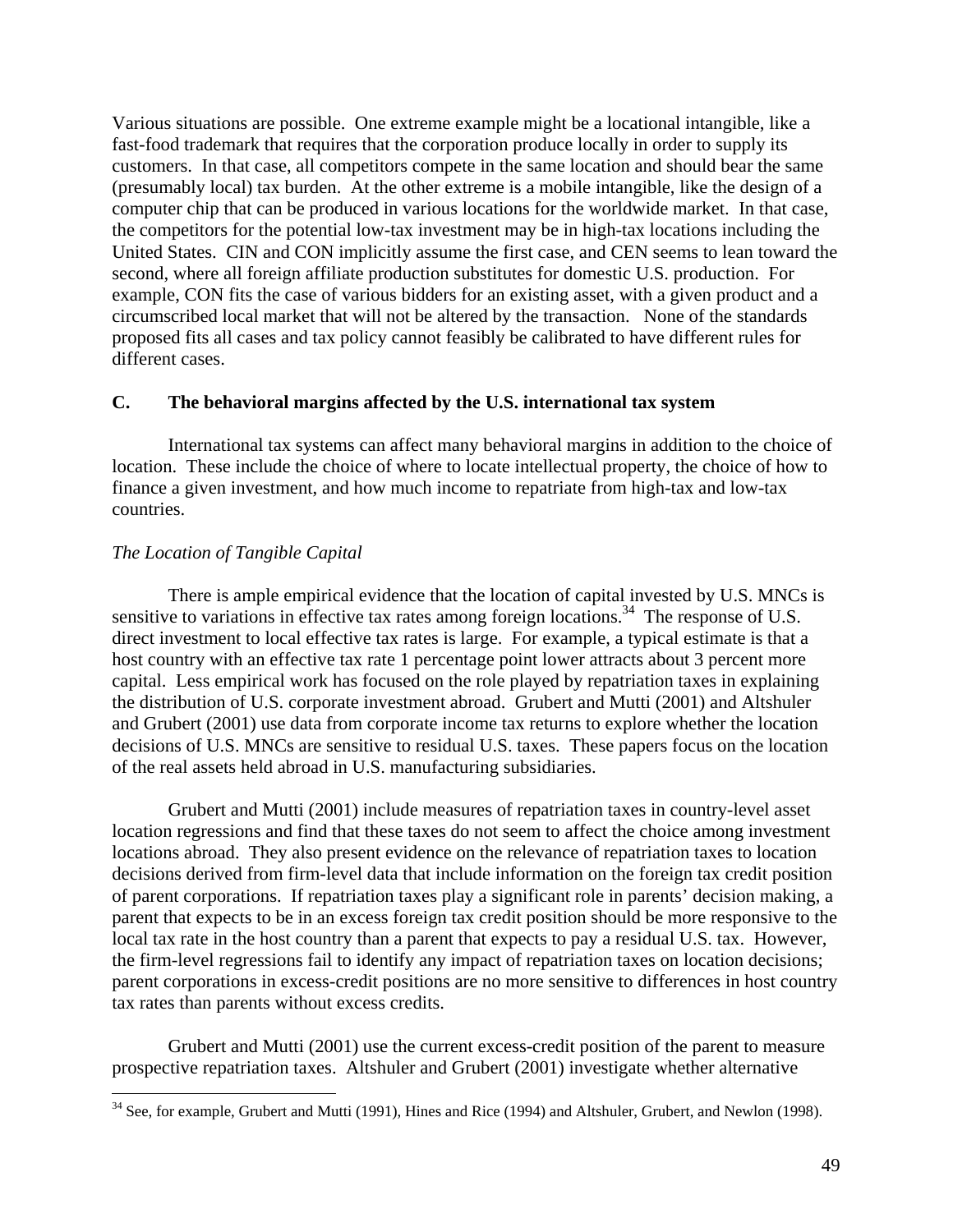measures of expected credit positions will succeed in identifying an impact of repatriation taxes on location decisions. Most of their attempts to identify the tax sensitivity of firms who expect excess credits to shield any home country tax liability fail to find any excess responsiveness.

#### *Location of Intangible Capital*

U.S. direct investment abroad is strongly motivated by the exploitation of intangible assets such as patents and trademarks. As discussed in the previous section, the ability to shield taxes on royalties and income shifting opportunities creates an incentive to exploit intangible assets abroad. Even though part of the return on intangibles is paid as deductible royalties, the evidence suggests that the foreign subsidiary retains a significant portion, which means that a low-tax jurisdiction is a favorable potential location.

There is little empirical evidence on the impact of taxes on the location of intangible capital. Although the returns to intangible assets are not fully captured in royalties, these payments can be used as an indication of where intangible assets are being invested. Data from the Bureau of Economic Analysis (BEA) Benchmark Surveys of U.S. Investment Abroad in 1994 and 1999 suggest that low-tax countries are becoming much more important destinations for U.S. produced intangible assets.<sup>35</sup> Specifically, the share of total affiliate royalties accounted for by Ireland and Singapore doubled between 1994 and 1999. The share of total royalties paid by subsidiaries in these locations increased from 9.3 percent to 20.9 percent, and the share of royalties paid to the U.S. parent increased from 8.4 percent to 19.6 percent. In 1999, royalties paid by Irish affiliates exceeded royalties paid by German or United Kingdom affiliates, and total royalties paid by Singapore affiliates were only 25 percent lower than royalties paid by Japanese affiliates.36

#### *Repatriation Planning and the Implicit Cost of the Repatriation Tax*

 The repatriation tax on dividends does not impose much of a direct burden on foreign investment in the form of actual payments to the U.S. Treasury. In the 1990s, only about 6 percent of the income in low-tax countries with average effective tax rates below 10 percent was repatriated per year. In these locations, the burden of actual payments was 2 percent to 3 percent of affiliate income. Nevertheless, the repatriation tax may impose a large "implicit" burden on the corporations in the form of increased planning costs and foregone investment opportunities. Evaluating this implicit cost is very important in considering reform proposals such as dividend exemption. It indicates both the possible efficiency gain if corporations' dividend behavior is not distorted, and also the changes in the location of capital and income that it might trigger.

1

<sup>&</sup>lt;sup>35</sup> See Altshuler and Grubert (2004) for further discussion.

<sup>&</sup>lt;sup>36</sup> Detailed data on royalty payments by subsidiaries from the 2004 BEA Benchmark Survey are not yet available. The U.S. Direct Investment data published annually in the Survey of Current Business, however, does contain information on royalty payments from U.S. affiliates to U.S. parents. The story has not changed. Ireland and Singapore account for almost 20 percent of total royalties. Royalties from Irish affiliates remain larger than those from German and United Kingdom affiliates, and royalties from Singapore affiliates are still significant relative to those from Japanese affiliates (royalties paid from Singapore affiliates are about two-thirds as large as those paid by Japanese affiliates).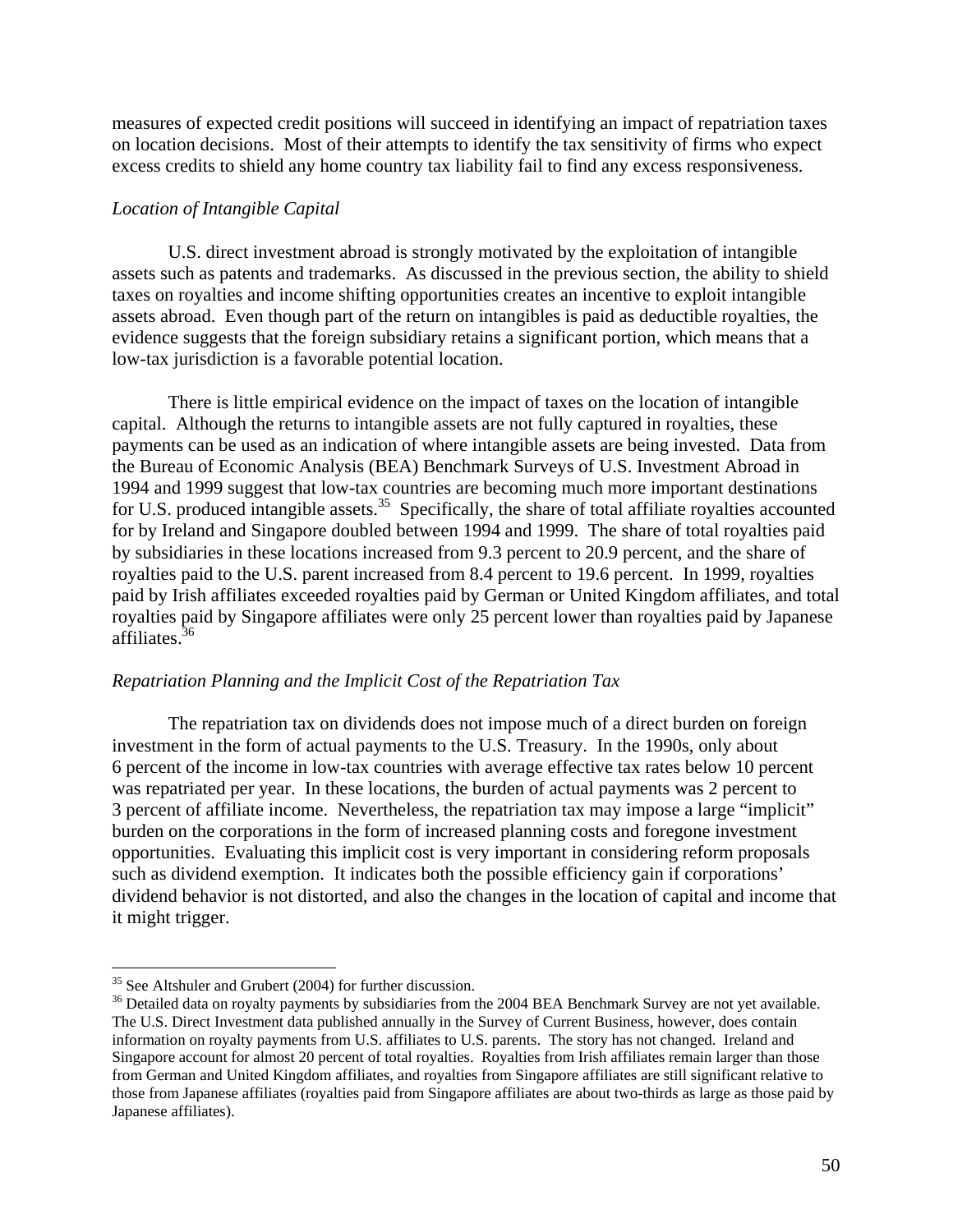U.S. corporations have a number of techniques that they can use to avoid the repatriation tax on dividends while still getting cash into the hands of the parent. One is for the parent to borrow against the passive assets retained abroad, with the only proviso that the assets are not used as formal collateral. The potential lender will know about the pool of passive assets abroad that can be claimed in the case of financial distress. In addition, multinational corporations can engage in triangular strategies in which a low-tax subsidiary effectively borrows tax credits from a high-tax sister corporation. There are also more exotic methods for magnifying the foreign tax credit relative to the income being repatriated.

 Evaluations of the implicit burden of the repatriation tax using dividend repatriation equations, which indicate corporations' willingness to pay dividends depending on the amount of the residual U.S. tax, have yielded relatively modest estimates – less than 2 percent of subsidiary pre-tax income even in low-tax locations.<sup>37</sup> The sum of the actual tax burden and the implicit burden is therefore about 4 percent of income in low-tax locations.

 Furthermore, comparisons of the behavior of corporations with and without excess foreign tax credits suggest that the repatriation tax must not be imposing a significant burden. Corporations with excess credits would incur no additional U.S. tax from paying low-tax dividends. It is very difficult to identify any consistent effect of the repatriation tax on location choices. In contrast, the local host country effective tax rate is very significant. Furthermore, the two groups of corporations do not seem to differ in their income shifting behavior. The disparity in profitability between high and low-tax countries is about the same. $38$ 

Nevertheless, the reaction of corporations to the recent 1-year window when they could repatriate and pay only a 5.25-percent tax (before a scaled down credit) might indicate a higher burden. The additional repatriations were very large, in the range of \$200 billion. After credits, the U.S. tax on these dividends from low-tax countries would have been about 4.0 percent. The burden of the repatriation tax on investment in low-tax locations might, therefore, be somewhat higher than the 4.0 percent of pre-tax income previously estimated.

 $\overline{a}$ 

 $37$  Grubert and Mutti (2001) and Desai, Foley and Hines (2001).

<sup>&</sup>lt;sup>38</sup> Grubert and Mutti (2001) and Altshuler and Grubert (2001).